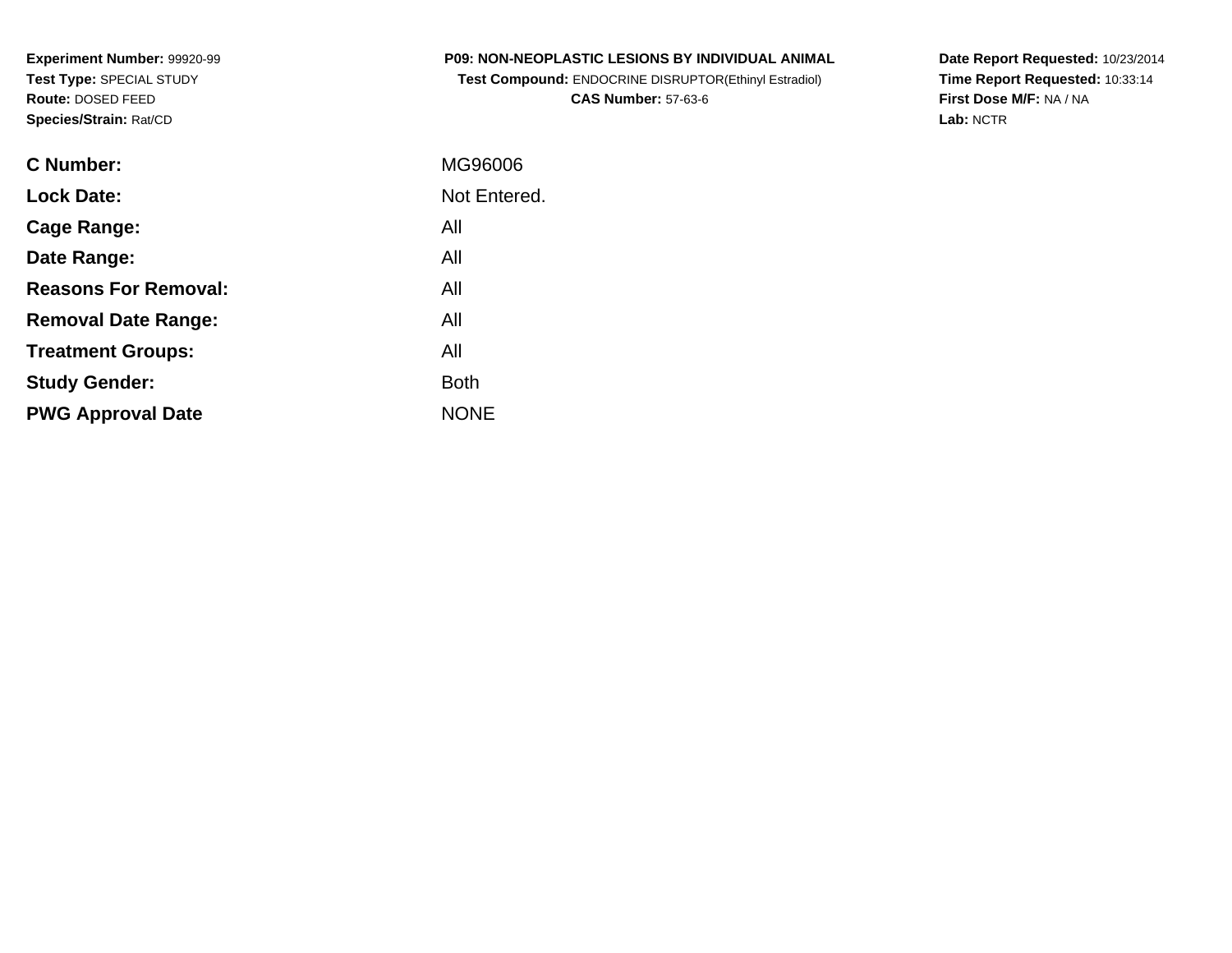**Test Compound:** ENDOCRINE DISRUPTOR(Ethinyl Estradiol)

# **CAS Number:** 57-63-6

**Date Report Requested:** 10/23/2014**Time Report Requested:** 10:33:14**First Dose M/F:** NA / NA**Lab:** NCTR

| <b>CD Rat Male</b><br><b>CONTROL</b><br>F <sub>0</sub> | DAY ON TEST<br><b>ANIMAL ID</b> | 0<br>$\boldsymbol{l}$<br>4<br>$\boldsymbol{\theta}$<br>$\mathbf 0$<br>0<br>3<br>8 | 0<br>$\boldsymbol{l}$<br>$\boldsymbol{4}$<br>$\boldsymbol{\theta}$<br>$\mathbf 0$<br>$\pmb{0}$<br>$\pmb{0}$<br>$\ensuremath{\mathsf{3}}$<br>9 | 0<br>$\boldsymbol{l}$<br>$\boldsymbol{4}$<br>0<br>0<br>$\mathbf 0$<br>$\pmb{0}$<br>4<br>$\Omega$ | 0<br>$\boldsymbol{l}$<br>$\boldsymbol{4}$<br>$\boldsymbol{\theta}$<br>0<br>$\pmb{0}$<br>$\pmb{0}$<br>4 | 0<br>$\boldsymbol{l}$<br>$\boldsymbol{4}$<br>$\pmb{\theta}$<br>$\pmb{0}$<br>$\pmb{0}$<br>$\pmb{0}$<br>4<br>$\overline{2}$ | $\begin{matrix} 0 \\ 1 \end{matrix}$<br>$\boldsymbol{4}$<br>8<br>$\pmb{0}$<br>$\pmb{0}$<br>$\pmb{0}$<br>$\overline{7}$<br>8 | $\frac{\theta}{I}$<br>4<br>8<br>0<br>0<br>0<br>$\overline{7}$<br>9 | 0<br>$\overline{\mathbf{I}}$<br>4<br>8<br>$\mathbf 0$<br>$\,0\,$<br>0<br>8<br>$\Omega$ | $\boldsymbol{\theta}$<br>$\boldsymbol{l}$<br>$\boldsymbol{4}$<br>8<br>$\mathbf 0$<br>0<br>$\mathbf 0$<br>8 | $\boldsymbol{l}$<br>$\boldsymbol{4}$<br>8<br>0<br>0<br>0<br>$\bf 8$<br>$\mathcal{P}$ | 0<br>$\boldsymbol{l}$<br>$\mathfrak{z}$<br>9<br>0<br>0<br>$\mathbf 0$<br>$\boldsymbol{9}$<br>8 | 0<br>$\boldsymbol{l}$<br>$\boldsymbol{4}$<br>9<br>$\mathbf 0$<br>0<br>1<br>1<br>9 | 0<br>1<br>$\boldsymbol{4}$<br>9<br>$\mathbf 0$<br>0<br>$\mathbf{1}$<br>$\boldsymbol{2}$<br>$\Omega$ | 0<br>$\boldsymbol{l}$<br>4<br>9<br>$\mathbf 0$<br>0<br>$\mathbf{1}$<br>$\overline{c}$ | 0<br>$\boldsymbol{l}$<br>$\boldsymbol{4}$<br>9<br>0<br>0<br>$\frac{2}{3}$ | $\boldsymbol{l}$<br>$\sqrt{5}$<br>$\boldsymbol{\theta}$<br>$\Omega$<br>$\mathbf 0$<br>$\mathbf{1}$<br>$\overline{5}$<br>9 | 0<br>$\boldsymbol{l}$<br>5<br>$\boldsymbol{\theta}$<br>$\mathsf 0$<br>0<br>6<br>$\Omega$ | 0<br>$\boldsymbol{l}$<br>5<br>0<br>$\mathsf{O}$<br>0<br>6 | 0<br>$\boldsymbol{l}$<br>5<br>0<br>0<br>0<br>$\,6$<br>2 | 0<br>$\boldsymbol{l}$<br>5<br>$\boldsymbol{\theta}$<br>$\mathbf 0$<br>$\mathbf 0$<br>$\mathbf{1}$<br>$6\phantom{1}6$<br>3 | 0<br>$\boldsymbol{l}$<br>5<br>$\boldsymbol{\beta}$<br>$\pmb{0}$<br>$\mathbf 0$<br>$\boldsymbol{9}$<br>9 | $\begin{matrix} 0 \\ 1 \end{matrix}$<br>5<br>$\boldsymbol{\beta}$<br>$\mathbf 0$<br>0<br>$\overline{c}$<br>$\mathbf 0$<br>$\Omega$ | 0<br>$\boldsymbol{l}$<br>5<br>$\boldsymbol{\beta}$<br>0<br>0<br>$\overline{c}$<br>0 | 0<br>$\boldsymbol{l}$<br>5<br>$\boldsymbol{\beta}$<br>$\mathbf 0$<br>0<br>$\boldsymbol{2}$<br>0<br>2 | 0<br>$\boldsymbol{l}$<br>5<br>3<br>0<br>0<br>$\overline{c}$<br>$\begin{smallmatrix}0\3 \end{smallmatrix}$ | <i><b>*TOTALS</b></i> |              |     |
|--------------------------------------------------------|---------------------------------|-----------------------------------------------------------------------------------|-----------------------------------------------------------------------------------------------------------------------------------------------|--------------------------------------------------------------------------------------------------|--------------------------------------------------------------------------------------------------------|---------------------------------------------------------------------------------------------------------------------------|-----------------------------------------------------------------------------------------------------------------------------|--------------------------------------------------------------------|----------------------------------------------------------------------------------------|------------------------------------------------------------------------------------------------------------|--------------------------------------------------------------------------------------|------------------------------------------------------------------------------------------------|-----------------------------------------------------------------------------------|-----------------------------------------------------------------------------------------------------|---------------------------------------------------------------------------------------|---------------------------------------------------------------------------|---------------------------------------------------------------------------------------------------------------------------|------------------------------------------------------------------------------------------|-----------------------------------------------------------|---------------------------------------------------------|---------------------------------------------------------------------------------------------------------------------------|---------------------------------------------------------------------------------------------------------|------------------------------------------------------------------------------------------------------------------------------------|-------------------------------------------------------------------------------------|------------------------------------------------------------------------------------------------------|-----------------------------------------------------------------------------------------------------------|-----------------------|--------------|-----|
| <b>Alimentary System</b>                               |                                 |                                                                                   |                                                                                                                                               |                                                                                                  |                                                                                                        |                                                                                                                           |                                                                                                                             |                                                                    |                                                                                        |                                                                                                            |                                                                                      |                                                                                                |                                                                                   |                                                                                                     |                                                                                       |                                                                           |                                                                                                                           |                                                                                          |                                                           |                                                         |                                                                                                                           |                                                                                                         |                                                                                                                                    |                                                                                     |                                                                                                      |                                                                                                           |                       |              |     |
| Esophagus                                              |                                 |                                                                                   |                                                                                                                                               |                                                                                                  |                                                                                                        |                                                                                                                           |                                                                                                                             |                                                                    |                                                                                        |                                                                                                            |                                                                                      | $\ddot{}$                                                                                      |                                                                                   |                                                                                                     |                                                                                       |                                                                           |                                                                                                                           |                                                                                          |                                                           |                                                         |                                                                                                                           |                                                                                                         |                                                                                                                                    |                                                                                     |                                                                                                      |                                                                                                           |                       |              |     |
| Liver                                                  |                                 |                                                                                   |                                                                                                                                               |                                                                                                  |                                                                                                        |                                                                                                                           |                                                                                                                             |                                                                    |                                                                                        |                                                                                                            |                                                                                      |                                                                                                |                                                                                   |                                                                                                     |                                                                                       |                                                                           |                                                                                                                           |                                                                                          |                                                           |                                                         |                                                                                                                           |                                                                                                         |                                                                                                                                    |                                                                                     |                                                                                                      |                                                                                                           | 24                    |              |     |
| Hepatodiaphragmatic Nodule                             |                                 |                                                                                   |                                                                                                                                               |                                                                                                  |                                                                                                        |                                                                                                                           |                                                                                                                             |                                                                    |                                                                                        |                                                                                                            |                                                                                      |                                                                                                |                                                                                   |                                                                                                     |                                                                                       |                                                                           |                                                                                                                           |                                                                                          |                                                           |                                                         |                                                                                                                           | Χ                                                                                                       |                                                                                                                                    |                                                                                     |                                                                                                      |                                                                                                           |                       |              |     |
| Infiltration Cellular, Lymphocyte                      |                                 |                                                                                   |                                                                                                                                               |                                                                                                  |                                                                                                        |                                                                                                                           | -1                                                                                                                          |                                                                    |                                                                                        |                                                                                                            |                                                                                      |                                                                                                |                                                                                   |                                                                                                     |                                                                                       |                                                                           | 1                                                                                                                         | $\mathbf 1$                                                                              |                                                           |                                                         |                                                                                                                           | $\mathbf{1}$                                                                                            | 1                                                                                                                                  |                                                                                     | $\overline{1}$                                                                                       |                                                                                                           |                       | 6            | 1.0 |
| Inflammation, Chronic Active                           |                                 |                                                                                   |                                                                                                                                               |                                                                                                  |                                                                                                        |                                                                                                                           |                                                                                                                             |                                                                    |                                                                                        |                                                                                                            |                                                                                      |                                                                                                |                                                                                   |                                                                                                     |                                                                                       | 1                                                                         |                                                                                                                           |                                                                                          |                                                           |                                                         |                                                                                                                           |                                                                                                         |                                                                                                                                    |                                                                                     |                                                                                                      |                                                                                                           |                       | 3            | 1.0 |
| Pancreas                                               |                                 |                                                                                   |                                                                                                                                               |                                                                                                  |                                                                                                        |                                                                                                                           |                                                                                                                             |                                                                    |                                                                                        |                                                                                                            |                                                                                      |                                                                                                |                                                                                   |                                                                                                     |                                                                                       |                                                                           |                                                                                                                           |                                                                                          |                                                           |                                                         |                                                                                                                           |                                                                                                         |                                                                                                                                    |                                                                                     |                                                                                                      |                                                                                                           | 1                     |              |     |
| Acinus, Degeneration                                   |                                 |                                                                                   |                                                                                                                                               |                                                                                                  |                                                                                                        |                                                                                                                           |                                                                                                                             |                                                                    |                                                                                        |                                                                                                            |                                                                                      |                                                                                                |                                                                                   |                                                                                                     |                                                                                       |                                                                           |                                                                                                                           |                                                                                          |                                                           |                                                         |                                                                                                                           |                                                                                                         |                                                                                                                                    |                                                                                     |                                                                                                      |                                                                                                           |                       | 1            | 1.0 |
| <b>Cardiovascular System</b>                           |                                 |                                                                                   |                                                                                                                                               |                                                                                                  |                                                                                                        |                                                                                                                           |                                                                                                                             |                                                                    |                                                                                        |                                                                                                            |                                                                                      |                                                                                                |                                                                                   |                                                                                                     |                                                                                       |                                                                           |                                                                                                                           |                                                                                          |                                                           |                                                         |                                                                                                                           |                                                                                                         |                                                                                                                                    |                                                                                     |                                                                                                      |                                                                                                           |                       |              |     |
| <b>Blood Vessel</b>                                    |                                 |                                                                                   |                                                                                                                                               |                                                                                                  |                                                                                                        |                                                                                                                           |                                                                                                                             |                                                                    |                                                                                        |                                                                                                            |                                                                                      | $\ddot{}$                                                                                      |                                                                                   |                                                                                                     |                                                                                       |                                                                           |                                                                                                                           |                                                                                          |                                                           |                                                         |                                                                                                                           |                                                                                                         |                                                                                                                                    |                                                                                     |                                                                                                      |                                                                                                           |                       |              |     |
| Heart                                                  |                                 |                                                                                   |                                                                                                                                               |                                                                                                  |                                                                                                        |                                                                                                                           |                                                                                                                             |                                                                    |                                                                                        |                                                                                                            |                                                                                      | $\pm$                                                                                          |                                                                                   |                                                                                                     |                                                                                       |                                                                           |                                                                                                                           |                                                                                          |                                                           |                                                         |                                                                                                                           |                                                                                                         |                                                                                                                                    |                                                                                     |                                                                                                      |                                                                                                           |                       |              |     |
| <b>Endocrine System</b>                                |                                 |                                                                                   |                                                                                                                                               |                                                                                                  |                                                                                                        |                                                                                                                           |                                                                                                                             |                                                                    |                                                                                        |                                                                                                            |                                                                                      |                                                                                                |                                                                                   |                                                                                                     |                                                                                       |                                                                           |                                                                                                                           |                                                                                          |                                                           |                                                         |                                                                                                                           |                                                                                                         |                                                                                                                                    |                                                                                     |                                                                                                      |                                                                                                           |                       |              |     |
| <b>Adrenal Cortex</b>                                  |                                 |                                                                                   |                                                                                                                                               |                                                                                                  |                                                                                                        |                                                                                                                           |                                                                                                                             |                                                                    |                                                                                        |                                                                                                            |                                                                                      |                                                                                                |                                                                                   |                                                                                                     |                                                                                       |                                                                           |                                                                                                                           |                                                                                          |                                                           |                                                         |                                                                                                                           |                                                                                                         |                                                                                                                                    |                                                                                     |                                                                                                      |                                                                                                           | 24                    |              |     |
| Vacuolization Cytoplasmic                              |                                 |                                                                                   |                                                                                                                                               |                                                                                                  |                                                                                                        |                                                                                                                           |                                                                                                                             |                                                                    |                                                                                        |                                                                                                            |                                                                                      |                                                                                                |                                                                                   |                                                                                                     |                                                                                       |                                                                           |                                                                                                                           |                                                                                          |                                                           |                                                         |                                                                                                                           |                                                                                                         |                                                                                                                                    |                                                                                     |                                                                                                      |                                                                                                           |                       | $\mathbf{1}$ | 1.0 |
| Adrenal Medulla                                        |                                 |                                                                                   |                                                                                                                                               |                                                                                                  |                                                                                                        |                                                                                                                           |                                                                                                                             |                                                                    |                                                                                        |                                                                                                            |                                                                                      |                                                                                                |                                                                                   |                                                                                                     |                                                                                       |                                                                           |                                                                                                                           |                                                                                          |                                                           |                                                         |                                                                                                                           |                                                                                                         |                                                                                                                                    |                                                                                     |                                                                                                      |                                                                                                           | 23                    |              |     |
| <b>Pituitary Gland</b>                                 |                                 |                                                                                   |                                                                                                                                               |                                                                                                  |                                                                                                        |                                                                                                                           |                                                                                                                             |                                                                    |                                                                                        |                                                                                                            |                                                                                      |                                                                                                |                                                                                   |                                                                                                     |                                                                                       |                                                                           |                                                                                                                           |                                                                                          |                                                           |                                                         |                                                                                                                           |                                                                                                         |                                                                                                                                    |                                                                                     |                                                                                                      |                                                                                                           | 24                    |              |     |
| <b>Thyroid Gland</b>                                   |                                 |                                                                                   |                                                                                                                                               |                                                                                                  |                                                                                                        |                                                                                                                           |                                                                                                                             |                                                                    |                                                                                        |                                                                                                            |                                                                                      |                                                                                                |                                                                                   |                                                                                                     |                                                                                       |                                                                           |                                                                                                                           |                                                                                          |                                                           |                                                         |                                                                                                                           |                                                                                                         |                                                                                                                                    |                                                                                     |                                                                                                      |                                                                                                           | 24                    |              |     |
| Cyst, Squamous                                         |                                 |                                                                                   |                                                                                                                                               |                                                                                                  |                                                                                                        |                                                                                                                           |                                                                                                                             |                                                                    |                                                                                        |                                                                                                            |                                                                                      |                                                                                                |                                                                                   |                                                                                                     | X                                                                                     |                                                                           |                                                                                                                           |                                                                                          |                                                           |                                                         |                                                                                                                           | X                                                                                                       |                                                                                                                                    |                                                                                     | $X$ $X$                                                                                              |                                                                                                           |                       | 4            |     |
| <b>General Body System</b>                             |                                 |                                                                                   |                                                                                                                                               |                                                                                                  |                                                                                                        |                                                                                                                           |                                                                                                                             |                                                                    |                                                                                        |                                                                                                            |                                                                                      |                                                                                                |                                                                                   |                                                                                                     |                                                                                       |                                                                           |                                                                                                                           |                                                                                          |                                                           |                                                         |                                                                                                                           |                                                                                                         |                                                                                                                                    |                                                                                     |                                                                                                      |                                                                                                           |                       |              |     |

NONE

\* ..Total animals with tissue examined microscopically; Total animals with lesion and mean severity grade

**Experiment Number:** 99920-99**Test Type:** SPECIAL STUDY**Route:** DOSED FEED**Species/Strain:** Rat/CD

+ ..Tissue examined microscopically examined microscopically examined as:  $M$  ..Missing tissue 1-4 ..Lesion qualified as: X..Lesion present **A ..Autolysis precludes evaluation** A ..Autolysis precludes evaluation 1) Minimal 3) Moderate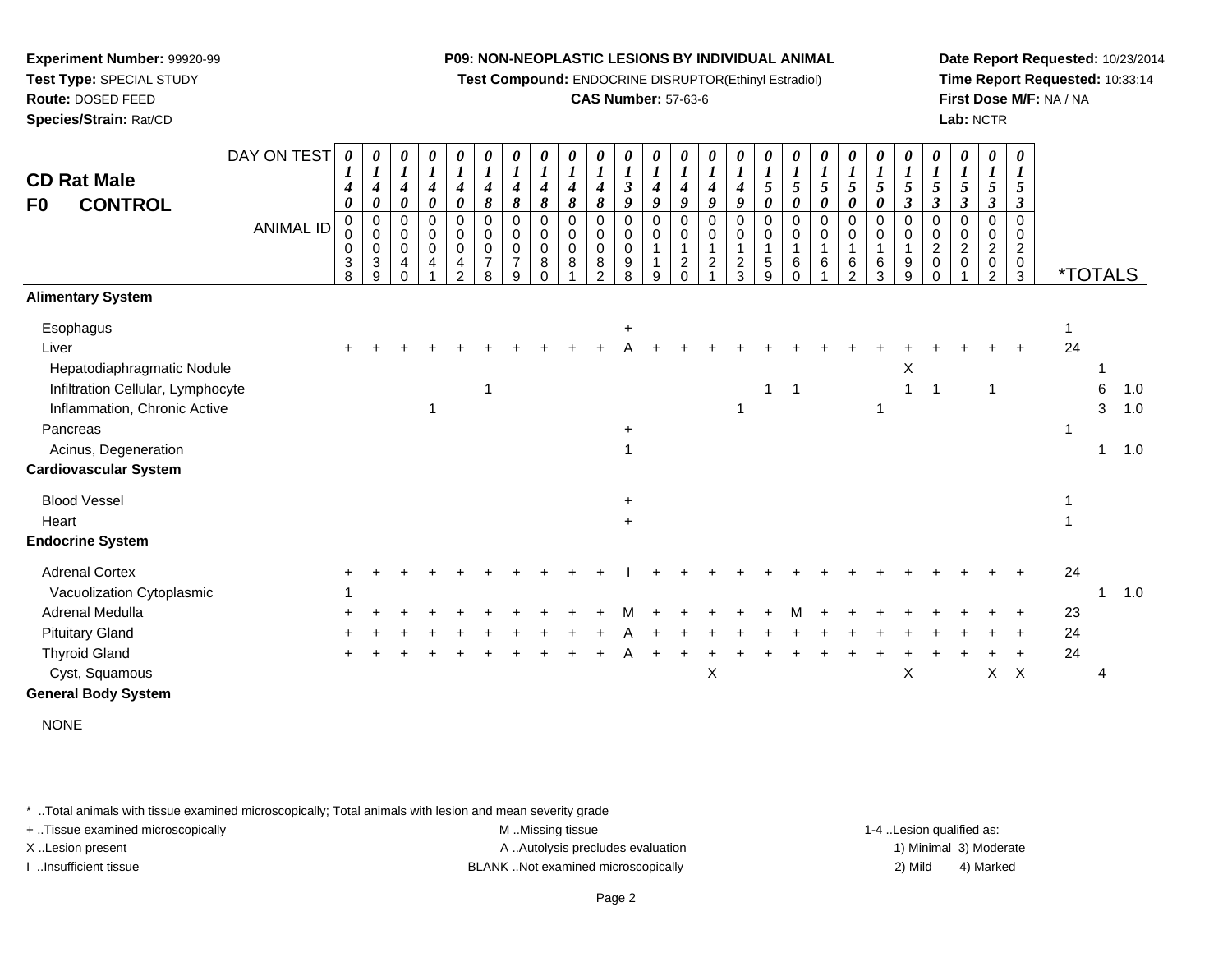**Test Compound:** ENDOCRINE DISRUPTOR(Ethinyl Estradiol)

# **CAS Number:** 57-63-6

**Date Report Requested:** 10/23/2014**Time Report Requested:** 10:33:14**First Dose M/F:** NA / NA**Lab:** NCTR

| <b>CD Rat Male</b><br>F0<br><b>CONTROL</b>                                | DAY ON TEST<br><b>ANIMAL ID</b> | 0<br>1<br>4<br>0<br>$\pmb{0}$<br>0<br>3<br>8 | 0<br>$\boldsymbol{l}$<br>$\boldsymbol{4}$<br>$\pmb{\theta}$<br>$\pmb{0}$<br>$\,0\,$<br>0<br>$\ensuremath{\mathsf{3}}$<br>9 | 0<br>$\boldsymbol{l}$<br>$\boldsymbol{4}$<br>0<br>$\pmb{0}$<br>$\pmb{0}$<br>$\mathbf 0$<br>4<br>$\Omega$ | 0<br>$\boldsymbol{l}$<br>$\boldsymbol{4}$<br>0<br>$\pmb{0}$<br>$\pmb{0}$<br>0<br>$\overline{4}$ | 0<br>$\boldsymbol{l}$<br>$\boldsymbol{4}$<br>$\boldsymbol{\theta}$<br>$\mathbf 0$<br>$\pmb{0}$<br>$\mathbf 0$<br>4<br>$\mathcal{P}$ | 0<br>$\boldsymbol{l}$<br>4<br>8<br>$\pmb{0}$<br>$\pmb{0}$<br>$\pmb{0}$<br>$\overline{7}$<br>8 | 0<br>$\boldsymbol{l}$<br>$\boldsymbol{4}$<br>8<br>$\mathbf 0$<br>0<br>$\mathbf 0$<br>$\overline{7}$<br>9 | 0<br>$\boldsymbol{l}$<br>$\boldsymbol{4}$<br>8<br>$\mathbf 0$<br>$\pmb{0}$<br>$\mathbf 0$<br>8<br>$\Omega$ | $\boldsymbol{\theta}$<br>$\boldsymbol{l}$<br>$\boldsymbol{4}$<br>8<br>$\Omega$<br>$\mathbf 0$<br>$\mathbf 0$<br>8 | 0<br>$\boldsymbol{l}$<br>$\boldsymbol{4}$<br>8<br>$\mathbf 0$<br>$\pmb{0}$<br>$\pmb{0}$<br>$\bf 8$<br>$\mathcal{P}$ | 0<br>$\boldsymbol{l}$<br>$\mathbf{3}$<br>9<br>$\Omega$<br>0<br>$\mathbf 0$<br>9<br>8 | 0<br>$\boldsymbol{l}$<br>$\boldsymbol{4}$<br>9<br>$\mathbf 0$<br>$\pmb{0}$<br>$\overline{1}$<br>$\overline{\mathbf{1}}$<br>9 | $\boldsymbol{\theta}$<br>1<br>$\boldsymbol{4}$<br>9<br>$\mathbf 0$<br>$\pmb{0}$<br>$\overline{1}$<br>$\overline{c}$<br>$\Omega$ | 0<br>$\boldsymbol{l}$<br>4<br>9<br>$\mathbf 0$<br>$\pmb{0}$<br>$\mathbf{1}$<br>$\boldsymbol{2}$ | $\boldsymbol{\theta}$<br>$\boldsymbol{l}$<br>$\boldsymbol{4}$<br>9<br>$\Omega$<br>0<br>1<br>$\overline{c}$<br>3 | 0<br>$\boldsymbol{l}$<br>5<br>$\boldsymbol{\theta}$<br>$\Omega$<br>0<br>$\mathbf{1}$<br>5<br>9 | $\boldsymbol{\theta}$<br>$\boldsymbol{l}$<br>5<br>0<br>$\mathbf 0$<br>0<br>$\mathbf{1}$<br>6 | 0<br>$\boldsymbol{l}$<br>5<br>$\pmb{\theta}$<br>$\pmb{0}$<br>$\pmb{0}$<br>$\mathbf{1}$<br>6 | 0<br>$\boldsymbol{l}$<br>$\mathfrak{H}$<br>0<br>$\pmb{0}$<br>$\pmb{0}$<br>$\mathbf{1}$<br>6<br>2 | 0<br>$\boldsymbol{l}$<br>5<br>$\boldsymbol{\theta}$<br>$\mathbf 0$<br>$\pmb{0}$<br>$\mathbf{1}$<br>$\,6$<br>3 | 0<br>$\boldsymbol{l}$<br>$\mathfrak{z}$<br>$\boldsymbol{\beta}$<br>$\pmb{0}$<br>$\pmb{0}$<br>$\mathbf{1}$<br>$\boldsymbol{9}$<br>9 | 0<br>$\boldsymbol{l}$<br>5<br>$\mathfrak{z}$<br>$\mathbf 0$<br>$\pmb{0}$<br>$\overline{2}$<br>$\pmb{0}$<br>$\Omega$ | 0<br>$\boldsymbol{l}$<br>5<br>$\mathfrak{z}$<br>$\pmb{0}$<br>$\mathbf 0$<br>$\boldsymbol{2}$<br>$\mathbf 0$ | 0<br>$\boldsymbol{l}$<br>5<br>$\boldsymbol{\beta}$<br>0<br>$\pmb{0}$<br>$\boldsymbol{2}$<br>$\pmb{0}$<br>$\overline{2}$ | 0<br>$\boldsymbol{l}$<br>5<br>$\boldsymbol{\beta}$<br>$\Omega$<br>$\mathbf 0$<br>2<br>$\mathbf 0$<br>3 |    | <i><b>*TOTALS</b></i> |                   |
|---------------------------------------------------------------------------|---------------------------------|----------------------------------------------|----------------------------------------------------------------------------------------------------------------------------|----------------------------------------------------------------------------------------------------------|-------------------------------------------------------------------------------------------------|-------------------------------------------------------------------------------------------------------------------------------------|-----------------------------------------------------------------------------------------------|----------------------------------------------------------------------------------------------------------|------------------------------------------------------------------------------------------------------------|-------------------------------------------------------------------------------------------------------------------|---------------------------------------------------------------------------------------------------------------------|--------------------------------------------------------------------------------------|------------------------------------------------------------------------------------------------------------------------------|---------------------------------------------------------------------------------------------------------------------------------|-------------------------------------------------------------------------------------------------|-----------------------------------------------------------------------------------------------------------------|------------------------------------------------------------------------------------------------|----------------------------------------------------------------------------------------------|---------------------------------------------------------------------------------------------|--------------------------------------------------------------------------------------------------|---------------------------------------------------------------------------------------------------------------|------------------------------------------------------------------------------------------------------------------------------------|---------------------------------------------------------------------------------------------------------------------|-------------------------------------------------------------------------------------------------------------|-------------------------------------------------------------------------------------------------------------------------|--------------------------------------------------------------------------------------------------------|----|-----------------------|-------------------|
| <b>Genital System</b>                                                     |                                 |                                              |                                                                                                                            |                                                                                                          |                                                                                                 |                                                                                                                                     |                                                                                               |                                                                                                          |                                                                                                            |                                                                                                                   |                                                                                                                     |                                                                                      |                                                                                                                              |                                                                                                                                 |                                                                                                 |                                                                                                                 |                                                                                                |                                                                                              |                                                                                             |                                                                                                  |                                                                                                               |                                                                                                                                    |                                                                                                                     |                                                                                                             |                                                                                                                         |                                                                                                        |    |                       |                   |
| <b>Coagulating Gland</b><br>Bilateral, Developmental Malformation         |                                 |                                              |                                                                                                                            |                                                                                                          |                                                                                                 |                                                                                                                                     |                                                                                               |                                                                                                          |                                                                                                            |                                                                                                                   |                                                                                                                     |                                                                                      |                                                                                                                              |                                                                                                                                 |                                                                                                 |                                                                                                                 |                                                                                                | X                                                                                            |                                                                                             |                                                                                                  | X                                                                                                             |                                                                                                                                    |                                                                                                                     |                                                                                                             |                                                                                                                         | $\times$                                                                                               | 24 | 3                     |                   |
| Developmental Malformation                                                |                                 |                                              |                                                                                                                            |                                                                                                          |                                                                                                 |                                                                                                                                     |                                                                                               |                                                                                                          | Χ                                                                                                          |                                                                                                                   |                                                                                                                     |                                                                                      |                                                                                                                              |                                                                                                                                 | $X$ $X$                                                                                         | $\mathsf{X}$                                                                                                    | $\mathsf{X}$                                                                                   |                                                                                              |                                                                                             | $\sf X$                                                                                          |                                                                                                               |                                                                                                                                    |                                                                                                                     | X                                                                                                           |                                                                                                                         |                                                                                                        |    | $\overline{7}$        |                   |
| Epididymis<br>Atrophy<br>Hypospermia<br>Infiltration Cellular, Lymphocyte |                                 |                                              |                                                                                                                            | 1                                                                                                        |                                                                                                 |                                                                                                                                     |                                                                                               |                                                                                                          |                                                                                                            |                                                                                                                   |                                                                                                                     |                                                                                      |                                                                                                                              |                                                                                                                                 |                                                                                                 |                                                                                                                 |                                                                                                |                                                                                              |                                                                                             |                                                                                                  |                                                                                                               |                                                                                                                                    |                                                                                                                     |                                                                                                             |                                                                                                                         | $\ddot{}$                                                                                              | 25 | 2                     | 4.0<br>4.0<br>1.0 |
| Prostate, Dorsal/Lateral Lobe                                             |                                 | +                                            |                                                                                                                            |                                                                                                          |                                                                                                 |                                                                                                                                     |                                                                                               |                                                                                                          |                                                                                                            |                                                                                                                   |                                                                                                                     |                                                                                      |                                                                                                                              |                                                                                                                                 |                                                                                                 |                                                                                                                 |                                                                                                |                                                                                              |                                                                                             |                                                                                                  |                                                                                                               |                                                                                                                                    |                                                                                                                     |                                                                                                             |                                                                                                                         |                                                                                                        | 24 |                       |                   |
| Infiltration Cellular, Lymphocyte<br>Inflammation, Suppurative            |                                 |                                              | $\overline{1}$                                                                                                             | $\mathbf{1}$                                                                                             |                                                                                                 | $\overline{2}$                                                                                                                      |                                                                                               |                                                                                                          |                                                                                                            |                                                                                                                   |                                                                                                                     |                                                                                      |                                                                                                                              |                                                                                                                                 | 2                                                                                               |                                                                                                                 |                                                                                                |                                                                                              |                                                                                             |                                                                                                  |                                                                                                               |                                                                                                                                    |                                                                                                                     |                                                                                                             |                                                                                                                         |                                                                                                        |    | 3<br>$\overline{2}$   | 1.3<br>1.5        |
| Prostate, Ventral Lobe                                                    |                                 |                                              |                                                                                                                            |                                                                                                          |                                                                                                 |                                                                                                                                     |                                                                                               |                                                                                                          |                                                                                                            |                                                                                                                   |                                                                                                                     |                                                                                      |                                                                                                                              |                                                                                                                                 |                                                                                                 |                                                                                                                 |                                                                                                |                                                                                              |                                                                                             |                                                                                                  |                                                                                                               |                                                                                                                                    |                                                                                                                     |                                                                                                             |                                                                                                                         |                                                                                                        | 24 |                       |                   |
| Infiltration Cellular, Lymphocyte                                         |                                 |                                              |                                                                                                                            |                                                                                                          |                                                                                                 |                                                                                                                                     |                                                                                               |                                                                                                          |                                                                                                            |                                                                                                                   |                                                                                                                     |                                                                                      |                                                                                                                              |                                                                                                                                 | $\overline{2}$                                                                                  | 2                                                                                                               |                                                                                                |                                                                                              |                                                                                             |                                                                                                  |                                                                                                               |                                                                                                                                    | 2                                                                                                                   | 2                                                                                                           | 2                                                                                                                       | $\mathbf 1$                                                                                            |    | 20                    | 1.5               |
| <b>Rete Testes</b><br>Dilatation                                          |                                 |                                              |                                                                                                                            |                                                                                                          |                                                                                                 |                                                                                                                                     |                                                                                               |                                                                                                          |                                                                                                            |                                                                                                                   |                                                                                                                     |                                                                                      |                                                                                                                              |                                                                                                                                 |                                                                                                 |                                                                                                                 | 3                                                                                              |                                                                                              |                                                                                             |                                                                                                  |                                                                                                               |                                                                                                                                    |                                                                                                                     |                                                                                                             |                                                                                                                         |                                                                                                        | 25 | 1                     | 3.0               |
| <b>Seminal Vesicle</b>                                                    |                                 |                                              |                                                                                                                            |                                                                                                          |                                                                                                 |                                                                                                                                     |                                                                                               |                                                                                                          |                                                                                                            |                                                                                                                   |                                                                                                                     |                                                                                      |                                                                                                                              |                                                                                                                                 |                                                                                                 |                                                                                                                 |                                                                                                |                                                                                              |                                                                                             |                                                                                                  |                                                                                                               |                                                                                                                                    |                                                                                                                     |                                                                                                             |                                                                                                                         |                                                                                                        | 24 |                       |                   |
| <b>Depletion Secretory</b>                                                |                                 |                                              |                                                                                                                            |                                                                                                          |                                                                                                 |                                                                                                                                     |                                                                                               |                                                                                                          |                                                                                                            |                                                                                                                   |                                                                                                                     |                                                                                      |                                                                                                                              |                                                                                                                                 |                                                                                                 | $\overline{c}$                                                                                                  |                                                                                                |                                                                                              |                                                                                             |                                                                                                  |                                                                                                               |                                                                                                                                    |                                                                                                                     |                                                                                                             |                                                                                                                         |                                                                                                        |    | 3                     | 3.3               |
| <b>Testes</b>                                                             |                                 |                                              |                                                                                                                            |                                                                                                          |                                                                                                 |                                                                                                                                     |                                                                                               |                                                                                                          |                                                                                                            |                                                                                                                   |                                                                                                                     |                                                                                      |                                                                                                                              |                                                                                                                                 |                                                                                                 |                                                                                                                 |                                                                                                |                                                                                              |                                                                                             |                                                                                                  |                                                                                                               |                                                                                                                                    |                                                                                                                     |                                                                                                             |                                                                                                                         |                                                                                                        | 25 |                       |                   |
| Seminif Tub, Degeneration                                                 |                                 |                                              |                                                                                                                            |                                                                                                          |                                                                                                 |                                                                                                                                     |                                                                                               |                                                                                                          |                                                                                                            | $\overline{2}$                                                                                                    |                                                                                                                     |                                                                                      |                                                                                                                              |                                                                                                                                 |                                                                                                 |                                                                                                                 | Δ                                                                                              |                                                                                              |                                                                                             |                                                                                                  |                                                                                                               |                                                                                                                                    |                                                                                                                     | 1                                                                                                           |                                                                                                                         |                                                                                                        |    | 6                     | 1.7               |
| <b>Hematopoietic System</b>                                               |                                 |                                              |                                                                                                                            |                                                                                                          |                                                                                                 |                                                                                                                                     |                                                                                               |                                                                                                          |                                                                                                            |                                                                                                                   |                                                                                                                     |                                                                                      |                                                                                                                              |                                                                                                                                 |                                                                                                 |                                                                                                                 |                                                                                                |                                                                                              |                                                                                             |                                                                                                  |                                                                                                               |                                                                                                                                    |                                                                                                                     |                                                                                                             |                                                                                                                         |                                                                                                        |    |                       |                   |
| <b>Bone Marrow</b>                                                        |                                 |                                              |                                                                                                                            |                                                                                                          |                                                                                                 |                                                                                                                                     |                                                                                               |                                                                                                          |                                                                                                            |                                                                                                                   |                                                                                                                     |                                                                                      |                                                                                                                              |                                                                                                                                 |                                                                                                 |                                                                                                                 |                                                                                                |                                                                                              |                                                                                             |                                                                                                  |                                                                                                               |                                                                                                                                    |                                                                                                                     |                                                                                                             |                                                                                                                         |                                                                                                        | 24 |                       |                   |
| Spleen                                                                    |                                 |                                              |                                                                                                                            |                                                                                                          |                                                                                                 |                                                                                                                                     |                                                                                               |                                                                                                          |                                                                                                            |                                                                                                                   |                                                                                                                     |                                                                                      |                                                                                                                              |                                                                                                                                 |                                                                                                 |                                                                                                                 |                                                                                                |                                                                                              |                                                                                             |                                                                                                  |                                                                                                               |                                                                                                                                    |                                                                                                                     |                                                                                                             |                                                                                                                         |                                                                                                        | 24 |                       |                   |

\* ..Total animals with tissue examined microscopically; Total animals with lesion and mean severity grade

| + . Tissue examined microscopically | M Missing tissue                   | 1-4 Lesion qualified as: |                        |
|-------------------------------------|------------------------------------|--------------------------|------------------------|
| X Lesion present                    | A Autolysis precludes evaluation   |                          | 1) Minimal 3) Moderate |
| lnsufficient tissue                 | BLANK Not examined microscopically | 2) Mild                  | 4) Marked              |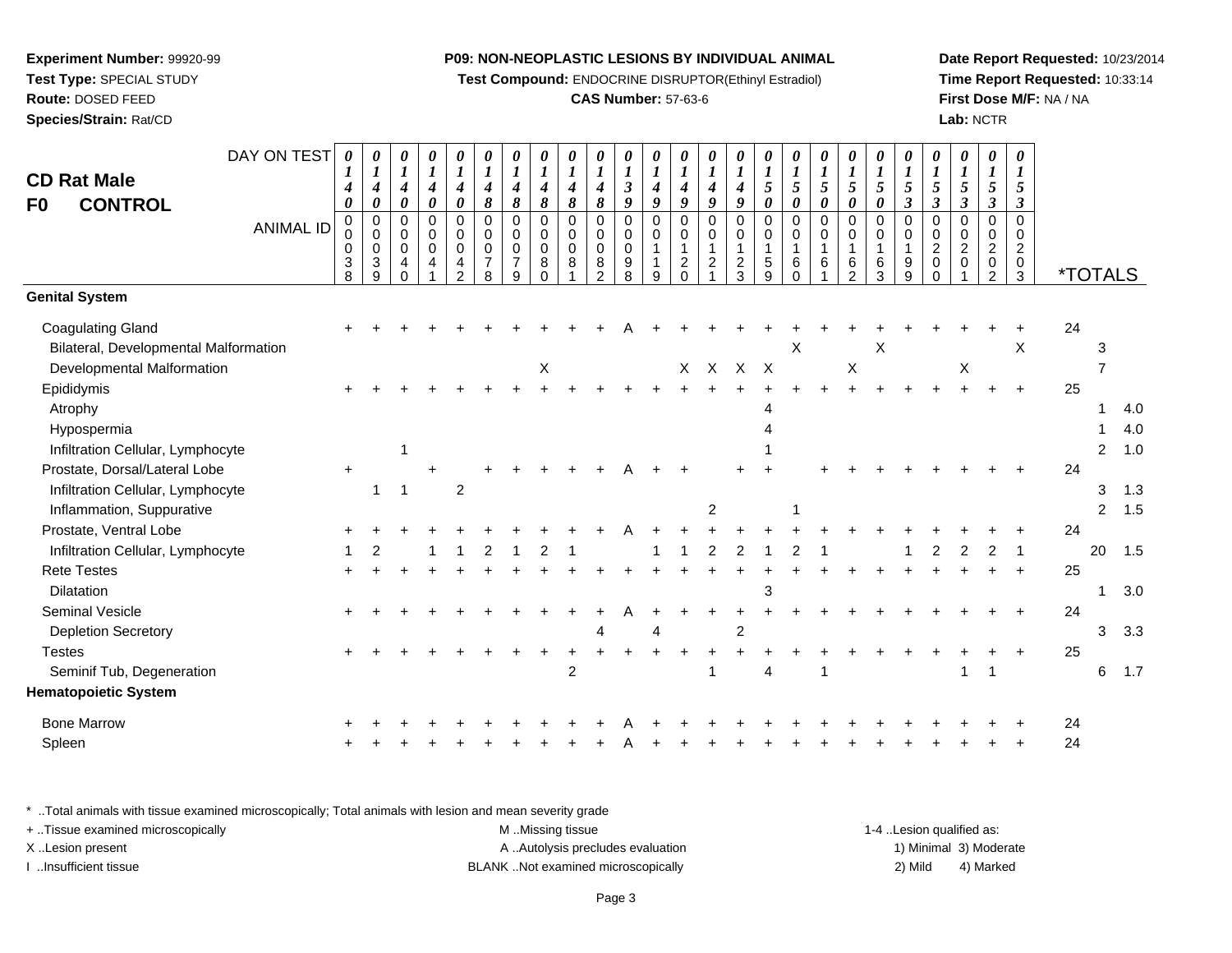**Test Compound:** ENDOCRINE DISRUPTOR(Ethinyl Estradiol)

# **CAS Number:** 57-63-6

**Date Report Requested:** 10/23/2014**Time Report Requested:** 10:33:15**First Dose M/F:** NA / NA**Lab:** NCTR

| <b>CD Rat Male</b><br><b>CONTROL</b><br>F0                                                    | DAY ON TEST<br><b>ANIMAL ID</b> | $\boldsymbol{\theta}$<br>4<br>$\boldsymbol{\theta}$<br>$\mathbf 0$<br>$\pmb{0}$<br>0<br>$\sqrt{3}$<br>8 | $\frac{\boldsymbol{0}}{\boldsymbol{1}}$<br>$\overline{\boldsymbol{4}}$<br>$\pmb{\theta}$<br>$\pmb{0}$<br>$\mathsf{O}\xspace$<br>$\pmb{0}$<br>$\overline{3}$<br>9 | $\begin{matrix} 0 \\ 1 \end{matrix}$<br>$\boldsymbol{4}$<br>$\pmb{\theta}$<br>0<br>$\pmb{0}$<br>$\pmb{0}$<br>$\overline{4}$<br>$\Omega$ | $\boldsymbol{\theta}$<br>$\boldsymbol{l}$<br>$\boldsymbol{4}$<br>$\pmb{\theta}$<br>$\pmb{0}$<br>$\pmb{0}$<br>$\pmb{0}$<br>4 | 0<br>$\boldsymbol{l}$<br>$\boldsymbol{4}$<br>$\boldsymbol{\theta}$<br>0<br>$\mathbf 0$<br>$\pmb{0}$<br>4<br>2 | 0<br>$\boldsymbol{l}$<br>$\boldsymbol{4}$<br>8<br>$\mathbf 0$<br>$\mathbf 0$<br>$\mathbf 0$<br>$\overline{7}$<br>8 | 0<br>$\boldsymbol{l}$<br>4<br>8<br>$\mathbf 0$<br>$\mathbf 0$<br>$\mathbf 0$<br>$\overline{7}$<br>9 | $\boldsymbol{\theta}$<br>$\boldsymbol{l}$<br>$\boldsymbol{4}$<br>8<br>$\mathbf 0$<br>$\mathbf 0$<br>$\pmb{0}$<br>8<br>$\Omega$ | $\frac{\boldsymbol{\theta}}{\boldsymbol{I}}$<br>$\boldsymbol{4}$<br>8<br>0<br>$\boldsymbol{0}$<br>$\mathsf{O}\xspace$<br>8 | 0<br>$\boldsymbol{l}$<br>$\boldsymbol{4}$<br>$\pmb{8}$<br>0<br>$\mathbf 0$<br>$\mathsf{O}\xspace$<br>$\bf 8$<br>2 | 0<br>$\boldsymbol{l}$<br>$\overline{\mathbf{3}}$<br>9<br>0<br>$\mathbf 0$<br>$\mathbf 0$<br>$\boldsymbol{9}$<br>8 | $\begin{matrix} 0 \\ 1 \end{matrix}$<br>$\boldsymbol{4}$<br>9<br>$\pmb{0}$<br>$\pmb{0}$<br>$\mathbf{1}$<br>1<br>9 | 0<br>$\boldsymbol{l}$<br>$\boldsymbol{4}$<br>$\boldsymbol{9}$<br>$\pmb{0}$<br>$\pmb{0}$<br>$\mathbf{1}$<br>$\frac{2}{0}$ | 0<br>$\boldsymbol{I}$<br>$\boldsymbol{4}$<br>$\boldsymbol{9}$<br>0<br>0<br>$\mathbf{1}$<br>$\overline{\mathbf{c}}$ | 0<br>$\boldsymbol{l}$<br>$\boldsymbol{4}$<br>$\boldsymbol{g}$<br>$\pmb{0}$<br>$\mathbf 0$<br>$\mathbf{1}$<br>$\frac{2}{3}$ | 0<br>$\boldsymbol{l}$<br>5<br>$\pmb{\theta}$<br>0<br>$\mathsf 0$<br>1<br>5<br>9 | 0<br>$\frac{1}{5}$<br>0<br>0<br>0<br>1<br>6<br>$\Omega$ | 0<br>$\frac{1}{5}$<br>$\boldsymbol{\theta}$<br>$\mathbf 0$<br>$\pmb{0}$<br>$\mathbf{1}$<br>6 | 0<br>$\frac{1}{5}$<br>$\pmb{\theta}$<br>$\pmb{0}$<br>$\pmb{0}$<br>$\mathbf{1}$<br>$\,6\,$<br>2 | $\frac{\theta}{I}$<br>$\pmb{\theta}$<br>$\mathbf 0$<br>$\mathbf 0$<br>6<br>3 | $\frac{\theta}{I}$<br>5<br>$\mathfrak{z}$<br>$\Omega$<br>$\Omega$<br>$\boldsymbol{9}$<br>9 | $\boldsymbol{\theta}$<br>$\boldsymbol{l}$<br>5<br>$\boldsymbol{\beta}$<br>$\mathbf 0$<br>$\mathbf 0$<br>$\boldsymbol{2}$<br>$\mathbf 0$<br>$\Omega$ | $\boldsymbol{\theta}$<br>$\boldsymbol{l}$<br>5<br>$\boldsymbol{\mathfrak{z}}$<br>$\Omega$<br>$\mathbf 0$<br>$\frac{2}{0}$ | 0<br>$\boldsymbol{l}$<br>5<br>$\boldsymbol{\beta}$<br>0<br>0<br>$\boldsymbol{2}$<br>$\mathbf 0$<br>$\overline{2}$ | 0<br>$\boldsymbol{I}$<br>5<br>$\boldsymbol{\beta}$<br>0<br>$\mathbf 0$<br>$\overline{c}$<br>$\mathbf 0$<br>3 | <i><b>*TOTALS</b></i> |                     |            |
|-----------------------------------------------------------------------------------------------|---------------------------------|---------------------------------------------------------------------------------------------------------|------------------------------------------------------------------------------------------------------------------------------------------------------------------|-----------------------------------------------------------------------------------------------------------------------------------------|-----------------------------------------------------------------------------------------------------------------------------|---------------------------------------------------------------------------------------------------------------|--------------------------------------------------------------------------------------------------------------------|-----------------------------------------------------------------------------------------------------|--------------------------------------------------------------------------------------------------------------------------------|----------------------------------------------------------------------------------------------------------------------------|-------------------------------------------------------------------------------------------------------------------|-------------------------------------------------------------------------------------------------------------------|-------------------------------------------------------------------------------------------------------------------|--------------------------------------------------------------------------------------------------------------------------|--------------------------------------------------------------------------------------------------------------------|----------------------------------------------------------------------------------------------------------------------------|---------------------------------------------------------------------------------|---------------------------------------------------------|----------------------------------------------------------------------------------------------|------------------------------------------------------------------------------------------------|------------------------------------------------------------------------------|--------------------------------------------------------------------------------------------|-----------------------------------------------------------------------------------------------------------------------------------------------------|---------------------------------------------------------------------------------------------------------------------------|-------------------------------------------------------------------------------------------------------------------|--------------------------------------------------------------------------------------------------------------|-----------------------|---------------------|------------|
| Hyperplasia, Lymphoid<br>Pigmentation<br>Thymus<br><b>Integumentary System</b>                |                                 |                                                                                                         |                                                                                                                                                                  |                                                                                                                                         |                                                                                                                             |                                                                                                               |                                                                                                                    |                                                                                                     |                                                                                                                                |                                                                                                                            |                                                                                                                   |                                                                                                                   | -1                                                                                                                |                                                                                                                          |                                                                                                                    |                                                                                                                            |                                                                                 |                                                         | $\overline{c}$                                                                               |                                                                                                |                                                                              |                                                                                            |                                                                                                                                                     |                                                                                                                           |                                                                                                                   |                                                                                                              | 24                    | 1<br>$\overline{a}$ | 1.0<br>1.5 |
| Mammary Gland<br>Alveolus, Hyperplasia<br>Duct, Hyperplasia<br>Skin<br>Musculoskeletal System |                                 | $\ddot{}$                                                                                               |                                                                                                                                                                  |                                                                                                                                         |                                                                                                                             |                                                                                                               |                                                                                                                    |                                                                                                     |                                                                                                                                |                                                                                                                            |                                                                                                                   | $\ddot{}$                                                                                                         |                                                                                                                   |                                                                                                                          |                                                                                                                    |                                                                                                                            |                                                                                 |                                                         |                                                                                              | $\mathbf{1}$                                                                                   |                                                                              |                                                                                            |                                                                                                                                                     |                                                                                                                           |                                                                                                                   |                                                                                                              | 24<br>1               | 1<br>$\overline{2}$ | 1.0<br>1.0 |
| Bone<br>Nervous System                                                                        |                                 |                                                                                                         |                                                                                                                                                                  |                                                                                                                                         |                                                                                                                             |                                                                                                               |                                                                                                                    |                                                                                                     |                                                                                                                                |                                                                                                                            |                                                                                                                   |                                                                                                                   |                                                                                                                   |                                                                                                                          |                                                                                                                    |                                                                                                                            |                                                                                 |                                                         |                                                                                              |                                                                                                |                                                                              |                                                                                            |                                                                                                                                                     |                                                                                                                           |                                                                                                                   |                                                                                                              | 25                    |                     |            |
| <b>Brain</b><br>Spinal Cord<br><b>Respiratory System</b>                                      |                                 |                                                                                                         |                                                                                                                                                                  |                                                                                                                                         |                                                                                                                             |                                                                                                               |                                                                                                                    |                                                                                                     |                                                                                                                                |                                                                                                                            |                                                                                                                   | $\ddot{}$<br>$\ddot{}$                                                                                            |                                                                                                                   |                                                                                                                          |                                                                                                                    |                                                                                                                            |                                                                                 |                                                         |                                                                                              |                                                                                                |                                                                              |                                                                                            |                                                                                                                                                     |                                                                                                                           |                                                                                                                   |                                                                                                              |                       |                     |            |
| Lung<br>Trachea<br><b>Special Senses System</b>                                               |                                 |                                                                                                         |                                                                                                                                                                  |                                                                                                                                         |                                                                                                                             |                                                                                                               |                                                                                                                    |                                                                                                     |                                                                                                                                |                                                                                                                            |                                                                                                                   | $\ddot{}$<br>A                                                                                                    |                                                                                                                   |                                                                                                                          |                                                                                                                    |                                                                                                                            |                                                                                 |                                                         |                                                                                              |                                                                                                |                                                                              |                                                                                            |                                                                                                                                                     |                                                                                                                           |                                                                                                                   |                                                                                                              | $\Omega$              |                     |            |
| Eye<br>Autolysis                                                                              |                                 |                                                                                                         |                                                                                                                                                                  |                                                                                                                                         |                                                                                                                             |                                                                                                               |                                                                                                                    |                                                                                                     |                                                                                                                                |                                                                                                                            |                                                                                                                   | $\ddot{}$<br>4                                                                                                    |                                                                                                                   |                                                                                                                          |                                                                                                                    |                                                                                                                            |                                                                                 |                                                         |                                                                                              |                                                                                                |                                                                              |                                                                                            |                                                                                                                                                     |                                                                                                                           |                                                                                                                   |                                                                                                              |                       | 1                   | 4.0        |

\* ..Total animals with tissue examined microscopically; Total animals with lesion and mean severity grade

| + Tissue examined microscopically | M Missing tissue                   | 1-4 Lesion qualified as: |                        |
|-----------------------------------|------------------------------------|--------------------------|------------------------|
| X Lesion present                  | A Autolysis precludes evaluation   |                          | 1) Minimal 3) Moderate |
| Insufficient tissue               | BLANK Not examined microscopically | 2) Mild                  | 4) Marked              |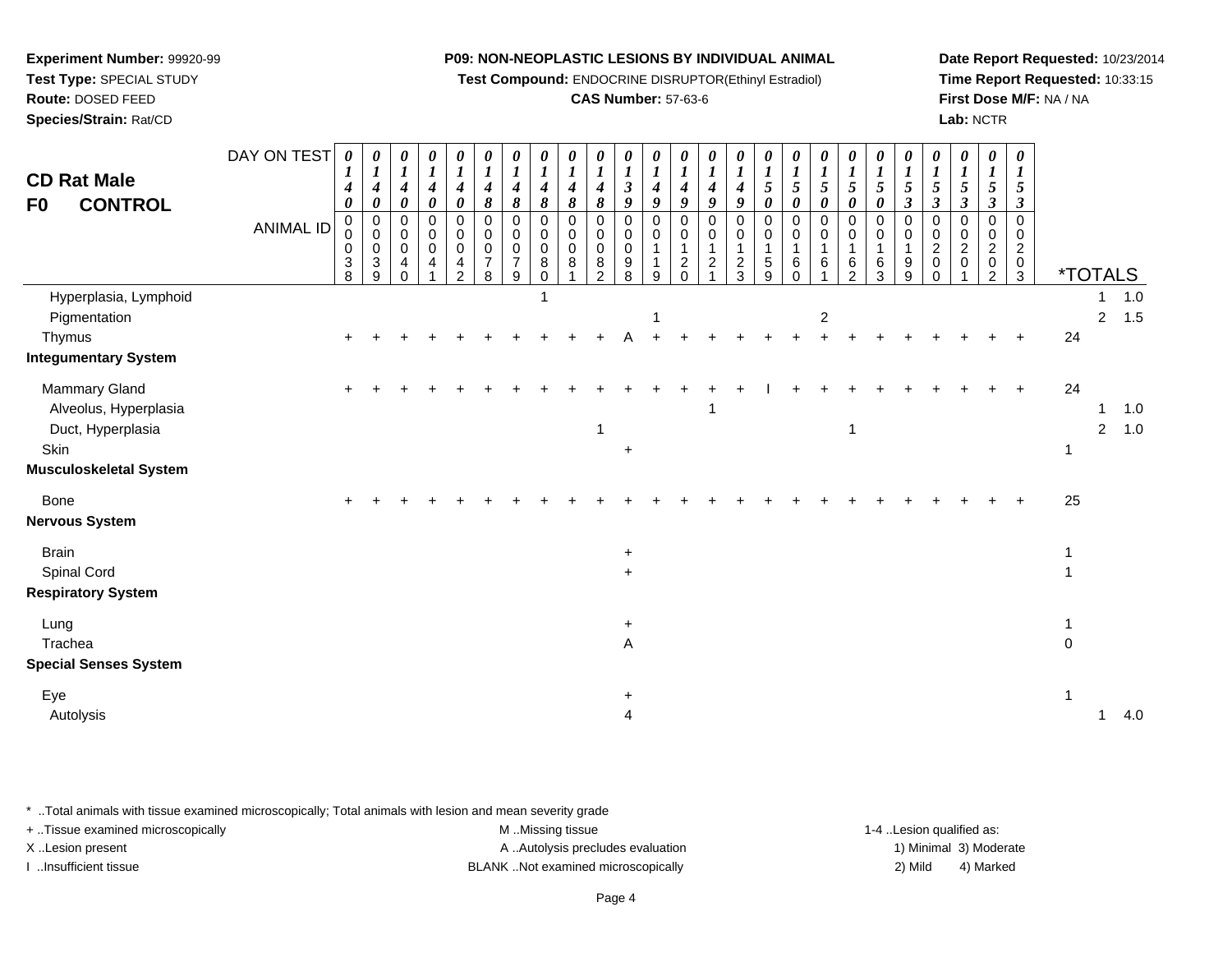**Test Compound:** ENDOCRINE DISRUPTOR(Ethinyl Estradiol)

# **CAS Number:** 57-63-6

**Date Report Requested:** 10/23/2014**Time Report Requested:** 10:33:15**First Dose M/F:** NA / NA**Lab:** NCTR

| <b>CD Rat Male</b><br>F0<br><b>CONTROL</b> | DAY ON TEST<br><b>ANIMAL ID</b> | 0<br>$\mathbf{I}$<br>4<br>0<br>0<br>0<br>$\mathbf{3}$ | $\overline{I}$<br>$\boldsymbol{4}$<br>0<br>0<br>$\mathbf 0$<br>$\pmb{0}$<br>$\mathbf{3}$ | 0<br>$\boldsymbol{l}$<br>$\boldsymbol{4}$<br>$\boldsymbol{\theta}$<br>0<br>0<br>$\pmb{0}$<br>4 | 0<br>4<br>$\boldsymbol{\theta}$<br>0<br>0<br>0<br>4 | 0<br>$\boldsymbol{l}$<br>4<br>0<br>0<br>0<br>0<br>4 | 0<br>$\boldsymbol{l}$<br>4<br>8<br>0<br>$\pmb{0}$<br>$\mathbf 0$<br>7 | 0<br>$\mathbf{r}$<br>$\boldsymbol{4}$<br>8<br>0<br>$\pmb{0}$<br>$\pmb{0}$<br>$\overline{ }$ | 0<br>4<br>8<br>0<br>$\mathbf 0$<br>0<br>8 | 0<br>8<br>8 | 4<br>8<br>0<br>$\mathbf 0$<br>$\mathbf 0$<br>8 | 0<br>3<br>9<br>0<br>$\pmb{0}$<br>0<br>9 | 0<br>4<br>9<br>0<br>0 | 0<br>4<br>9<br>0<br>0<br>$\boldsymbol{2}$ | 0<br>$\boldsymbol{4}$<br>9<br>0<br>$\mathbf 0$<br>$\overline{c}$ | 0<br>$\boldsymbol{4}$<br>9<br>0<br>$\pmb{0}$<br>$\boldsymbol{2}$ | 0<br>$5\overline{)}$<br>0<br>0<br>$\mathbf 0$<br>5 | 0<br>$\mathbf{I}$<br>5<br>0<br>0<br>6 | 5<br>0<br>0<br>6 | 0<br>$5\overline{)}$<br>0<br>0<br>0<br>6 | 0<br>5<br>0<br>0<br>0<br>6 | 0<br>$\boldsymbol{l}$<br>$\mathfrak{H}$<br>0<br>0<br>9 | 0<br>$\boldsymbol{l}$<br>$5\overline{)}$<br>$\boldsymbol{\beta}$<br>0<br>$\pmb{0}$<br>$\overline{c}$<br>$\mathbf 0$ | 0<br>$\mathbf{r}$<br>5<br>3<br>0<br>$\pmb{0}$<br>$\overline{c}$<br>$\pmb{0}$ | 0<br>$\overline{ }$<br>5<br>3<br>0<br>0<br>$\overline{\mathbf{c}}$<br>$\mathbf 0$ | 0<br>$\mathbf{I}$<br>3<br>$\boldsymbol{2}$<br>0 |                       |     |
|--------------------------------------------|---------------------------------|-------------------------------------------------------|------------------------------------------------------------------------------------------|------------------------------------------------------------------------------------------------|-----------------------------------------------------|-----------------------------------------------------|-----------------------------------------------------------------------|---------------------------------------------------------------------------------------------|-------------------------------------------|-------------|------------------------------------------------|-----------------------------------------|-----------------------|-------------------------------------------|------------------------------------------------------------------|------------------------------------------------------------------|----------------------------------------------------|---------------------------------------|------------------|------------------------------------------|----------------------------|--------------------------------------------------------|---------------------------------------------------------------------------------------------------------------------|------------------------------------------------------------------------------|-----------------------------------------------------------------------------------|-------------------------------------------------|-----------------------|-----|
|                                            |                                 | 8                                                     | 9                                                                                        |                                                                                                |                                                     | $\mathcal{P}$                                       | 8                                                                     | 9                                                                                           | 0                                         |             | $\sim$                                         | 8                                       | 9                     |                                           |                                                                  | 3                                                                | 9                                                  |                                       |                  | $\mathfrak{p}$                           | 3                          | 9                                                      |                                                                                                                     |                                                                              | $\overline{2}$                                                                    | 3                                               | <i><b>*TOTALS</b></i> |     |
| <b>Urinary System</b>                      |                                 |                                                       |                                                                                          |                                                                                                |                                                     |                                                     |                                                                       |                                                                                             |                                           |             |                                                |                                         |                       |                                           |                                                                  |                                                                  |                                                    |                                       |                  |                                          |                            |                                                        |                                                                                                                     |                                                                              |                                                                                   |                                                 |                       |     |
| Kidney                                     |                                 |                                                       |                                                                                          |                                                                                                |                                                     |                                                     |                                                                       |                                                                                             |                                           |             |                                                |                                         |                       |                                           |                                                                  |                                                                  |                                                    |                                       |                  |                                          |                            |                                                        |                                                                                                                     |                                                                              |                                                                                   |                                                 | 24                    |     |
| Cortex, Cyst                               |                                 | X                                                     |                                                                                          | X                                                                                              |                                                     | X                                                   |                                                                       |                                                                                             | X                                         |             |                                                |                                         |                       |                                           |                                                                  |                                                                  |                                                    |                                       |                  |                                          |                            |                                                        |                                                                                                                     |                                                                              |                                                                                   |                                                 | 4                     |     |
| <b>Hyaline Droplet</b>                     |                                 |                                                       |                                                                                          |                                                                                                |                                                     |                                                     |                                                                       |                                                                                             |                                           |             |                                                |                                         |                       |                                           |                                                                  |                                                                  |                                                    |                                       |                  |                                          |                            |                                                        |                                                                                                                     |                                                                              |                                                                                   |                                                 | $\overline{2}$        | 1.0 |
| Infiltration Cellular, Lymphocyte          |                                 |                                                       |                                                                                          |                                                                                                |                                                     |                                                     |                                                                       |                                                                                             | 2                                         |             |                                                |                                         |                       |                                           |                                                                  |                                                                  |                                                    |                                       |                  |                                          |                            |                                                        | 2                                                                                                                   |                                                                              |                                                                                   | 2                                               | 17                    | 1.2 |
| Interstitium, Fibrosis                     |                                 |                                                       |                                                                                          |                                                                                                |                                                     |                                                     |                                                                       |                                                                                             |                                           |             |                                                |                                         |                       |                                           |                                                                  |                                                                  |                                                    |                                       |                  |                                          |                            |                                                        |                                                                                                                     |                                                                              |                                                                                   |                                                 | $\overline{2}$        | 1.0 |
| Renal Tubule, Degeneration                 |                                 |                                                       |                                                                                          |                                                                                                |                                                     |                                                     |                                                                       |                                                                                             |                                           |             |                                                |                                         |                       |                                           |                                                                  |                                                                  |                                                    |                                       |                  |                                          |                            |                                                        |                                                                                                                     |                                                                              |                                                                                   |                                                 | $\overline{2}$        | 1.0 |
| Renal Tubule, Dilatation                   |                                 |                                                       |                                                                                          |                                                                                                | 2                                                   |                                                     |                                                                       | $\overline{2}$                                                                              |                                           |             |                                                |                                         |                       | 2                                         |                                                                  |                                                                  |                                                    |                                       |                  |                                          |                            |                                                        |                                                                                                                     |                                                                              |                                                                                   | 2                                               | 6                     | 1.7 |
| Renal Tubule, Mineralization               |                                 |                                                       |                                                                                          |                                                                                                |                                                     |                                                     |                                                                       |                                                                                             |                                           |             |                                                |                                         |                       |                                           |                                                                  |                                                                  |                                                    |                                       |                  |                                          |                            |                                                        |                                                                                                                     |                                                                              |                                                                                   |                                                 |                       | 1.0 |
| Renal Tubule, Regeneration                 |                                 |                                                       |                                                                                          |                                                                                                |                                                     |                                                     |                                                                       |                                                                                             |                                           |             |                                                |                                         |                       |                                           |                                                                  |                                                                  |                                                    |                                       |                  |                                          |                            |                                                        |                                                                                                                     |                                                                              |                                                                                   |                                                 | 10                    | 1.0 |
| <b>Urinary Bladder</b>                     |                                 |                                                       |                                                                                          |                                                                                                |                                                     |                                                     |                                                                       |                                                                                             |                                           |             |                                                | ÷                                       |                       |                                           |                                                                  |                                                                  |                                                    |                                       |                  |                                          |                            |                                                        |                                                                                                                     |                                                                              |                                                                                   |                                                 |                       |     |

\* ..Total animals with tissue examined microscopically; Total animals with lesion and mean severity grade

**Experiment Number:** 99920-99**Test Type:** SPECIAL STUDY**Route:** DOSED FEED**Species/Strain:** Rat/CD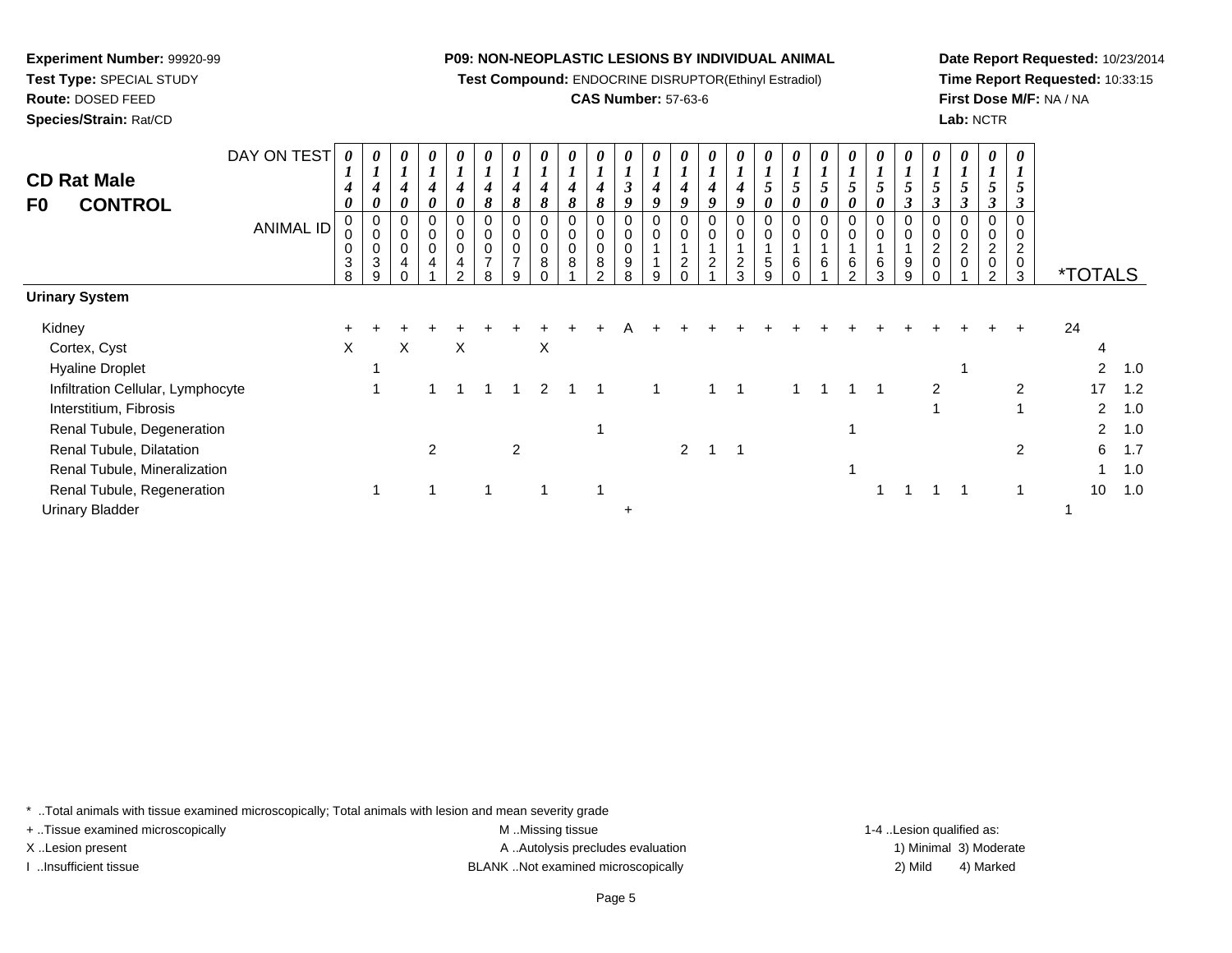**Test Compound:** ENDOCRINE DISRUPTOR(Ethinyl Estradiol)

# **CAS Number:** 57-63-6

**Date Report Requested:** 10/23/2014**Time Report Requested:** 10:33:15**First Dose M/F:** NA / NA**Lab:** NCTR

| <b>CD Rat Male</b><br><b>2.0 PPB</b><br>F0                                    | DAY ON TEST<br><b>ANIMAL ID</b> | $\boldsymbol{\theta}$<br>4<br>0<br>$\mathbf 0$<br>0<br>0<br>4<br>3 | 0<br>$\boldsymbol{l}$<br>$\boldsymbol{4}$<br>0<br>0<br>0<br>0<br>4 | 0<br>$\boldsymbol{I}$<br>$\boldsymbol{4}$<br>$\boldsymbol{\theta}$<br>0<br>$\mathbf 0$<br>$\mathbf 0$<br>$\frac{4}{5}$ | 0<br>$\boldsymbol{I}$<br>$\boldsymbol{4}$<br>0<br>0<br>0<br>$\mathbf 0$<br>4<br>6 | 0<br>$\boldsymbol{l}$<br>$\boldsymbol{4}$<br>$\boldsymbol{\theta}$<br>$\mathbf 0$<br>$\mathbf 0$<br>$\mathbf 0$<br>4<br>$\overline{ }$ | 0<br>$\boldsymbol{l}$<br>4<br>8<br>$\mathbf 0$<br>$\mathbf 0$<br>0<br>8<br>3 | 0<br>$\boldsymbol{l}$<br>4<br>$\pmb{8}$<br>$\mathbf 0$<br>$\Omega$<br>0<br>8<br>4 | 0<br>$\boldsymbol{l}$<br>$\boldsymbol{4}$<br>8<br>$\mathbf 0$<br>$\Omega$<br>$\mathbf 0$<br>8<br>5 | 0<br>$\boldsymbol{l}$<br>4<br>8<br>$\mathbf 0$<br>0<br>$\mathbf 0$<br>8<br>6 | 0<br>$\boldsymbol{l}$<br>$\boldsymbol{4}$<br>8<br>0<br>0<br>$\pmb{0}$<br>8<br>$\overline{ }$ | 0<br>$\boldsymbol{l}$<br>$\boldsymbol{4}$<br>9<br>0<br>0<br>$\overline{1}$<br>$\frac{2}{4}$ | 0<br>$\boldsymbol{l}$<br>$\boldsymbol{4}$<br>9<br>$\mathbf 0$<br>$\mathbf 0$<br>$\mathbf{1}$<br>$rac{2}{5}$ | 0<br>$\boldsymbol{l}$<br>$\boldsymbol{4}$<br>9<br>$\mathbf 0$<br>$\mathbf 0$<br>$\mathbf 1$<br>$\frac{2}{6}$ | 0<br>$\boldsymbol{l}$<br>$\boldsymbol{4}$<br>$\boldsymbol{g}$<br>$\mathbf 0$<br>0<br>1<br>$\frac{2}{7}$ | 0<br>$\boldsymbol{l}$<br>$\frac{4}{9}$<br>$\pmb{0}$<br>0<br>$\mathbf{1}$<br>$\frac{2}{8}$ | 0<br>$\boldsymbol{l}$<br>$\mathfrak{s}$<br>$\pmb{\theta}$<br>$\mathbf 0$<br>0<br>$\mathbf{1}$<br>$\,6$ | 0<br>$\boldsymbol{l}$<br>5<br>$\pmb{\theta}$<br>$\mathsf 0$<br>$\pmb{0}$<br>1<br>$6\over 5$ | $\frac{\boldsymbol{\theta}}{\boldsymbol{I}}$<br>$\mathfrak{s}$<br>$\pmb{\theta}$<br>0<br>$\mathbf 0$<br>$6\overline{6}$ | 0<br>$\boldsymbol{l}$<br>$\mathfrak{s}$<br>$\pmb{\theta}$<br>0<br>$\mathbf 0$<br>$\mathbf{1}$<br>6<br>$\overline{ }$ | 0<br>$\boldsymbol{l}$<br>$5\overline{)}$<br>$\pmb{\theta}$<br>$\pmb{0}$<br>$\mathbf 0$<br>$\mathbf{1}$<br>$\,6\,$<br>8 | 0<br>$\boldsymbol{l}$<br>5<br>$\mathfrak{z}$<br>$\pmb{0}$<br>$\pmb{0}$<br>$\overline{2}$<br>$\pmb{0}$<br>$\overline{4}$ | 0<br>$\boldsymbol{l}$<br>$5\overline{)}$<br>$\boldsymbol{\beta}$<br>$\mathbf 0$<br>$\mathbf 0$<br>$\overline{a}$<br>$\begin{matrix}0\\5\end{matrix}$ | 0<br>$\boldsymbol{l}$<br>$\mathfrak{s}$<br>$\mathfrak{z}$<br>$\mathbf 0$<br>$\mathbf 0$<br>$\overline{c}$<br>$\pmb{0}$<br>6 | 0<br>$\boldsymbol{l}$<br>5<br>$\boldsymbol{\beta}$<br>$\mathbf 0$<br>$\mathbf 0$<br>$\boldsymbol{2}$<br>0<br>$\overline{7}$ | 0<br>1<br>5<br>$\boldsymbol{\beta}$<br>$\overline{0}$<br>0<br>$\overline{c}$<br>$_{\rm 8}^{\rm 0}$ |                | <i><b>*TOTALS</b></i> |            |
|-------------------------------------------------------------------------------|---------------------------------|--------------------------------------------------------------------|--------------------------------------------------------------------|------------------------------------------------------------------------------------------------------------------------|-----------------------------------------------------------------------------------|----------------------------------------------------------------------------------------------------------------------------------------|------------------------------------------------------------------------------|-----------------------------------------------------------------------------------|----------------------------------------------------------------------------------------------------|------------------------------------------------------------------------------|----------------------------------------------------------------------------------------------|---------------------------------------------------------------------------------------------|-------------------------------------------------------------------------------------------------------------|--------------------------------------------------------------------------------------------------------------|---------------------------------------------------------------------------------------------------------|-------------------------------------------------------------------------------------------|--------------------------------------------------------------------------------------------------------|---------------------------------------------------------------------------------------------|-------------------------------------------------------------------------------------------------------------------------|----------------------------------------------------------------------------------------------------------------------|------------------------------------------------------------------------------------------------------------------------|-------------------------------------------------------------------------------------------------------------------------|------------------------------------------------------------------------------------------------------------------------------------------------------|-----------------------------------------------------------------------------------------------------------------------------|-----------------------------------------------------------------------------------------------------------------------------|----------------------------------------------------------------------------------------------------|----------------|-----------------------|------------|
| <b>Alimentary System</b>                                                      |                                 |                                                                    |                                                                    |                                                                                                                        |                                                                                   |                                                                                                                                        |                                                                              |                                                                                   |                                                                                                    |                                                                              |                                                                                              |                                                                                             |                                                                                                             |                                                                                                              |                                                                                                         |                                                                                           |                                                                                                        |                                                                                             |                                                                                                                         |                                                                                                                      |                                                                                                                        |                                                                                                                         |                                                                                                                                                      |                                                                                                                             |                                                                                                                             |                                                                                                    |                |                       |            |
| Liver<br>Developmental Malformation<br><b>Cardiovascular System</b>           |                                 |                                                                    |                                                                    |                                                                                                                        |                                                                                   |                                                                                                                                        |                                                                              |                                                                                   |                                                                                                    |                                                                              |                                                                                              |                                                                                             |                                                                                                             |                                                                                                              |                                                                                                         |                                                                                           |                                                                                                        |                                                                                             |                                                                                                                         |                                                                                                                      |                                                                                                                        |                                                                                                                         |                                                                                                                                                      |                                                                                                                             | +<br>$\mathsf X$                                                                                                            |                                                                                                    | 1              | $\mathbf 1$           |            |
| <b>NONE</b><br><b>Endocrine System</b>                                        |                                 |                                                                    |                                                                    |                                                                                                                        |                                                                                   |                                                                                                                                        |                                                                              |                                                                                   |                                                                                                    |                                                                              |                                                                                              |                                                                                             |                                                                                                             |                                                                                                              |                                                                                                         |                                                                                           |                                                                                                        |                                                                                             |                                                                                                                         |                                                                                                                      |                                                                                                                        |                                                                                                                         |                                                                                                                                                      |                                                                                                                             |                                                                                                                             |                                                                                                    |                |                       |            |
| <b>NONE</b><br><b>General Body System</b>                                     |                                 |                                                                    |                                                                    |                                                                                                                        |                                                                                   |                                                                                                                                        |                                                                              |                                                                                   |                                                                                                    |                                                                              |                                                                                              |                                                                                             |                                                                                                             |                                                                                                              |                                                                                                         |                                                                                           |                                                                                                        |                                                                                             |                                                                                                                         |                                                                                                                      |                                                                                                                        |                                                                                                                         |                                                                                                                                                      |                                                                                                                             |                                                                                                                             |                                                                                                    |                |                       |            |
| <b>NONE</b><br><b>Genital System</b>                                          |                                 |                                                                    |                                                                    |                                                                                                                        |                                                                                   |                                                                                                                                        |                                                                              |                                                                                   |                                                                                                    |                                                                              |                                                                                              |                                                                                             |                                                                                                             |                                                                                                              |                                                                                                         |                                                                                           |                                                                                                        |                                                                                             |                                                                                                                         |                                                                                                                      |                                                                                                                        |                                                                                                                         |                                                                                                                                                      |                                                                                                                             |                                                                                                                             |                                                                                                    |                |                       |            |
| <b>Coagulating Gland</b><br>Bilateral, Developmental Malformation             |                                 |                                                                    |                                                                    |                                                                                                                        |                                                                                   |                                                                                                                                        |                                                                              |                                                                                   |                                                                                                    |                                                                              |                                                                                              | X                                                                                           |                                                                                                             |                                                                                                              |                                                                                                         |                                                                                           |                                                                                                        |                                                                                             |                                                                                                                         |                                                                                                                      |                                                                                                                        |                                                                                                                         |                                                                                                                                                      |                                                                                                                             |                                                                                                                             |                                                                                                    | 25             |                       |            |
| Developmental Malformation<br>Epididymis<br>Infiltration Cellular, Lymphocyte |                                 |                                                                    |                                                                    | 1                                                                                                                      |                                                                                   |                                                                                                                                        |                                                                              |                                                                                   | $X$ $X$                                                                                            |                                                                              | $\mathsf X$                                                                                  |                                                                                             |                                                                                                             |                                                                                                              | $X$ $X$                                                                                                 |                                                                                           |                                                                                                        | X                                                                                           |                                                                                                                         | X                                                                                                                    |                                                                                                                        | $\mathbf 1$                                                                                                             | $\mathbf 1$                                                                                                                                          |                                                                                                                             |                                                                                                                             |                                                                                                    | 25             | 7<br>3                | 1.0        |
| <b>Preputial Gland</b><br>Duct, Dilatation<br>Inflammation, Suppurative       |                                 |                                                                    |                                                                    |                                                                                                                        |                                                                                   |                                                                                                                                        |                                                                              |                                                                                   |                                                                                                    |                                                                              |                                                                                              |                                                                                             |                                                                                                             |                                                                                                              |                                                                                                         |                                                                                           | +<br>2                                                                                                 | $\ddot{}$<br>$\overline{c}$                                                                 |                                                                                                                         |                                                                                                                      |                                                                                                                        |                                                                                                                         |                                                                                                                                                      |                                                                                                                             |                                                                                                                             |                                                                                                    | $\overline{c}$ | $\overline{2}$        | 2.0<br>1.5 |
| Prostate, Dorsal/Lateral Lobe<br>Infiltration Cellular, Lymphocyte            |                                 |                                                                    |                                                                    |                                                                                                                        |                                                                                   |                                                                                                                                        |                                                                              |                                                                                   |                                                                                                    |                                                                              |                                                                                              |                                                                                             |                                                                                                             |                                                                                                              |                                                                                                         | $\overline{2}$                                                                            |                                                                                                        |                                                                                             |                                                                                                                         |                                                                                                                      |                                                                                                                        |                                                                                                                         |                                                                                                                                                      |                                                                                                                             |                                                                                                                             |                                                                                                    | 25             | 1                     | 2.0        |

\* ..Total animals with tissue examined microscopically; Total animals with lesion and mean severity grade

**Experiment Number:** 99920-99**Test Type:** SPECIAL STUDY**Route:** DOSED FEED**Species/Strain:** Rat/CD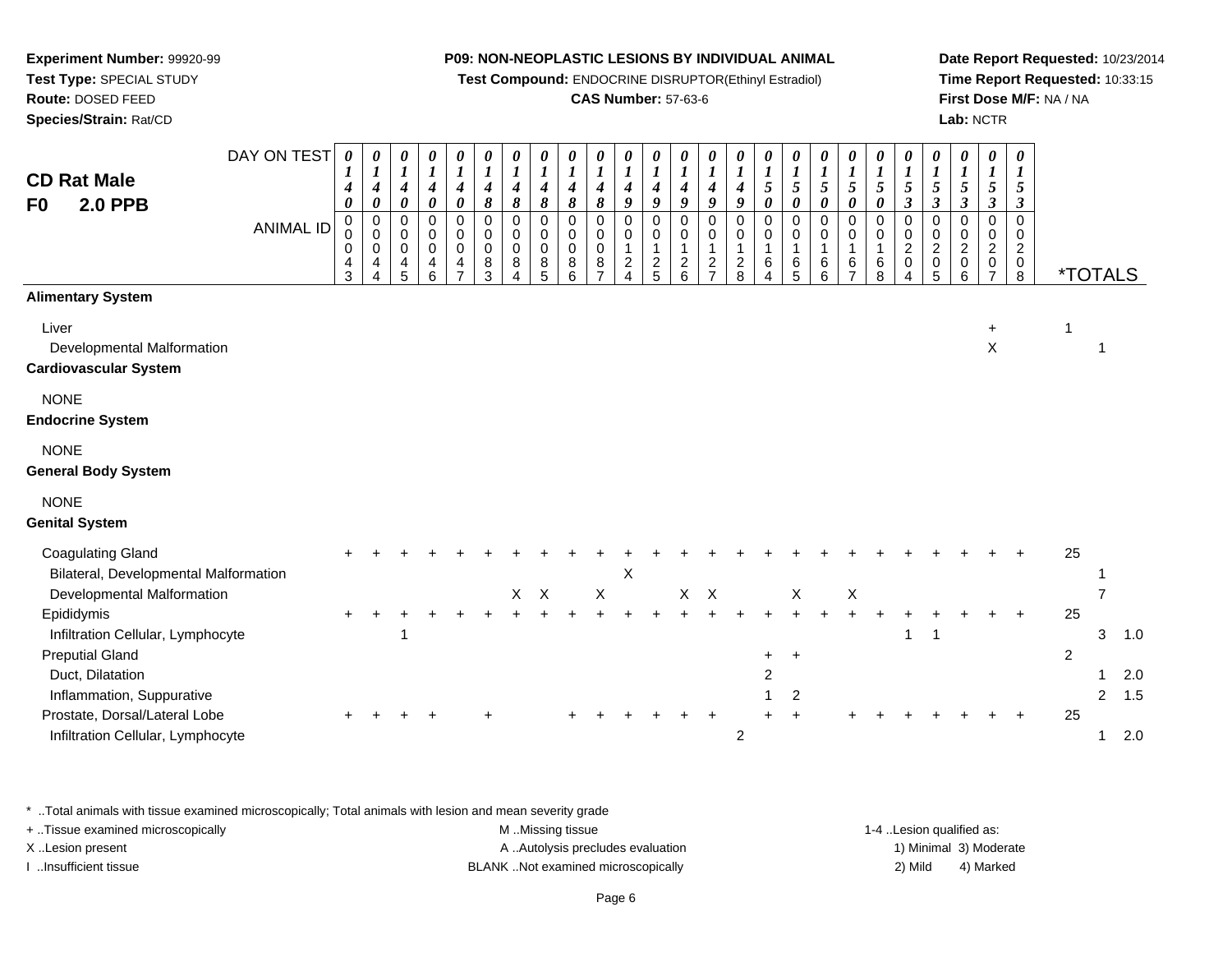**Test Compound:** ENDOCRINE DISRUPTOR(Ethinyl Estradiol)

# **CAS Number:** 57-63-6

**Date Report Requested:** 10/23/2014**Time Report Requested:** 10:33:15**First Dose M/F:** NA / NA**Lab:** NCTR

| <b>CD Rat Male</b><br><b>2.0 PPB</b><br>F0 | DAY ON TEST      | $\boldsymbol{\theta}$<br>4<br>0 | 0<br>$\boldsymbol{l}$<br>4<br>0 | 0<br>$\boldsymbol{I}$<br>$\boldsymbol{4}$<br>$\pmb{\theta}$ | 0<br>$\boldsymbol{l}$<br>4<br>0    | 0<br>$\boldsymbol{l}$<br>4<br>$\boldsymbol{\theta}$ | 0<br>$\boldsymbol{l}$<br>4<br>8 | $\theta$<br>$\boldsymbol{l}$<br>$\boldsymbol{4}$<br>8 | $\boldsymbol{\theta}$<br>$\boldsymbol{l}$<br>4<br>8 | $\boldsymbol{\theta}$<br>$\boldsymbol{l}$<br>4<br>8 | 0<br>$\boldsymbol{l}$<br>4<br>8          | 0<br>$\boldsymbol{l}$<br>$\boldsymbol{4}$<br>9 | $\boldsymbol{\theta}$<br>$\boldsymbol{l}$<br>$\boldsymbol{4}$<br>9 | 0<br>$\boldsymbol{l}$<br>4<br>9                                | $\boldsymbol{\theta}$<br>$\boldsymbol{l}$<br>4<br>9 | 0<br>$\boldsymbol{l}$<br>$\boldsymbol{4}$<br>9 | $\boldsymbol{\theta}$<br>$\boldsymbol{l}$<br>$\mathfrak{s}$<br>$\boldsymbol{\theta}$ | 0<br>$\boldsymbol{l}$<br>5<br>$\boldsymbol{\theta}$ | $\frac{\boldsymbol{0}}{\boldsymbol{I}}$<br>$\sqrt{5}$<br>$\pmb{\theta}$ | 0<br>$\boldsymbol{l}$<br>5<br>0    | 0<br>$\boldsymbol{l}$<br>5<br>$\boldsymbol{\theta}$ | 0<br>$\boldsymbol{l}$<br>$\sqrt{5}$<br>$\mathfrak{z}$  | 0<br>$\boldsymbol{l}$<br>$5\overline{)}$<br>$\boldsymbol{\beta}$ | $\boldsymbol{\theta}$<br>$\boldsymbol{l}$<br>$\sqrt{5}$<br>$\mathfrak{z}$ | 0<br>$\boldsymbol{l}$<br>5<br>$\boldsymbol{\beta}$        | 0<br>1<br>5<br>3                                       |    |                |     |
|--------------------------------------------|------------------|---------------------------------|---------------------------------|-------------------------------------------------------------|------------------------------------|-----------------------------------------------------|---------------------------------|-------------------------------------------------------|-----------------------------------------------------|-----------------------------------------------------|------------------------------------------|------------------------------------------------|--------------------------------------------------------------------|----------------------------------------------------------------|-----------------------------------------------------|------------------------------------------------|--------------------------------------------------------------------------------------|-----------------------------------------------------|-------------------------------------------------------------------------|------------------------------------|-----------------------------------------------------|--------------------------------------------------------|------------------------------------------------------------------|---------------------------------------------------------------------------|-----------------------------------------------------------|--------------------------------------------------------|----|----------------|-----|
|                                            | <b>ANIMAL ID</b> | $\mathbf 0$<br>0<br>0<br>4<br>3 | $\mathbf 0$<br>0<br>0<br>4      | 0<br>0<br>0<br>4<br>5                                       | 0<br>0<br>0<br>4<br>$6\phantom{a}$ | $\mathbf 0$<br>0<br>0<br>4<br>$\overline{7}$        | 0<br>0<br>0<br>8<br>3           | 0<br>0<br>0<br>8<br>$\overline{4}$                    | $\Omega$<br>0<br>0<br>8<br>$\overline{5}$           | $\mathbf 0$<br>0<br>0<br>8<br>6                     | 0<br>0<br>0<br>$\,8\,$<br>$\overline{7}$ | 0<br>0<br>$\mathbf{1}$<br>$\frac{2}{4}$        | $\mathbf 0$<br>0<br>$\mathbf{1}$<br>$\frac{2}{5}$                  | $\mathbf 0$<br>0<br>1<br>$\begin{array}{c} 2 \\ 6 \end{array}$ | 0<br>0<br>1<br>$\frac{2}{7}$                        | 0<br>0<br>$\frac{2}{8}$                        | $\mathbf 0$<br>0<br>1<br>6<br>$\Delta$                                               | $\mathbf 0$<br>0<br>6<br>5                          | 0<br>0<br>1<br>$6\over 6$                                               | 0<br>0<br>1<br>6<br>$\overline{7}$ | $\mathbf 0$<br>0<br>$\mathbf{1}$<br>$\,6\,$<br>8    | $\mathbf 0$<br>0<br>$\overline{c}$<br>$\mathbf 0$<br>4 | $\mathbf 0$<br>0<br>$\overline{c}$<br>$\pmb{0}$<br>5             | 0<br>0<br>$\overline{c}$<br>0<br>6                                        | $\mathbf 0$<br>0<br>$\overline{2}$<br>0<br>$\overline{ }$ | $\mathbf 0$<br>0<br>$\boldsymbol{2}$<br>$\pmb{0}$<br>8 |    | *TOTALS        |     |
| Inflammation, Suppurative                  |                  |                                 |                                 |                                                             |                                    | $\overline{2}$                                      |                                 |                                                       | $\overline{2}$                                      |                                                     |                                          |                                                |                                                                    |                                                                |                                                     |                                                |                                                                                      |                                                     |                                                                         |                                    |                                                     |                                                        |                                                                  |                                                                           |                                                           |                                                        |    | 4              | 1.5 |
| Prostate, Ventral Lobe                     |                  |                                 |                                 |                                                             |                                    |                                                     |                                 |                                                       |                                                     |                                                     |                                          |                                                |                                                                    |                                                                |                                                     |                                                |                                                                                      |                                                     |                                                                         |                                    |                                                     |                                                        |                                                                  |                                                                           |                                                           |                                                        | 25 |                |     |
| Infiltration Cellular, Lymphocyte          |                  |                                 |                                 |                                                             |                                    | 2                                                   |                                 | 2                                                     |                                                     |                                                     |                                          |                                                |                                                                    |                                                                |                                                     |                                                |                                                                                      | 2                                                   |                                                                         |                                    | 2                                                   |                                                        | 2                                                                |                                                                           | 2                                                         | $\mathbf{1}$                                           |    | 18             | 1.6 |
| <b>Rete Testes</b>                         |                  |                                 |                                 |                                                             |                                    |                                                     |                                 |                                                       |                                                     |                                                     |                                          |                                                |                                                                    |                                                                |                                                     |                                                |                                                                                      |                                                     |                                                                         |                                    |                                                     |                                                        |                                                                  |                                                                           |                                                           | $\ddot{}$                                              | 23 |                |     |
| <b>Dilatation</b>                          |                  |                                 |                                 |                                                             |                                    |                                                     |                                 |                                                       |                                                     |                                                     |                                          |                                                |                                                                    |                                                                |                                                     |                                                |                                                                                      |                                                     | $\overline{c}$                                                          |                                    |                                                     |                                                        |                                                                  |                                                                           |                                                           |                                                        |    | 1              | 2.0 |
| Seminal Vesicle                            |                  |                                 |                                 |                                                             |                                    |                                                     |                                 |                                                       |                                                     |                                                     |                                          |                                                |                                                                    |                                                                |                                                     |                                                |                                                                                      |                                                     |                                                                         |                                    |                                                     |                                                        |                                                                  |                                                                           |                                                           | $\ddot{}$                                              | 25 |                |     |
| <b>Depletion Secretory</b>                 |                  |                                 |                                 |                                                             |                                    |                                                     |                                 |                                                       |                                                     |                                                     |                                          | 3                                              |                                                                    | 2                                                              |                                                     |                                                |                                                                                      |                                                     |                                                                         |                                    |                                                     |                                                        |                                                                  |                                                                           |                                                           |                                                        |    | 2              | 2.5 |
| <b>Testes</b>                              |                  |                                 |                                 |                                                             |                                    |                                                     |                                 |                                                       |                                                     |                                                     |                                          |                                                |                                                                    |                                                                |                                                     |                                                |                                                                                      |                                                     |                                                                         |                                    |                                                     |                                                        |                                                                  |                                                                           |                                                           | ÷                                                      | 25 |                |     |
| Seminif Tub, Degeneration                  |                  |                                 |                                 |                                                             |                                    | 3                                                   |                                 |                                                       |                                                     |                                                     |                                          |                                                |                                                                    |                                                                |                                                     |                                                |                                                                                      |                                                     |                                                                         |                                    |                                                     |                                                        | 1                                                                |                                                                           |                                                           |                                                        |    | $\overline{2}$ | 2.0 |
| <b>Hematopoietic System</b>                |                  |                                 |                                 |                                                             |                                    |                                                     |                                 |                                                       |                                                     |                                                     |                                          |                                                |                                                                    |                                                                |                                                     |                                                |                                                                                      |                                                     |                                                                         |                                    |                                                     |                                                        |                                                                  |                                                                           |                                                           |                                                        |    |                |     |
| <b>NONE</b>                                |                  |                                 |                                 |                                                             |                                    |                                                     |                                 |                                                       |                                                     |                                                     |                                          |                                                |                                                                    |                                                                |                                                     |                                                |                                                                                      |                                                     |                                                                         |                                    |                                                     |                                                        |                                                                  |                                                                           |                                                           |                                                        |    |                |     |
| <b>Integumentary System</b>                |                  |                                 |                                 |                                                             |                                    |                                                     |                                 |                                                       |                                                     |                                                     |                                          |                                                |                                                                    |                                                                |                                                     |                                                |                                                                                      |                                                     |                                                                         |                                    |                                                     |                                                        |                                                                  |                                                                           |                                                           |                                                        |    |                |     |
| Mammary Gland                              |                  |                                 |                                 |                                                             |                                    |                                                     |                                 |                                                       |                                                     |                                                     |                                          |                                                |                                                                    |                                                                |                                                     |                                                |                                                                                      |                                                     |                                                                         |                                    |                                                     |                                                        |                                                                  |                                                                           |                                                           |                                                        | 24 |                |     |
| Alveolus, Hyperplasia                      |                  |                                 |                                 |                                                             |                                    |                                                     |                                 |                                                       |                                                     |                                                     |                                          |                                                |                                                                    |                                                                |                                                     | $\overline{c}$                                 |                                                                                      | $\boldsymbol{2}$                                    |                                                                         |                                    |                                                     |                                                        |                                                                  |                                                                           |                                                           |                                                        |    | 2              | 2.0 |
| Duct, Hyperplasia                          |                  |                                 |                                 |                                                             |                                    |                                                     |                                 |                                                       |                                                     |                                                     | 1                                        |                                                |                                                                    |                                                                |                                                     |                                                |                                                                                      |                                                     |                                                                         |                                    |                                                     |                                                        |                                                                  |                                                                           |                                                           |                                                        |    | 1              | 1.0 |
| Skin                                       |                  |                                 |                                 |                                                             |                                    |                                                     |                                 |                                                       |                                                     |                                                     |                                          |                                                |                                                                    | $\ddot{}$                                                      |                                                     |                                                |                                                                                      |                                                     |                                                                         |                                    |                                                     |                                                        |                                                                  |                                                                           |                                                           |                                                        | 1  |                |     |
| Epidermis, Hyperplasia                     |                  |                                 |                                 |                                                             |                                    |                                                     |                                 |                                                       |                                                     |                                                     |                                          |                                                |                                                                    | $\overline{c}$                                                 |                                                     |                                                |                                                                                      |                                                     |                                                                         |                                    |                                                     |                                                        |                                                                  |                                                                           |                                                           |                                                        |    | 1              | 2.0 |
| Hyperkeratosis                             |                  |                                 |                                 |                                                             |                                    |                                                     |                                 |                                                       |                                                     |                                                     |                                          |                                                |                                                                    |                                                                |                                                     |                                                |                                                                                      |                                                     |                                                                         |                                    |                                                     |                                                        |                                                                  |                                                                           |                                                           |                                                        |    | 1              | 1.0 |
| Musculoskeletal System                     |                  |                                 |                                 |                                                             |                                    |                                                     |                                 |                                                       |                                                     |                                                     |                                          |                                                |                                                                    |                                                                |                                                     |                                                |                                                                                      |                                                     |                                                                         |                                    |                                                     |                                                        |                                                                  |                                                                           |                                                           |                                                        |    |                |     |
| <b>NONE</b>                                |                  |                                 |                                 |                                                             |                                    |                                                     |                                 |                                                       |                                                     |                                                     |                                          |                                                |                                                                    |                                                                |                                                     |                                                |                                                                                      |                                                     |                                                                         |                                    |                                                     |                                                        |                                                                  |                                                                           |                                                           |                                                        |    |                |     |
| Nervous System                             |                  |                                 |                                 |                                                             |                                    |                                                     |                                 |                                                       |                                                     |                                                     |                                          |                                                |                                                                    |                                                                |                                                     |                                                |                                                                                      |                                                     |                                                                         |                                    |                                                     |                                                        |                                                                  |                                                                           |                                                           |                                                        |    |                |     |

\* ..Total animals with tissue examined microscopically; Total animals with lesion and mean severity grade

**Experiment Number:** 99920-99**Test Type:** SPECIAL STUDY**Route:** DOSED FEED**Species/Strain:** Rat/CD

+ ..Tissue examined microscopically examined microscopically examined as:  $M$  ..Missing tissue 1-4 ..Lesion qualified as: X..Lesion present **A ..Autolysis precludes evaluation** A ..Autolysis precludes evaluation 1) Minimal 3) Moderate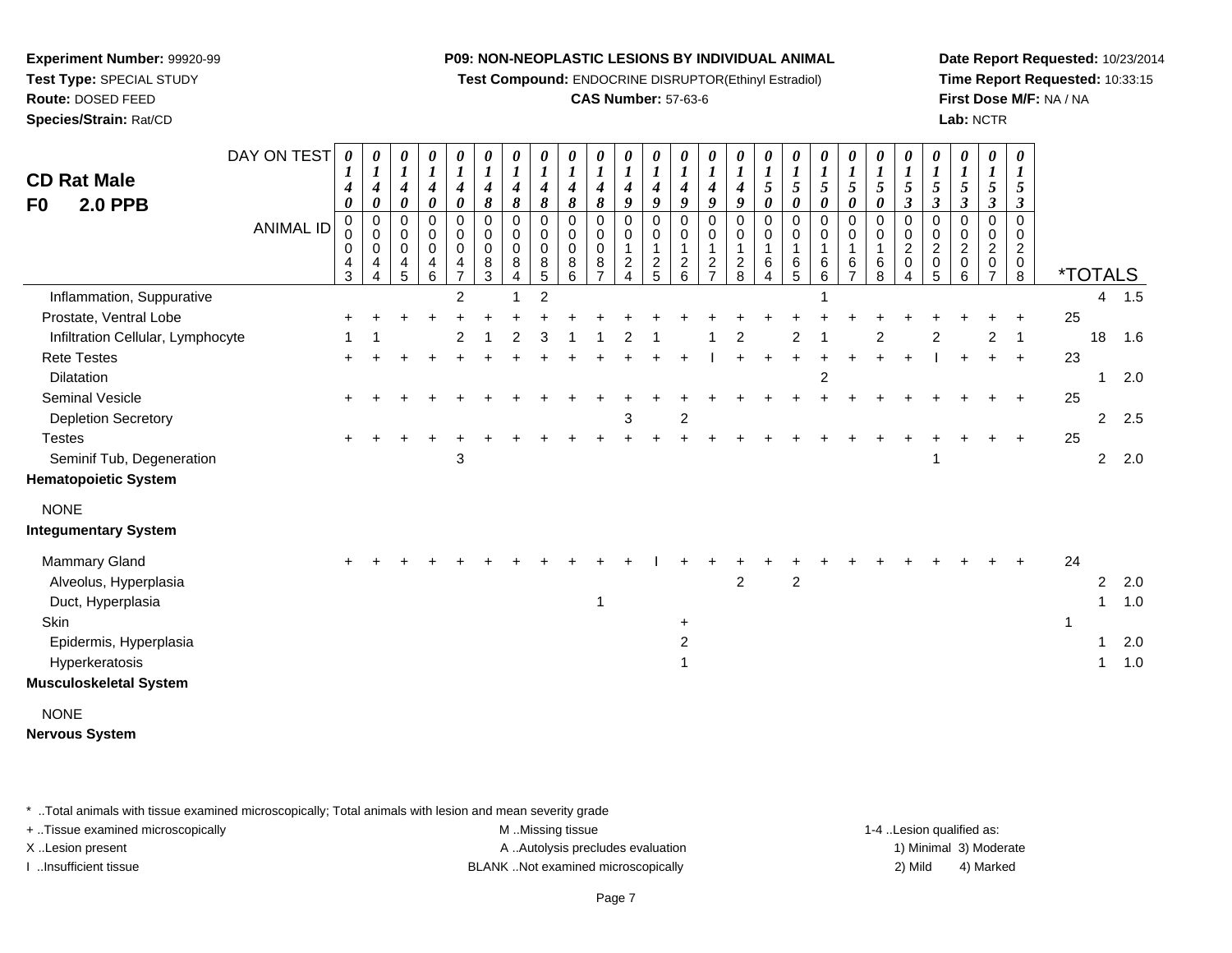**Test Compound:** ENDOCRINE DISRUPTOR(Ethinyl Estradiol)

# **CAS Number:** 57-63-6

**Date Report Requested:** 10/23/2014**Time Report Requested:** 10:33:15**First Dose M/F:** NA / NA**Lab:** NCTR

| <b>CD Rat Male</b><br><b>2.0 PPB</b><br>F0 | DAY ON TEST<br><b>ANIMAL ID</b> | 0<br>4<br>0<br>4<br>3 | $\boldsymbol{\theta}$<br>4<br>0<br>4 | 0<br>$\boldsymbol{l}$<br>$\boldsymbol{4}$<br>0<br>0<br>0<br>$\pmb{0}$<br>4<br>5 | 0<br>$\boldsymbol{l}$<br>4<br>0<br>0<br>0<br>0<br>4<br>6 | $\boldsymbol{\theta}$<br>$\boldsymbol{l}$<br>$\boldsymbol{4}$<br>0<br>$\mathbf 0$<br>$\mathbf 0$<br>$\mathbf 0$<br>4<br>$\overline{ }$ | 0<br>$\boldsymbol{l}$<br>4<br>8<br>0<br>$\pmb{0}$<br>$\pmb{0}$<br>8<br>3 | 0<br>$\boldsymbol{l}$<br>4<br>8<br>0<br>0<br>$\pmb{0}$<br>8<br>4 | 0<br>$\boldsymbol{l}$<br>8<br>0<br>8<br>5 | 0<br>$\boldsymbol{l}$<br>4<br>8<br>0<br>0<br>$\mathbf 0$<br>8<br>6 | 0<br>$\boldsymbol{l}$<br>4<br>8<br>0<br>0<br>0<br>8<br>$\overline{\phantom{0}}$ | 0<br>$\boldsymbol{l}$<br>4<br>9<br>0<br>$\overline{c}$<br>$\overline{4}$ | $\boldsymbol{\theta}$<br>$\boldsymbol{l}$<br>4<br>9<br>$\Omega$<br>0<br>$\frac{2}{5}$ | 0<br>$\boldsymbol{l}$<br>4<br>$\boldsymbol{q}$<br>0<br>$\pmb{0}$<br>$\mathbf 1$<br>$\frac{2}{6}$ | 0<br>$\boldsymbol{l}$<br>4<br>9<br>0<br>0<br>$\overline{1}$<br>$\frac{2}{7}$ | 0<br>4<br>9<br>$\overline{c}$<br>8 | 0<br>$\mathfrak{s}$<br>0<br>0<br>0<br>6<br>4 | 0<br>5<br>0<br>0<br>0<br>$\,6$<br>5 | 0<br>$\boldsymbol{l}$<br>5<br>0<br>0<br>6<br>6 | 0<br>$\boldsymbol{l}$<br>5<br>$\mathbf 0$<br>1<br>$\,6$<br>$\overline{ }$ | 0<br>5<br>0<br>0<br>0<br>6<br>8 | 0<br>5<br>$\boldsymbol{\beta}$<br>$\Omega$<br>0<br>$\overline{\mathbf{c}}$<br>0<br>4 | 0<br>5<br>3<br>$\overline{\mathbf{c}}$<br>0<br>5 | 0<br>5<br>3<br>$\Omega$<br>0<br>$\overline{c}$<br>0<br>6 | 0<br>5<br>3<br>0<br>0<br>$\overline{a}$<br>0<br>$\overline{ }$ | 0<br>$\boldsymbol{l}$<br>5<br>$\Omega$<br>$\overline{c}$<br>$_{8}^{\rm 0}$ |   | <i><b>*TOTALS</b></i> |     |
|--------------------------------------------|---------------------------------|-----------------------|--------------------------------------|---------------------------------------------------------------------------------|----------------------------------------------------------|----------------------------------------------------------------------------------------------------------------------------------------|--------------------------------------------------------------------------|------------------------------------------------------------------|-------------------------------------------|--------------------------------------------------------------------|---------------------------------------------------------------------------------|--------------------------------------------------------------------------|---------------------------------------------------------------------------------------|--------------------------------------------------------------------------------------------------|------------------------------------------------------------------------------|------------------------------------|----------------------------------------------|-------------------------------------|------------------------------------------------|---------------------------------------------------------------------------|---------------------------------|--------------------------------------------------------------------------------------|--------------------------------------------------|----------------------------------------------------------|----------------------------------------------------------------|----------------------------------------------------------------------------|---|-----------------------|-----|
| <b>Nervous System</b>                      |                                 |                       |                                      |                                                                                 |                                                          |                                                                                                                                        |                                                                          |                                                                  |                                           |                                                                    |                                                                                 |                                                                          |                                                                                       |                                                                                                  |                                                                              |                                    |                                              |                                     |                                                |                                                                           |                                 |                                                                                      |                                                  |                                                          |                                                                |                                                                            |   |                       |     |
| <b>NONE</b>                                |                                 |                       |                                      |                                                                                 |                                                          |                                                                                                                                        |                                                                          |                                                                  |                                           |                                                                    |                                                                                 |                                                                          |                                                                                       |                                                                                                  |                                                                              |                                    |                                              |                                     |                                                |                                                                           |                                 |                                                                                      |                                                  |                                                          |                                                                |                                                                            |   |                       |     |
| <b>Respiratory System</b>                  |                                 |                       |                                      |                                                                                 |                                                          |                                                                                                                                        |                                                                          |                                                                  |                                           |                                                                    |                                                                                 |                                                                          |                                                                                       |                                                                                                  |                                                                              |                                    |                                              |                                     |                                                |                                                                           |                                 |                                                                                      |                                                  |                                                          |                                                                |                                                                            |   |                       |     |
| <b>NONE</b>                                |                                 |                       |                                      |                                                                                 |                                                          |                                                                                                                                        |                                                                          |                                                                  |                                           |                                                                    |                                                                                 |                                                                          |                                                                                       |                                                                                                  |                                                                              |                                    |                                              |                                     |                                                |                                                                           |                                 |                                                                                      |                                                  |                                                          |                                                                |                                                                            |   |                       |     |
| <b>Special Senses System</b>               |                                 |                       |                                      |                                                                                 |                                                          |                                                                                                                                        |                                                                          |                                                                  |                                           |                                                                    |                                                                                 |                                                                          |                                                                                       |                                                                                                  |                                                                              |                                    |                                              |                                     |                                                |                                                                           |                                 |                                                                                      |                                                  |                                                          |                                                                |                                                                            |   |                       |     |
| <b>NONE</b>                                |                                 |                       |                                      |                                                                                 |                                                          |                                                                                                                                        |                                                                          |                                                                  |                                           |                                                                    |                                                                                 |                                                                          |                                                                                       |                                                                                                  |                                                                              |                                    |                                              |                                     |                                                |                                                                           |                                 |                                                                                      |                                                  |                                                          |                                                                |                                                                            |   |                       |     |
| <b>Urinary System</b>                      |                                 |                       |                                      |                                                                                 |                                                          |                                                                                                                                        |                                                                          |                                                                  |                                           |                                                                    |                                                                                 |                                                                          |                                                                                       |                                                                                                  |                                                                              |                                    |                                              |                                     |                                                |                                                                           |                                 |                                                                                      |                                                  |                                                          |                                                                |                                                                            |   |                       |     |
| Kidney                                     |                                 |                       |                                      |                                                                                 |                                                          |                                                                                                                                        |                                                                          |                                                                  |                                           |                                                                    | $+$                                                                             | $+$                                                                      |                                                                                       |                                                                                                  |                                                                              |                                    |                                              |                                     |                                                |                                                                           |                                 |                                                                                      |                                                  |                                                          | $+$                                                            | $\ddot{}$                                                                  | 4 |                       |     |
| Cortex, Cyst                               |                                 |                       |                                      |                                                                                 |                                                          |                                                                                                                                        |                                                                          |                                                                  |                                           |                                                                    | X                                                                               |                                                                          |                                                                                       |                                                                                                  |                                                                              |                                    |                                              |                                     |                                                |                                                                           |                                 |                                                                                      |                                                  |                                                          |                                                                |                                                                            |   |                       |     |
| Infiltration Cellular, Lymphocyte          |                                 |                       |                                      |                                                                                 |                                                          |                                                                                                                                        |                                                                          |                                                                  |                                           |                                                                    |                                                                                 | 2                                                                        |                                                                                       |                                                                                                  |                                                                              |                                    |                                              |                                     |                                                |                                                                           |                                 |                                                                                      |                                                  |                                                          |                                                                | $\overline{2}$                                                             |   | 2                     | 2.0 |
| Interstitium, Fibrosis                     |                                 |                       |                                      |                                                                                 |                                                          |                                                                                                                                        |                                                                          |                                                                  |                                           |                                                                    |                                                                                 | 2                                                                        |                                                                                       |                                                                                                  |                                                                              |                                    |                                              |                                     |                                                |                                                                           |                                 |                                                                                      |                                                  |                                                          |                                                                |                                                                            |   |                       | 2.0 |
| Renal Tubule, Degeneration                 |                                 |                       |                                      |                                                                                 |                                                          |                                                                                                                                        |                                                                          |                                                                  |                                           |                                                                    |                                                                                 |                                                                          |                                                                                       |                                                                                                  |                                                                              |                                    |                                              |                                     |                                                |                                                                           |                                 |                                                                                      |                                                  |                                                          |                                                                | $\overline{2}$                                                             |   | 2                     | 1.5 |
| Renal Tubule, Dilatation                   |                                 |                       |                                      |                                                                                 |                                                          |                                                                                                                                        |                                                                          |                                                                  |                                           |                                                                    |                                                                                 |                                                                          |                                                                                       |                                                                                                  |                                                                              |                                    |                                              |                                     |                                                |                                                                           |                                 |                                                                                      |                                                  |                                                          |                                                                | 4                                                                          |   |                       | 4.0 |
| Renal Tubule, Regeneration                 |                                 |                       |                                      |                                                                                 |                                                          |                                                                                                                                        |                                                                          |                                                                  |                                           |                                                                    |                                                                                 |                                                                          |                                                                                       |                                                                                                  |                                                                              |                                    |                                              |                                     |                                                |                                                                           |                                 |                                                                                      |                                                  |                                                          |                                                                |                                                                            |   | $\overline{2}$        | 1.0 |

\* ..Total animals with tissue examined microscopically; Total animals with lesion and mean severity grade

**Experiment Number:** 99920-99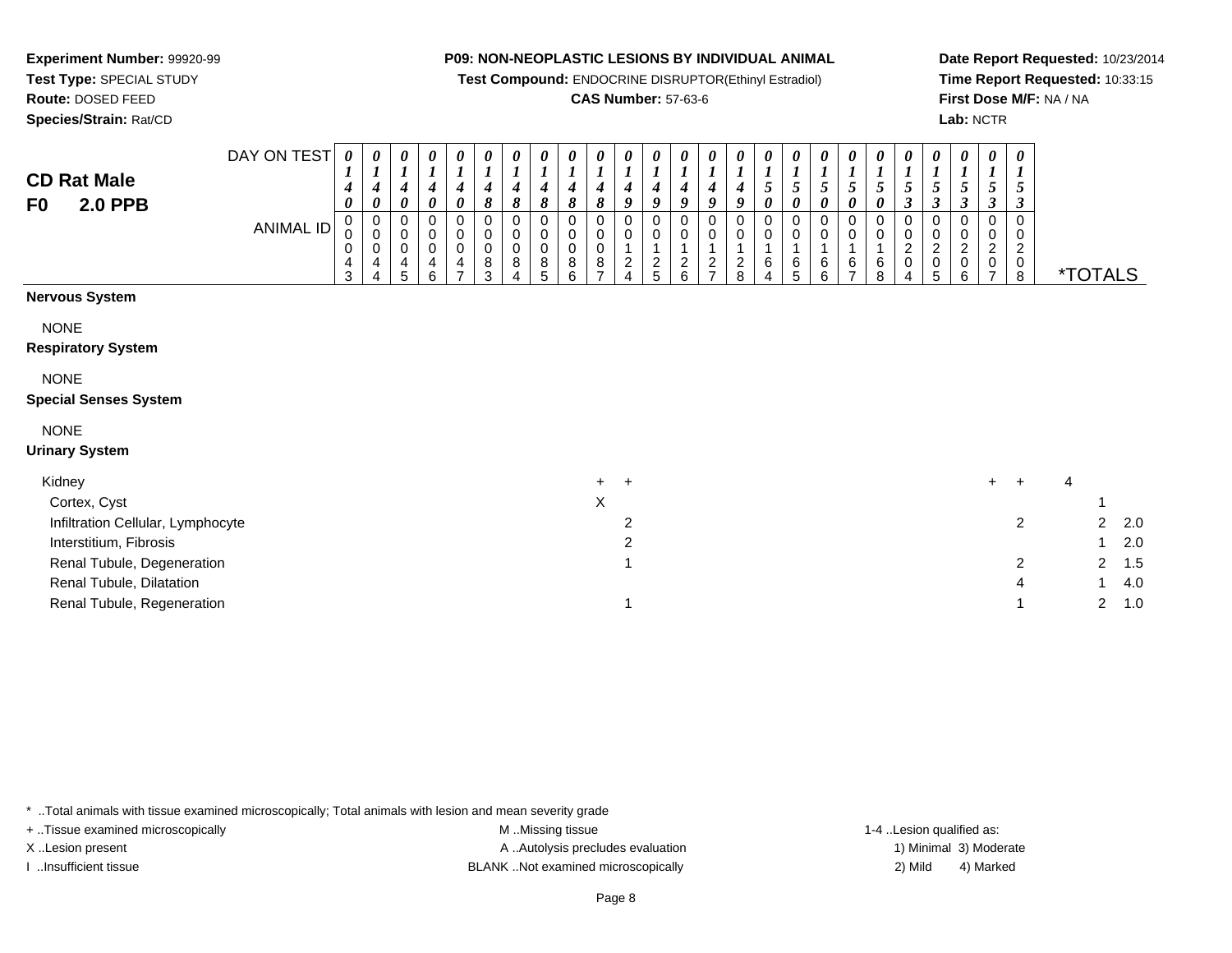**Test Compound:** ENDOCRINE DISRUPTOR(Ethinyl Estradiol)

# **CAS Number:** 57-63-6

**Date Report Requested:** 10/23/2014**Time Report Requested:** 10:33:15**First Dose M/F:** NA / NA**Lab:** NCTR

| <b>CD Rat Male</b><br><b>10 PPB</b><br>F <sub>0</sub><br><b>Alimentary System</b>                                                                                                                                                                                                       | DAY ON TEST<br><b>ANIMAL ID</b> | 0<br>$\boldsymbol{I}$<br>$\boldsymbol{4}$<br>$\boldsymbol{\theta}$<br>$\Omega$<br>0<br>0<br>$\overline{4}$<br>8 | 0<br>$\boldsymbol{l}$<br>4<br>$\boldsymbol{\theta}$<br>$\boldsymbol{0}$<br>$\mathbf 0$<br>$\mathbf 0$<br>4<br>9 | 0<br>$\boldsymbol{l}$<br>$\boldsymbol{4}$<br>0<br>0<br>0<br>$\pmb{0}$<br>5<br>$\mathbf{0}$ | 0<br>$\boldsymbol{l}$<br>$\boldsymbol{4}$<br>$\pmb{\theta}$<br>$\pmb{0}$<br>$\mathbf 0$<br>$\mathbf 0$<br>$\sqrt{5}$ | 0<br>$\boldsymbol{l}$<br>$\boldsymbol{4}$<br>$\pmb{\theta}$<br>$\mathbf 0$<br>$\pmb{0}$<br>$\mathsf 0$<br>$\mathbf 5$<br>$\mathcal{P}$ | 0<br>$\boldsymbol{l}$<br>$\boldsymbol{4}$<br>$\pmb{8}$<br>$\pmb{0}$<br>$\mathbf 0$<br>$\pmb{0}$<br>8<br>8 | 0<br>$\boldsymbol{l}$<br>$\boldsymbol{4}$<br>8<br>$\Omega$<br>0<br>0<br>8<br>9 | 0<br>$\boldsymbol{l}$<br>$\boldsymbol{4}$<br>8<br>$\mathbf 0$<br>0<br>0<br>9<br>$\Omega$ | 0<br>$\boldsymbol{l}$<br>4<br>8<br>$\mathbf 0$<br>0<br>$\mathbf 0$<br>9 | 0<br>$\boldsymbol{l}$<br>$\boldsymbol{4}$<br>8<br>0<br>0<br>$\mathsf 0$<br>9<br>$\mathfrak{p}$ | 0<br>$\boldsymbol{l}$<br>$\boldsymbol{4}$<br>9<br>$\pmb{0}$<br>0<br>$\mathbf{1}$<br>$\frac{2}{9}$ | 0<br>$\boldsymbol{l}$<br>$\boldsymbol{4}$<br>$\boldsymbol{9}$<br>$\mathbf 0$<br>$\mathbf 0$<br>$\mathbf{1}$<br>$\ensuremath{\mathsf{3}}$<br>$\Omega$ | 0<br>$\boldsymbol{l}$<br>$\boldsymbol{4}$<br>$\boldsymbol{g}$<br>$\pmb{0}$<br>$\pmb{0}$<br>$\mathbf{1}$<br>$\ensuremath{\mathsf{3}}$ | 0<br>$\boldsymbol{l}$<br>$\boldsymbol{4}$<br>$\boldsymbol{9}$<br>$\pmb{0}$<br>0<br>$\mathbf{1}$<br>$\mathbf{3}$<br>$\overline{2}$ | 0<br>$\boldsymbol{l}$<br>$\boldsymbol{4}$<br>$\boldsymbol{9}$<br>$\pmb{0}$<br>$\mathbf 0$<br>$\mathbf{1}$<br>$\ensuremath{\mathsf{3}}$<br>3 | 0<br>$\boldsymbol{l}$<br>$\mathfrak{s}$<br>$\boldsymbol{\theta}$<br>$\pmb{0}$<br>$\mathbf 0$<br>1<br>$\,6\,$<br>9 | 0<br>$\boldsymbol{l}$<br>5<br>$\boldsymbol{\theta}$<br>$\mathsf{O}$<br>$\boldsymbol{0}$<br>$\mathbf{1}$<br>$\overline{7}$<br>$\Omega$ | 0<br>$\boldsymbol{l}$<br>$\mathfrak{s}$<br>$\boldsymbol{\theta}$<br>$\pmb{0}$<br>$\mathsf{O}\xspace$<br>$\mathbf{1}$<br>$\overline{7}$ | 0<br>$\boldsymbol{l}$<br>$\sqrt{5}$<br>$\boldsymbol{\theta}$<br>$\pmb{0}$<br>$\mathbf 0$<br>$\mathbf{1}$<br>$\overline{7}$<br>$\overline{2}$ | 0<br>$\boldsymbol{l}$<br>$\mathfrak{z}$<br>$\boldsymbol{\theta}$<br>$\mathbf 0$<br>0<br>$\mathbf{1}$<br>$\overline{7}$<br>3 | $\boldsymbol{\theta}$<br>$\boldsymbol{l}$<br>$\sqrt{5}$<br>$\mathfrak{z}$<br>$\Omega$<br>$\mathbf 0$<br>$\sqrt{2}$<br>$\mathbf 0$<br>9 | 0<br>$\boldsymbol{l}$<br>5<br>$\boldsymbol{\beta}$<br>$\Omega$<br>$\mathbf 0$<br>$\overline{c}$<br>$\mathbf{1}$<br>$\Omega$ | 0<br>$\boldsymbol{l}$<br>$\sqrt{5}$<br>$\mathfrak{z}$<br>$\mathbf 0$<br>$\mathbf 0$<br>$\sqrt{2}$<br>$\mathbf{1}$ | 0<br>$\boldsymbol{l}$<br>5<br>$\boldsymbol{\beta}$<br>0<br>$\mathbf 0$<br>$\overline{a}$<br>1<br>$\overline{2}$ | $\boldsymbol{\theta}$<br>$\boldsymbol{I}$<br>5<br>$\mathfrak{z}$<br>$\Omega$<br>0<br>$\overline{2}$<br>$\mathbf{1}$<br>3 | <i><b>*TOTALS</b></i> |                                    |                                 |
|-----------------------------------------------------------------------------------------------------------------------------------------------------------------------------------------------------------------------------------------------------------------------------------------|---------------------------------|-----------------------------------------------------------------------------------------------------------------|-----------------------------------------------------------------------------------------------------------------|--------------------------------------------------------------------------------------------|----------------------------------------------------------------------------------------------------------------------|----------------------------------------------------------------------------------------------------------------------------------------|-----------------------------------------------------------------------------------------------------------|--------------------------------------------------------------------------------|------------------------------------------------------------------------------------------|-------------------------------------------------------------------------|------------------------------------------------------------------------------------------------|---------------------------------------------------------------------------------------------------|------------------------------------------------------------------------------------------------------------------------------------------------------|--------------------------------------------------------------------------------------------------------------------------------------|-----------------------------------------------------------------------------------------------------------------------------------|---------------------------------------------------------------------------------------------------------------------------------------------|-------------------------------------------------------------------------------------------------------------------|---------------------------------------------------------------------------------------------------------------------------------------|----------------------------------------------------------------------------------------------------------------------------------------|----------------------------------------------------------------------------------------------------------------------------------------------|-----------------------------------------------------------------------------------------------------------------------------|----------------------------------------------------------------------------------------------------------------------------------------|-----------------------------------------------------------------------------------------------------------------------------|-------------------------------------------------------------------------------------------------------------------|-----------------------------------------------------------------------------------------------------------------|--------------------------------------------------------------------------------------------------------------------------|-----------------------|------------------------------------|---------------------------------|
| Liver<br>Hepatodiaphragmatic Nodule<br><b>Cardiovascular System</b>                                                                                                                                                                                                                     |                                 |                                                                                                                 |                                                                                                                 |                                                                                            |                                                                                                                      |                                                                                                                                        | $\ddot{}$<br>$\mathsf X$                                                                                  |                                                                                |                                                                                          |                                                                         |                                                                                                |                                                                                                   |                                                                                                                                                      |                                                                                                                                      |                                                                                                                                   |                                                                                                                                             |                                                                                                                   |                                                                                                                                       |                                                                                                                                        |                                                                                                                                              |                                                                                                                             |                                                                                                                                        |                                                                                                                             | $\ddot{}$<br>X                                                                                                    |                                                                                                                 |                                                                                                                          | $\overline{c}$        | $\overline{c}$                     |                                 |
| <b>NONE</b><br><b>Endocrine System</b>                                                                                                                                                                                                                                                  |                                 |                                                                                                                 |                                                                                                                 |                                                                                            |                                                                                                                      |                                                                                                                                        |                                                                                                           |                                                                                |                                                                                          |                                                                         |                                                                                                |                                                                                                   |                                                                                                                                                      |                                                                                                                                      |                                                                                                                                   |                                                                                                                                             |                                                                                                                   |                                                                                                                                       |                                                                                                                                        |                                                                                                                                              |                                                                                                                             |                                                                                                                                        |                                                                                                                             |                                                                                                                   |                                                                                                                 |                                                                                                                          |                       |                                    |                                 |
| <b>NONE</b><br><b>General Body System</b>                                                                                                                                                                                                                                               |                                 |                                                                                                                 |                                                                                                                 |                                                                                            |                                                                                                                      |                                                                                                                                        |                                                                                                           |                                                                                |                                                                                          |                                                                         |                                                                                                |                                                                                                   |                                                                                                                                                      |                                                                                                                                      |                                                                                                                                   |                                                                                                                                             |                                                                                                                   |                                                                                                                                       |                                                                                                                                        |                                                                                                                                              |                                                                                                                             |                                                                                                                                        |                                                                                                                             |                                                                                                                   |                                                                                                                 |                                                                                                                          |                       |                                    |                                 |
| <b>NONE</b><br><b>Genital System</b>                                                                                                                                                                                                                                                    |                                 |                                                                                                                 |                                                                                                                 |                                                                                            |                                                                                                                      |                                                                                                                                        |                                                                                                           |                                                                                |                                                                                          |                                                                         |                                                                                                |                                                                                                   |                                                                                                                                                      |                                                                                                                                      |                                                                                                                                   |                                                                                                                                             |                                                                                                                   |                                                                                                                                       |                                                                                                                                        |                                                                                                                                              |                                                                                                                             |                                                                                                                                        |                                                                                                                             |                                                                                                                   |                                                                                                                 |                                                                                                                          |                       |                                    |                                 |
| <b>Coagulating Gland</b><br>Developmental Malformation<br>Epididymis<br><b>Preputial Gland</b><br>Duct, Dilatation<br>Infiltration Cellular, Lymphocyte<br>Inflammation, Suppurative<br>Prostate, Dorsal/Lateral Lobe<br>Infiltration Cellular, Lymphocyte<br>Inflammation, Suppurative |                                 |                                                                                                                 |                                                                                                                 |                                                                                            |                                                                                                                      |                                                                                                                                        | $\boldsymbol{\mathsf{X}}$                                                                                 |                                                                                | 1                                                                                        | X                                                                       | 1                                                                                              | $\overline{1}$                                                                                    | ÷<br>1                                                                                                                                               |                                                                                                                                      |                                                                                                                                   | $\overline{2}$                                                                                                                              |                                                                                                                   | X                                                                                                                                     | $\mathsf X$                                                                                                                            | $\ddot{}$<br>$\overline{2}$<br>4                                                                                                             | $\boldsymbol{\mathsf{X}}$<br>$\overline{c}$                                                                                 |                                                                                                                                        | $\mathsf{X}$<br>$\ddot{}$<br>Δ<br>1                                                                                         | $\boldsymbol{\mathsf{X}}$<br>$\overline{\phantom{0}}$                                                             | $\ddot{}$                                                                                                       | $\boldsymbol{X}$<br>$+$<br>$\pm$                                                                                         | 25<br>25<br>3<br>25   | 8<br>$\overline{2}$<br>2<br>4<br>4 | 1.5<br>1.0<br>4.0<br>1.0<br>1.5 |

\* ..Total animals with tissue examined microscopically; Total animals with lesion and mean severity grade

**Experiment Number:** 99920-99**Test Type:** SPECIAL STUDY**Route:** DOSED FEED**Species/Strain:** Rat/CD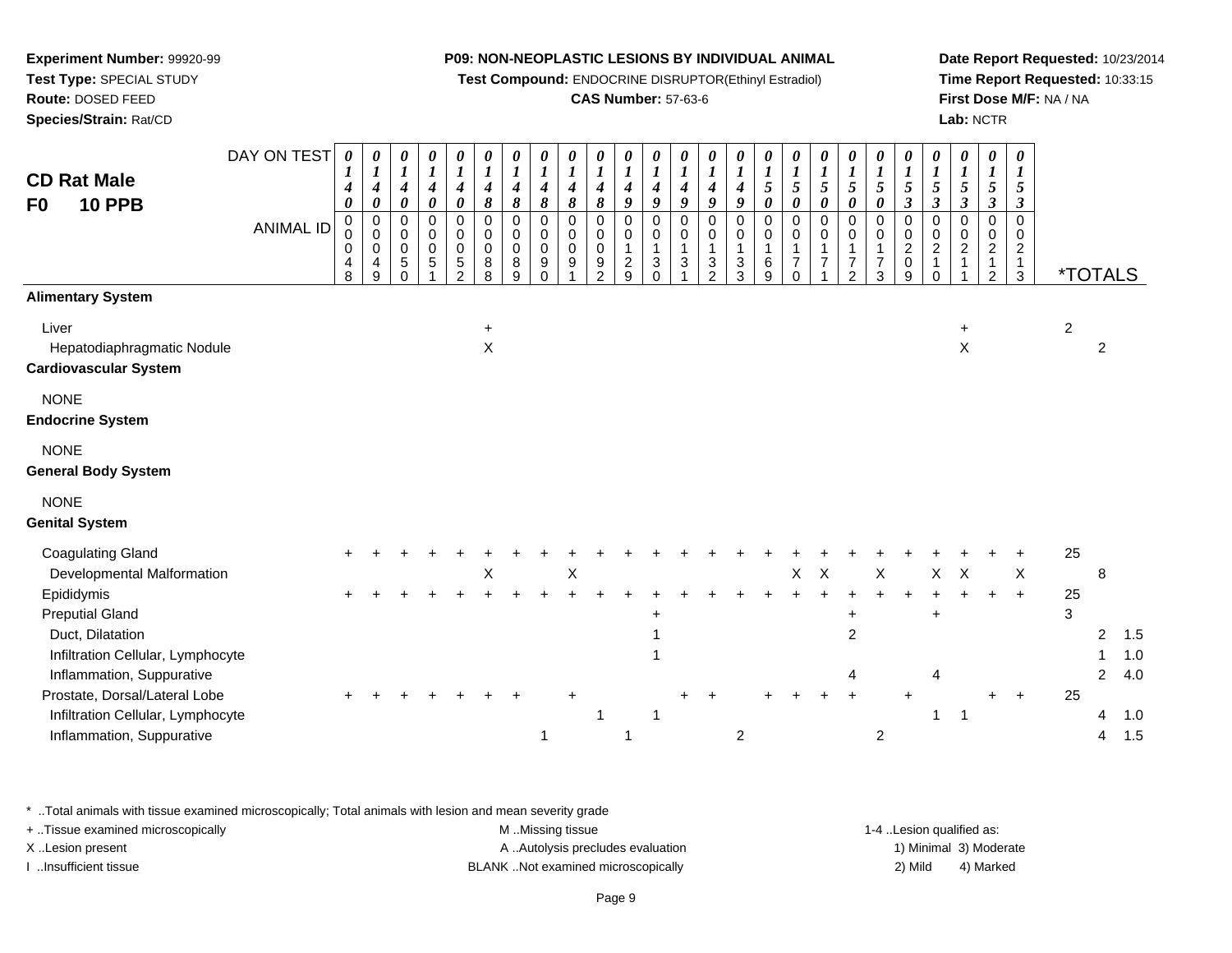**Test Compound:** ENDOCRINE DISRUPTOR(Ethinyl Estradiol)

# **CAS Number:** 57-63-6

**Date Report Requested:** 10/23/2014**Time Report Requested:** 10:33:16**First Dose M/F:** NA / NA**Lab:** NCTR

| <b>CD Rat Male</b><br><b>10 PPB</b><br>F0                                                                     | DAY ON TEST<br><b>ANIMAL ID</b> | $\boldsymbol{\theta}$<br>4<br>0<br>$\mathbf 0$<br>0<br>4<br>8 | 0<br>$\boldsymbol{l}$<br>4<br>$\pmb{\theta}$<br>0<br>$\pmb{0}$<br>$\mathbf 0$<br>4<br>$\boldsymbol{9}$ | 0<br>$\boldsymbol{l}$<br>$\boldsymbol{4}$<br>0<br>0<br>$\mathbf 0$<br>$\pmb{0}$<br>5<br>$\mathbf 0$ | 0<br>$\boldsymbol{l}$<br>$\boldsymbol{4}$<br>$\pmb{\theta}$<br>0<br>$\pmb{0}$<br>$\pmb{0}$<br>$\sqrt{5}$ | $\boldsymbol{\theta}$<br>$\boldsymbol{l}$<br>4<br>$\boldsymbol{\theta}$<br>$\pmb{0}$<br>$\pmb{0}$<br>$\pmb{0}$<br>$\mathbf 5$<br>$\overline{2}$ | 0<br>$\boldsymbol{l}$<br>$\boldsymbol{4}$<br>$\pmb{8}$<br>$\pmb{0}$<br>$\pmb{0}$<br>$\mathbf 0$<br>8<br>8 | $\boldsymbol{\theta}$<br>$\boldsymbol{l}$<br>$\boldsymbol{4}$<br>$\boldsymbol{\delta}$<br>0<br>$\pmb{0}$<br>$\mathbf 0$<br>8<br>9 | 0<br>$\boldsymbol{l}$<br>4<br>8<br>0<br>0<br>0<br>9<br>0 | 0<br>$\boldsymbol{l}$<br>4<br>8<br>0<br>0<br>$\mathbf 0$<br>9 | 0<br>$\boldsymbol{l}$<br>4<br>8<br>$\Omega$<br>0<br>$\mathbf 0$<br>9<br>$\overline{c}$ | 0<br>$\boldsymbol{l}$<br>4<br>9<br>$\Omega$<br>0<br>1<br>$\sqrt{2}$<br>9 | 0<br>$\boldsymbol{l}$<br>4<br>9<br>$\Omega$<br>0<br>1<br>3<br>$\Omega$ | 0<br>$\boldsymbol{l}$<br>4<br>9<br>$\Omega$<br>$\mathbf 0$<br>1<br>3 | 0<br>1<br>4<br>9<br>$\Omega$<br>0<br>3<br>2 | 0<br>$\boldsymbol{l}$<br>4<br>9<br>0<br>0<br>-1<br>3<br>3 | 0<br>1<br>5<br>0<br>$\Omega$<br>0<br>1<br>6<br>9 | 0<br>$\boldsymbol{l}$<br>5<br>$\pmb{\theta}$<br>0<br>0<br>1<br>$\overline{7}$<br>$\Omega$ | 0<br>1<br>5<br>0<br>0<br>$\pmb{0}$<br>7 | 0<br>1<br>5<br>0<br>0<br>0<br>$\overline{7}$<br>$\overline{2}$ | 0<br>$\boldsymbol{l}$<br>$\sqrt{5}$<br>0<br>$\pmb{0}$<br>0<br>1<br>$\overline{7}$<br>$\mathbf{3}$ | 0<br>$\boldsymbol{l}$<br>5<br>$\boldsymbol{\beta}$<br>0<br>$\pmb{0}$<br>$\boldsymbol{2}$<br>$\pmb{0}$<br>9 | 0<br>$\boldsymbol{l}$<br>5<br>$\boldsymbol{\beta}$<br>0<br>0<br>$\overline{\mathbf{c}}$<br>1<br>0 | 0<br>$\boldsymbol{l}$<br>5<br>$\boldsymbol{\beta}$<br>0<br>0<br>$\overline{c}$ | 0<br>1<br>5<br>$\boldsymbol{\beta}$<br>0<br>0<br>$\boldsymbol{2}$<br>1<br>$\overline{c}$ | 0<br>1<br>5<br>$\boldsymbol{\beta}$<br>$\mathbf 0$<br>$\mathbf 0$<br>$\boldsymbol{2}$<br>$\mathbf{1}$<br>$\mathbf{3}$ | <i><b>*TOTALS</b></i> |                       |                       |
|---------------------------------------------------------------------------------------------------------------|---------------------------------|---------------------------------------------------------------|--------------------------------------------------------------------------------------------------------|-----------------------------------------------------------------------------------------------------|----------------------------------------------------------------------------------------------------------|-------------------------------------------------------------------------------------------------------------------------------------------------|-----------------------------------------------------------------------------------------------------------|-----------------------------------------------------------------------------------------------------------------------------------|----------------------------------------------------------|---------------------------------------------------------------|----------------------------------------------------------------------------------------|--------------------------------------------------------------------------|------------------------------------------------------------------------|----------------------------------------------------------------------|---------------------------------------------|-----------------------------------------------------------|--------------------------------------------------|-------------------------------------------------------------------------------------------|-----------------------------------------|----------------------------------------------------------------|---------------------------------------------------------------------------------------------------|------------------------------------------------------------------------------------------------------------|---------------------------------------------------------------------------------------------------|--------------------------------------------------------------------------------|------------------------------------------------------------------------------------------|-----------------------------------------------------------------------------------------------------------------------|-----------------------|-----------------------|-----------------------|
| Prostate, Ventral Lobe                                                                                        |                                 | $\ddot{}$                                                     | $\ddot{}$                                                                                              |                                                                                                     |                                                                                                          |                                                                                                                                                 |                                                                                                           |                                                                                                                                   |                                                          |                                                               |                                                                                        |                                                                          |                                                                        |                                                                      |                                             |                                                           |                                                  |                                                                                           |                                         |                                                                |                                                                                                   |                                                                                                            |                                                                                                   |                                                                                |                                                                                          | $\ddot{}$                                                                                                             | 25                    |                       |                       |
| Infiltration Cellular, Lymphocyte                                                                             |                                 |                                                               |                                                                                                        |                                                                                                     | $\overline{c}$                                                                                           | 2                                                                                                                                               | $\overline{2}$                                                                                            |                                                                                                                                   |                                                          |                                                               |                                                                                        |                                                                          | 2                                                                      |                                                                      |                                             |                                                           |                                                  |                                                                                           |                                         |                                                                |                                                                                                   |                                                                                                            |                                                                                                   | 2                                                                              |                                                                                          | $\overline{c}$                                                                                                        |                       | 19                    | 1.5                   |
| <b>Rete Testes</b>                                                                                            |                                 |                                                               |                                                                                                        |                                                                                                     |                                                                                                          |                                                                                                                                                 |                                                                                                           |                                                                                                                                   |                                                          |                                                               |                                                                                        |                                                                          |                                                                        |                                                                      |                                             |                                                           |                                                  |                                                                                           |                                         |                                                                |                                                                                                   |                                                                                                            |                                                                                                   |                                                                                |                                                                                          |                                                                                                                       | 24                    |                       |                       |
| Dilatation                                                                                                    |                                 |                                                               |                                                                                                        |                                                                                                     |                                                                                                          |                                                                                                                                                 |                                                                                                           |                                                                                                                                   |                                                          |                                                               |                                                                                        |                                                                          |                                                                        |                                                                      |                                             |                                                           |                                                  |                                                                                           |                                         |                                                                |                                                                                                   |                                                                                                            |                                                                                                   | 4                                                                              |                                                                                          |                                                                                                                       |                       |                       | 4.0                   |
| Seminal Vesicle                                                                                               |                                 |                                                               |                                                                                                        |                                                                                                     |                                                                                                          |                                                                                                                                                 |                                                                                                           |                                                                                                                                   |                                                          |                                                               |                                                                                        |                                                                          |                                                                        |                                                                      |                                             |                                                           |                                                  |                                                                                           |                                         |                                                                |                                                                                                   |                                                                                                            |                                                                                                   |                                                                                |                                                                                          |                                                                                                                       | 25                    |                       |                       |
| <b>Depletion Secretory</b>                                                                                    |                                 |                                                               |                                                                                                        |                                                                                                     |                                                                                                          |                                                                                                                                                 | 4                                                                                                         |                                                                                                                                   |                                                          |                                                               |                                                                                        |                                                                          |                                                                        |                                                                      |                                             |                                                           |                                                  |                                                                                           |                                         |                                                                |                                                                                                   |                                                                                                            |                                                                                                   |                                                                                |                                                                                          |                                                                                                                       |                       | 1                     | 4.0                   |
| <b>Testes</b>                                                                                                 |                                 |                                                               |                                                                                                        |                                                                                                     |                                                                                                          |                                                                                                                                                 |                                                                                                           |                                                                                                                                   |                                                          |                                                               |                                                                                        |                                                                          |                                                                        |                                                                      |                                             |                                                           |                                                  |                                                                                           |                                         |                                                                |                                                                                                   |                                                                                                            |                                                                                                   |                                                                                |                                                                                          |                                                                                                                       | 25                    |                       |                       |
| Seminif Tub, Degeneration<br><b>Hematopoietic System</b>                                                      |                                 |                                                               |                                                                                                        |                                                                                                     |                                                                                                          |                                                                                                                                                 |                                                                                                           |                                                                                                                                   |                                                          |                                                               |                                                                                        |                                                                          |                                                                        | $\overline{2}$                                                       | -1                                          |                                                           |                                                  |                                                                                           |                                         |                                                                |                                                                                                   |                                                                                                            |                                                                                                   | 4                                                                              |                                                                                          | $\overline{2}$                                                                                                        |                       | $\,6$                 | 1.8                   |
| <b>NONE</b><br><b>Integumentary System</b>                                                                    |                                 |                                                               |                                                                                                        |                                                                                                     |                                                                                                          |                                                                                                                                                 |                                                                                                           |                                                                                                                                   |                                                          |                                                               |                                                                                        |                                                                          |                                                                        |                                                                      |                                             |                                                           |                                                  |                                                                                           |                                         |                                                                |                                                                                                   |                                                                                                            |                                                                                                   |                                                                                |                                                                                          |                                                                                                                       |                       |                       |                       |
| Mammary Gland<br>Alveolus, Dilatation<br>Alveolus, Hyperplasia<br>Duct, Hyperplasia<br>Musculoskeletal System |                                 |                                                               | $\boldsymbol{2}$                                                                                       |                                                                                                     |                                                                                                          |                                                                                                                                                 |                                                                                                           |                                                                                                                                   | 1                                                        |                                                               |                                                                                        |                                                                          |                                                                        |                                                                      | $2^{\circ}$                                 | $\mathbf{3}$                                              | $\mathbf{3}$                                     | $\overline{c}$                                                                            |                                         |                                                                | 1                                                                                                 | -1                                                                                                         |                                                                                                   |                                                                                |                                                                                          |                                                                                                                       | 25                    | 5<br>$\boldsymbol{2}$ | 2.0<br>$2.2\,$<br>1.0 |
| <b>NONE</b><br>Nervous System                                                                                 |                                 |                                                               |                                                                                                        |                                                                                                     |                                                                                                          |                                                                                                                                                 |                                                                                                           |                                                                                                                                   |                                                          |                                                               |                                                                                        |                                                                          |                                                                        |                                                                      |                                             |                                                           |                                                  |                                                                                           |                                         |                                                                |                                                                                                   |                                                                                                            |                                                                                                   |                                                                                |                                                                                          |                                                                                                                       |                       |                       |                       |
| <b>NONE</b><br><b>Respiratory System</b>                                                                      |                                 |                                                               |                                                                                                        |                                                                                                     |                                                                                                          |                                                                                                                                                 |                                                                                                           |                                                                                                                                   |                                                          |                                                               |                                                                                        |                                                                          |                                                                        |                                                                      |                                             |                                                           |                                                  |                                                                                           |                                         |                                                                |                                                                                                   |                                                                                                            |                                                                                                   |                                                                                |                                                                                          |                                                                                                                       |                       |                       |                       |

\* ..Total animals with tissue examined microscopically; Total animals with lesion and mean severity grade

**Experiment Number:** 99920-99**Test Type:** SPECIAL STUDY**Route:** DOSED FEED**Species/Strain:** Rat/CD

+ ..Tissue examined microscopically examined microscopically examined as:  $M$  ..Missing tissue 1-4 ..Lesion qualified as: X..Lesion present **A ..Autolysis precludes evaluation** A ..Autolysis precludes evaluation 1) Minimal 3) Moderate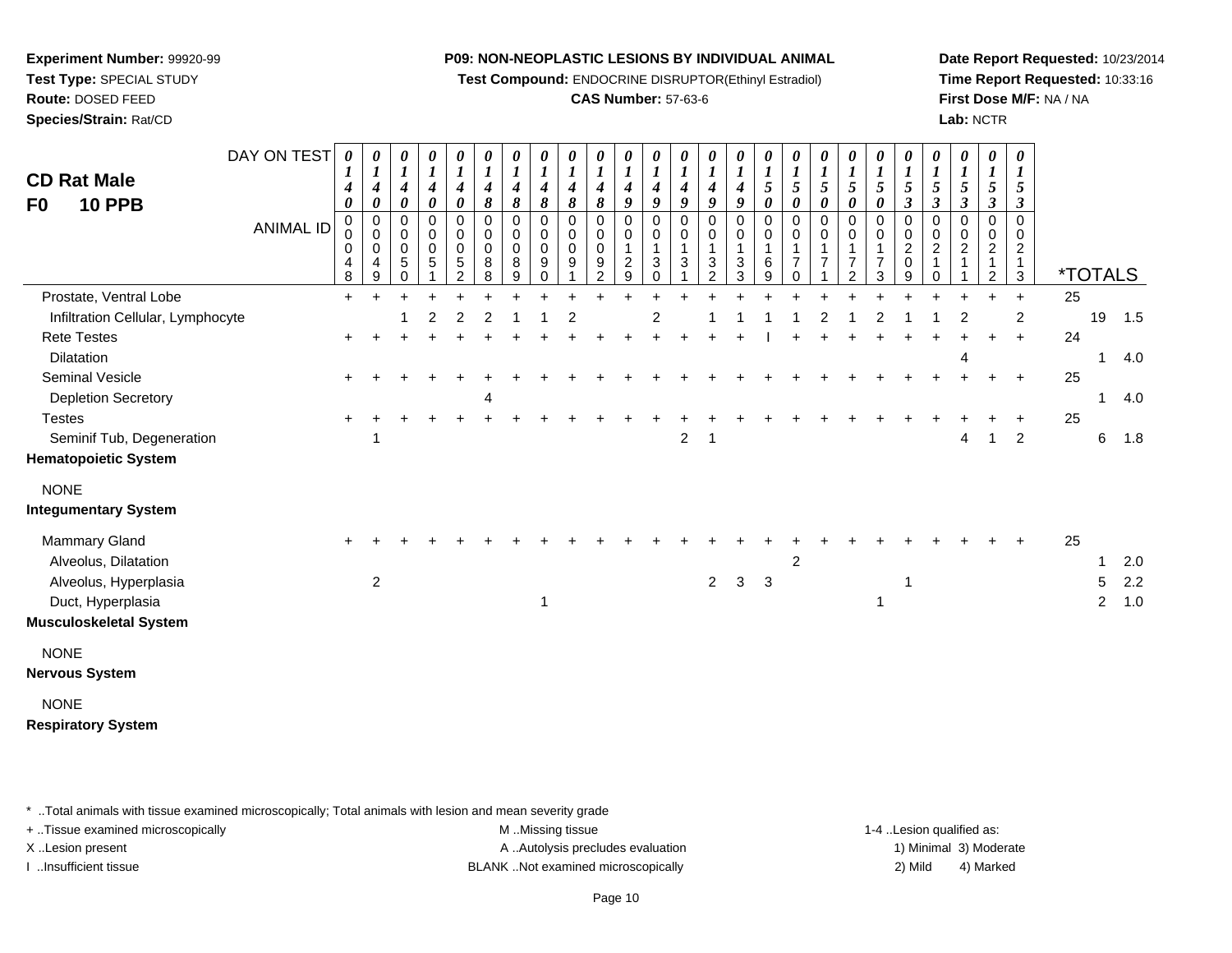**Test Compound:** ENDOCRINE DISRUPTOR(Ethinyl Estradiol)

# **CAS Number:** 57-63-6

**Date Report Requested:** 10/23/2014**Time Report Requested:** 10:33:16**First Dose M/F:** NA / NA**Lab:** NCTR

# **Test Type:** SPECIAL STUDY**Route:** DOSED FEED**Species/Strain:** Rat/CD

**Experiment Number:** 99920-99

| DAY ON TEST      | $\boldsymbol{\theta}$ | $\boldsymbol{\theta}$ | $\theta$              | $\theta$ | 0  | 0 | 0 | 0 | $\boldsymbol{\theta}$ | U | 0             | 0                | $\theta$ | 0          | $\boldsymbol{\theta}$ | $\theta$ | $\boldsymbol{\theta}$ | $\theta$             | 0 | 0 | 0                  | $\boldsymbol{\theta}$ | $\boldsymbol{\theta}$ | 0 | $\boldsymbol{\theta}$ |      |
|------------------|-----------------------|-----------------------|-----------------------|----------|----|---|---|---|-----------------------|---|---------------|------------------|----------|------------|-----------------------|----------|-----------------------|----------------------|---|---|--------------------|-----------------------|-----------------------|---|-----------------------|------|
|                  | л.                    |                       |                       |          |    |   |   |   |                       |   |               |                  |          |            |                       |          |                       |                      |   |   |                    |                       |                       |   |                       |      |
|                  |                       |                       |                       |          | 4  |   |   | " |                       |   |               |                  |          |            |                       | ◡        | $\ddot{\phantom{a}}$  | $\ddot{\phantom{1}}$ | ູ |   | J                  |                       | ູ                     | J | ◡                     |      |
|                  | $\boldsymbol{\theta}$ | $\theta$              | $\boldsymbol{\theta}$ |          |    | 8 | 8 | 8 | $\mathbf o$<br>ø      |   | 9             | $\boldsymbol{0}$ | o        | Q          | $\boldsymbol{a}$      | $\theta$ | U                     | 0                    | 0 | 0 | $\rightarrow$<br>J | ູ                     | ◡                     | Ĵ | ◡                     |      |
| <b>ANIMAL ID</b> | υ                     | v                     | <b>U</b>              |          |    | 0 |   | υ |                       |   |               | υ                | C        |            | v                     |          |                       |                      | v | 0 | U                  | ∼                     |                       | 0 |                       |      |
|                  | U                     | v                     | J                     |          |    | 0 |   | υ |                       |   |               | 0                |          |            |                       |          |                       |                      | U | 0 |                    |                       |                       | 0 |                       |      |
|                  | υ                     | U                     | v                     |          |    | 0 |   | υ |                       |   |               |                  |          |            |                       |          |                       |                      |   |   | $\gamma$           | ົ                     | $\sim$                | ົ |                       |      |
|                  | 4                     |                       | ∽<br>◡                | b.       | b. | 8 |   | 9 | 9                     | Y | റ<br><u>_</u> | ົ<br>ت           | 3        | 3          | 3                     | R        |                       |                      | – |   | u                  |                       |                       |   |                       |      |
|                  | $\circ$<br>$\circ$    | 9                     |                       |          | ◠  | 8 |   |   |                       |   | 9             | ັບ               |          | $\sqrt{2}$ | 3                     |          |                       |                      | ົ | 3 | 9                  |                       |                       | ົ |                       | TALS |

NONE

**CD Rat MaleF0 10 PPB**

#### **Special Senses System**

NONE

**Urinary System**

NONE

\* ..Total animals with tissue examined microscopically; Total animals with lesion and mean severity grade

+ ..Tissue examined microscopically examined microscopically examined as:  $M$  ..Missing tissue 1-4 ..Lesion qualified as:

X..Lesion present **A ..Autolysis precludes evaluation** A ..Autolysis precludes evaluation 1) Minimal 3) Moderate I ..Insufficient tissue BLANK ..Not examined microscopically 2) Mild 4) Marked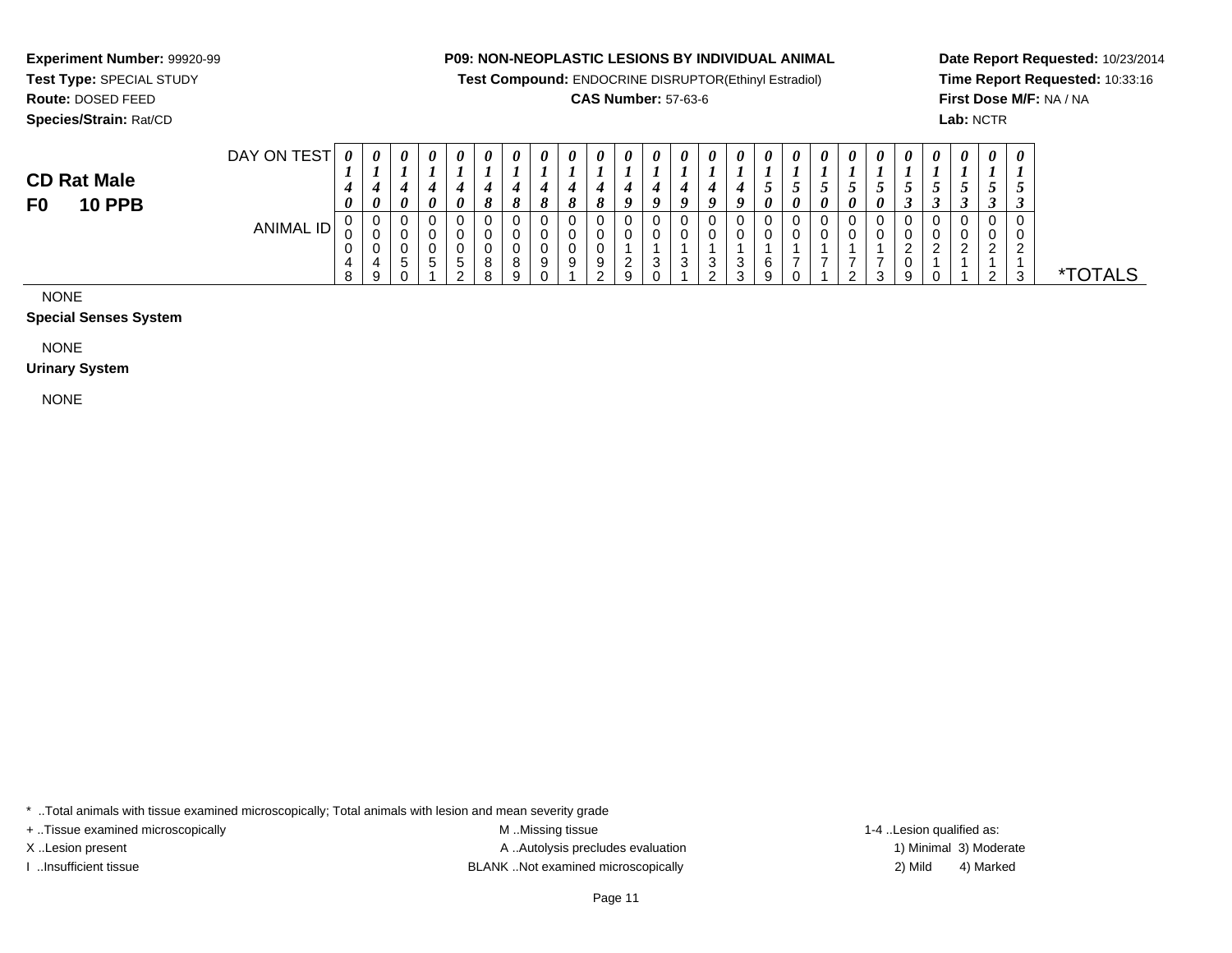**Test Compound:** ENDOCRINE DISRUPTOR(Ethinyl Estradiol)

# **CAS Number:** 57-63-6

**Date Report Requested:** 10/23/2014**Time Report Requested:** 10:33:16**First Dose M/F:** NA / NA**Lab:** NCTR

| <b>CD Rat Male</b><br>F <sub>0</sub><br><b>50 PPB</b> | DAY ON TEST<br><b>ANIMAL ID</b> | 0<br>0<br>6<br>3<br>0<br>0<br>0<br>0<br>1 | $\boldsymbol{\theta}$<br>$\overline{4}$<br>0<br>$\mathbf 0$<br>$\pmb{0}$<br>$\mathbf 0$<br>5<br>3 | 0<br>$\boldsymbol{l}$<br>$\boldsymbol{4}$<br>$\boldsymbol{\theta}$<br>$\mathbf 0$<br>$\mathbf 0$<br>$\mathbf 0$<br>$\sqrt{5}$<br>Δ | 0<br>$\boldsymbol{l}$<br>4<br>0<br>$\mathbf 0$<br>$\mathbf 0$<br>$\mathbf 0$<br>5<br>5 | 0<br>$\boldsymbol{l}$<br>4<br>0<br>0<br>0<br>$\pmb{0}$<br>$\,$ 5 $\,$<br>6 | 0<br>4<br>0<br>0<br>0<br>0<br>$\sqrt{5}$<br>$\overline{z}$ | $\boldsymbol{\theta}$<br>$\boldsymbol{l}$<br>4<br>8<br>$\mathbf 0$<br>0<br>$\mathbf 0$<br>9<br>3 | 0<br>$\boldsymbol{4}$<br>8<br>$\pmb{0}$<br>0<br>0<br>9 | 0<br>$\boldsymbol{l}$<br>4<br>$\pmb{8}$<br>$\mathsf 0$<br>$\mathbf 0$<br>$\mathsf 0$<br>$\begin{array}{c} 9 \\ 5 \end{array}$ | 0<br>$\boldsymbol{l}$<br>4<br>$\pmb{8}$<br>$\mathbf 0$<br>$\pmb{0}$<br>$\pmb{0}$<br>9<br>6 | 0<br>4<br>8<br>0<br>$\mathbf 0$<br>0<br>9<br>$\overline{ }$ | $\boldsymbol{\theta}$<br>$\overline{4}$<br>9<br>0<br>0<br>$\mathbf 1$<br>$\sqrt{3}$<br>$\Delta$ | $\boldsymbol{\theta}$<br>$\boldsymbol{l}$<br>4<br>9<br>$\pmb{0}$<br>$\mathbf 0$<br>$\overline{1}$<br>$\sqrt{3}$<br>5 | $\boldsymbol{\theta}$<br>$\boldsymbol{l}$<br>4<br>9<br>$\mathbf 0$<br>0<br>3<br>6 | 0<br>$\boldsymbol{l}$<br>9<br>0<br>0<br>$\mathbf{1}$<br>$\mathbf{3}$<br>$\overline{ }$ | 0<br>4<br>9<br>$\pmb{0}$<br>0<br>$\sqrt{3}$<br>8 | 0<br>$\boldsymbol{l}$<br>5<br>0<br>0<br>0<br>1<br>$\overline{7}$<br>Δ | 0<br>$\boldsymbol{l}$<br>$\mathfrak{s}$<br>0<br>$\mathbf 0$<br>0<br>$\overline{1}$<br>$\overline{7}$<br>5 | 0<br>5<br>0<br>$\pmb{0}$<br>0<br>$\overline{7}$<br>6 | 0<br>$\boldsymbol{l}$<br>$\sqrt{5}$<br>0<br>0<br>0<br>$\mathbf{1}$<br>$\overline{7}$<br>$\overline{ }$ | 5<br>0<br>$\mathbf 0$<br>0<br>1<br>$\overline{7}$<br>8 | 0<br>$\boldsymbol{l}$<br>$\sqrt{5}$<br>$\boldsymbol{\beta}$<br>$\mathbf 0$<br>$\pmb{0}$<br>$\boldsymbol{2}$<br>$\overline{1}$ | 0<br>$\boldsymbol{l}$<br>$\mathfrak{s}$<br>$\boldsymbol{\beta}$<br>0<br>0<br>$\overline{c}$<br>5 | 0<br>$\boldsymbol{l}$<br>$\sqrt{5}$<br>$\mathfrak{z}$<br>$\mathbf 0$<br>$\mathbf 0$<br>$\overline{c}$<br>$\mathbf{1}$<br>6 | 0<br>$\boldsymbol{l}$<br>$\sqrt{5}$<br>$\boldsymbol{\beta}$<br>$\mathsf 0$<br>$\pmb{0}$<br>$\overline{c}$<br>$\mathbf{1}$<br>$\overline{7}$ | 0<br>1<br>5<br>3<br>$\Omega$<br>0<br>$\overline{2}$<br>$\mathbf{1}$<br>8 | <i><b>*TOTALS</b></i> |   |     |
|-------------------------------------------------------|---------------------------------|-------------------------------------------|---------------------------------------------------------------------------------------------------|------------------------------------------------------------------------------------------------------------------------------------|----------------------------------------------------------------------------------------|----------------------------------------------------------------------------|------------------------------------------------------------|--------------------------------------------------------------------------------------------------|--------------------------------------------------------|-------------------------------------------------------------------------------------------------------------------------------|--------------------------------------------------------------------------------------------|-------------------------------------------------------------|-------------------------------------------------------------------------------------------------|----------------------------------------------------------------------------------------------------------------------|-----------------------------------------------------------------------------------|----------------------------------------------------------------------------------------|--------------------------------------------------|-----------------------------------------------------------------------|-----------------------------------------------------------------------------------------------------------|------------------------------------------------------|--------------------------------------------------------------------------------------------------------|--------------------------------------------------------|-------------------------------------------------------------------------------------------------------------------------------|--------------------------------------------------------------------------------------------------|----------------------------------------------------------------------------------------------------------------------------|---------------------------------------------------------------------------------------------------------------------------------------------|--------------------------------------------------------------------------|-----------------------|---|-----|
| <b>Alimentary System</b>                              |                                 |                                           |                                                                                                   |                                                                                                                                    |                                                                                        |                                                                            |                                                            |                                                                                                  |                                                        |                                                                                                                               |                                                                                            |                                                             |                                                                                                 |                                                                                                                      |                                                                                   |                                                                                        |                                                  |                                                                       |                                                                                                           |                                                      |                                                                                                        |                                                        |                                                                                                                               |                                                                                                  |                                                                                                                            |                                                                                                                                             |                                                                          |                       |   |     |
| Esophagus                                             |                                 | $\ddot{}$                                 |                                                                                                   |                                                                                                                                    |                                                                                        |                                                                            |                                                            |                                                                                                  |                                                        |                                                                                                                               |                                                                                            |                                                             |                                                                                                 |                                                                                                                      |                                                                                   |                                                                                        |                                                  |                                                                       |                                                                                                           |                                                      |                                                                                                        |                                                        |                                                                                                                               |                                                                                                  |                                                                                                                            |                                                                                                                                             |                                                                          | 1                     |   |     |
| Liver                                                 |                                 | A                                         |                                                                                                   |                                                                                                                                    |                                                                                        |                                                                            |                                                            |                                                                                                  |                                                        |                                                                                                                               |                                                                                            |                                                             |                                                                                                 |                                                                                                                      |                                                                                   |                                                                                        |                                                  |                                                                       |                                                                                                           |                                                      |                                                                                                        |                                                        |                                                                                                                               |                                                                                                  |                                                                                                                            |                                                                                                                                             |                                                                          | 25                    |   |     |
| <b>Basophilic Focus</b>                               |                                 |                                           |                                                                                                   |                                                                                                                                    |                                                                                        |                                                                            |                                                            |                                                                                                  |                                                        |                                                                                                                               |                                                                                            |                                                             |                                                                                                 |                                                                                                                      |                                                                                   |                                                                                        |                                                  |                                                                       |                                                                                                           |                                                      |                                                                                                        |                                                        |                                                                                                                               |                                                                                                  |                                                                                                                            | Χ                                                                                                                                           |                                                                          |                       |   |     |
| Infiltration Cellular, Lymphocyte                     |                                 |                                           |                                                                                                   |                                                                                                                                    |                                                                                        | $\overline{1}$                                                             |                                                            |                                                                                                  |                                                        |                                                                                                                               |                                                                                            |                                                             | $\mathbf{1}$                                                                                    |                                                                                                                      | 1                                                                                 |                                                                                        |                                                  |                                                                       | $\mathbf{1}$                                                                                              | $\overline{1}$                                       | $\overline{1}$                                                                                         | $\mathbf{1}$                                           |                                                                                                                               |                                                                                                  |                                                                                                                            |                                                                                                                                             |                                                                          |                       | 8 | 1.0 |
| Inflammation, Chronic Active                          |                                 |                                           |                                                                                                   |                                                                                                                                    |                                                                                        |                                                                            |                                                            |                                                                                                  |                                                        |                                                                                                                               |                                                                                            |                                                             |                                                                                                 |                                                                                                                      |                                                                                   |                                                                                        |                                                  |                                                                       |                                                                                                           |                                                      |                                                                                                        |                                                        | $\mathbf 1$                                                                                                                   | $\overline{\mathbf{1}}$                                                                          |                                                                                                                            |                                                                                                                                             |                                                                          |                       | 4 | 1.0 |
| Pancreas                                              |                                 | Α                                         |                                                                                                   |                                                                                                                                    |                                                                                        |                                                                            |                                                            |                                                                                                  |                                                        |                                                                                                                               |                                                                                            |                                                             |                                                                                                 |                                                                                                                      |                                                                                   |                                                                                        |                                                  |                                                                       |                                                                                                           |                                                      |                                                                                                        |                                                        |                                                                                                                               |                                                                                                  |                                                                                                                            |                                                                                                                                             |                                                                          | 0                     |   |     |
| <b>Cardiovascular System</b>                          |                                 |                                           |                                                                                                   |                                                                                                                                    |                                                                                        |                                                                            |                                                            |                                                                                                  |                                                        |                                                                                                                               |                                                                                            |                                                             |                                                                                                 |                                                                                                                      |                                                                                   |                                                                                        |                                                  |                                                                       |                                                                                                           |                                                      |                                                                                                        |                                                        |                                                                                                                               |                                                                                                  |                                                                                                                            |                                                                                                                                             |                                                                          |                       |   |     |
| <b>Blood Vessel</b>                                   |                                 | $\ddot{}$                                 |                                                                                                   |                                                                                                                                    |                                                                                        |                                                                            |                                                            |                                                                                                  |                                                        |                                                                                                                               |                                                                                            |                                                             |                                                                                                 |                                                                                                                      |                                                                                   |                                                                                        |                                                  |                                                                       |                                                                                                           |                                                      |                                                                                                        |                                                        |                                                                                                                               |                                                                                                  |                                                                                                                            |                                                                                                                                             |                                                                          |                       |   |     |
| Heart                                                 |                                 | $+$                                       |                                                                                                   |                                                                                                                                    |                                                                                        |                                                                            |                                                            |                                                                                                  |                                                        |                                                                                                                               |                                                                                            |                                                             |                                                                                                 |                                                                                                                      |                                                                                   |                                                                                        |                                                  |                                                                       |                                                                                                           |                                                      |                                                                                                        |                                                        |                                                                                                                               |                                                                                                  |                                                                                                                            |                                                                                                                                             |                                                                          |                       |   |     |
| <b>Endocrine System</b>                               |                                 |                                           |                                                                                                   |                                                                                                                                    |                                                                                        |                                                                            |                                                            |                                                                                                  |                                                        |                                                                                                                               |                                                                                            |                                                             |                                                                                                 |                                                                                                                      |                                                                                   |                                                                                        |                                                  |                                                                       |                                                                                                           |                                                      |                                                                                                        |                                                        |                                                                                                                               |                                                                                                  |                                                                                                                            |                                                                                                                                             |                                                                          |                       |   |     |
| <b>Adrenal Cortex</b>                                 |                                 |                                           |                                                                                                   |                                                                                                                                    |                                                                                        |                                                                            |                                                            |                                                                                                  |                                                        |                                                                                                                               |                                                                                            |                                                             |                                                                                                 |                                                                                                                      |                                                                                   |                                                                                        |                                                  |                                                                       |                                                                                                           |                                                      |                                                                                                        |                                                        |                                                                                                                               |                                                                                                  |                                                                                                                            |                                                                                                                                             |                                                                          | 26                    |   |     |
| Adrenal Medulla                                       |                                 |                                           |                                                                                                   |                                                                                                                                    |                                                                                        |                                                                            |                                                            |                                                                                                  |                                                        |                                                                                                                               |                                                                                            |                                                             |                                                                                                 |                                                                                                                      |                                                                                   |                                                                                        |                                                  |                                                                       |                                                                                                           |                                                      |                                                                                                        |                                                        |                                                                                                                               |                                                                                                  |                                                                                                                            |                                                                                                                                             |                                                                          | 26                    |   |     |
| <b>Pituitary Gland</b>                                |                                 | A                                         |                                                                                                   |                                                                                                                                    |                                                                                        |                                                                            |                                                            |                                                                                                  |                                                        |                                                                                                                               |                                                                                            |                                                             |                                                                                                 |                                                                                                                      |                                                                                   |                                                                                        |                                                  |                                                                       |                                                                                                           |                                                      |                                                                                                        |                                                        |                                                                                                                               |                                                                                                  |                                                                                                                            |                                                                                                                                             |                                                                          | 25                    |   |     |
| Pars Distalis, Cyst                                   |                                 |                                           |                                                                                                   |                                                                                                                                    |                                                                                        |                                                                            | X                                                          |                                                                                                  | X                                                      |                                                                                                                               |                                                                                            |                                                             |                                                                                                 |                                                                                                                      |                                                                                   |                                                                                        |                                                  |                                                                       |                                                                                                           |                                                      |                                                                                                        |                                                        |                                                                                                                               |                                                                                                  |                                                                                                                            |                                                                                                                                             |                                                                          |                       | 2 |     |
| <b>Thyroid Gland</b>                                  |                                 | A                                         |                                                                                                   |                                                                                                                                    |                                                                                        |                                                                            |                                                            |                                                                                                  |                                                        |                                                                                                                               |                                                                                            |                                                             |                                                                                                 |                                                                                                                      |                                                                                   |                                                                                        |                                                  |                                                                       |                                                                                                           |                                                      |                                                                                                        |                                                        |                                                                                                                               |                                                                                                  |                                                                                                                            |                                                                                                                                             |                                                                          | 25                    |   |     |
| Cyst, Squamous                                        |                                 |                                           |                                                                                                   |                                                                                                                                    | X                                                                                      |                                                                            |                                                            |                                                                                                  |                                                        |                                                                                                                               |                                                                                            |                                                             |                                                                                                 |                                                                                                                      | X                                                                                 |                                                                                        |                                                  |                                                                       |                                                                                                           | X                                                    |                                                                                                        |                                                        |                                                                                                                               |                                                                                                  |                                                                                                                            |                                                                                                                                             |                                                                          |                       | з |     |
| Cyst, Squamous, Multiple                              |                                 |                                           |                                                                                                   |                                                                                                                                    |                                                                                        |                                                                            |                                                            |                                                                                                  |                                                        |                                                                                                                               |                                                                                            |                                                             |                                                                                                 |                                                                                                                      |                                                                                   | $\boldsymbol{\mathsf{X}}$                                                              |                                                  |                                                                       |                                                                                                           |                                                      |                                                                                                        |                                                        |                                                                                                                               |                                                                                                  |                                                                                                                            |                                                                                                                                             |                                                                          |                       |   |     |
| <b>General Body System</b>                            |                                 |                                           |                                                                                                   |                                                                                                                                    |                                                                                        |                                                                            |                                                            |                                                                                                  |                                                        |                                                                                                                               |                                                                                            |                                                             |                                                                                                 |                                                                                                                      |                                                                                   |                                                                                        |                                                  |                                                                       |                                                                                                           |                                                      |                                                                                                        |                                                        |                                                                                                                               |                                                                                                  |                                                                                                                            |                                                                                                                                             |                                                                          |                       |   |     |
|                                                       |                                 |                                           |                                                                                                   |                                                                                                                                    |                                                                                        |                                                                            |                                                            |                                                                                                  |                                                        |                                                                                                                               |                                                                                            |                                                             |                                                                                                 |                                                                                                                      |                                                                                   |                                                                                        |                                                  |                                                                       |                                                                                                           |                                                      |                                                                                                        |                                                        |                                                                                                                               |                                                                                                  |                                                                                                                            |                                                                                                                                             |                                                                          |                       |   |     |

NONE

\* ..Total animals with tissue examined microscopically; Total animals with lesion and mean severity grade

**Experiment Number:** 99920-99**Test Type:** SPECIAL STUDY**Route:** DOSED FEED**Species/Strain:** Rat/CD

+ ..Tissue examined microscopically examined microscopically examined as:  $M$  ..Missing tissue 1-4 ..Lesion qualified as: X..Lesion present **A ..Autolysis precludes evaluation** A ..Autolysis precludes evaluation 1) Minimal 3) Moderate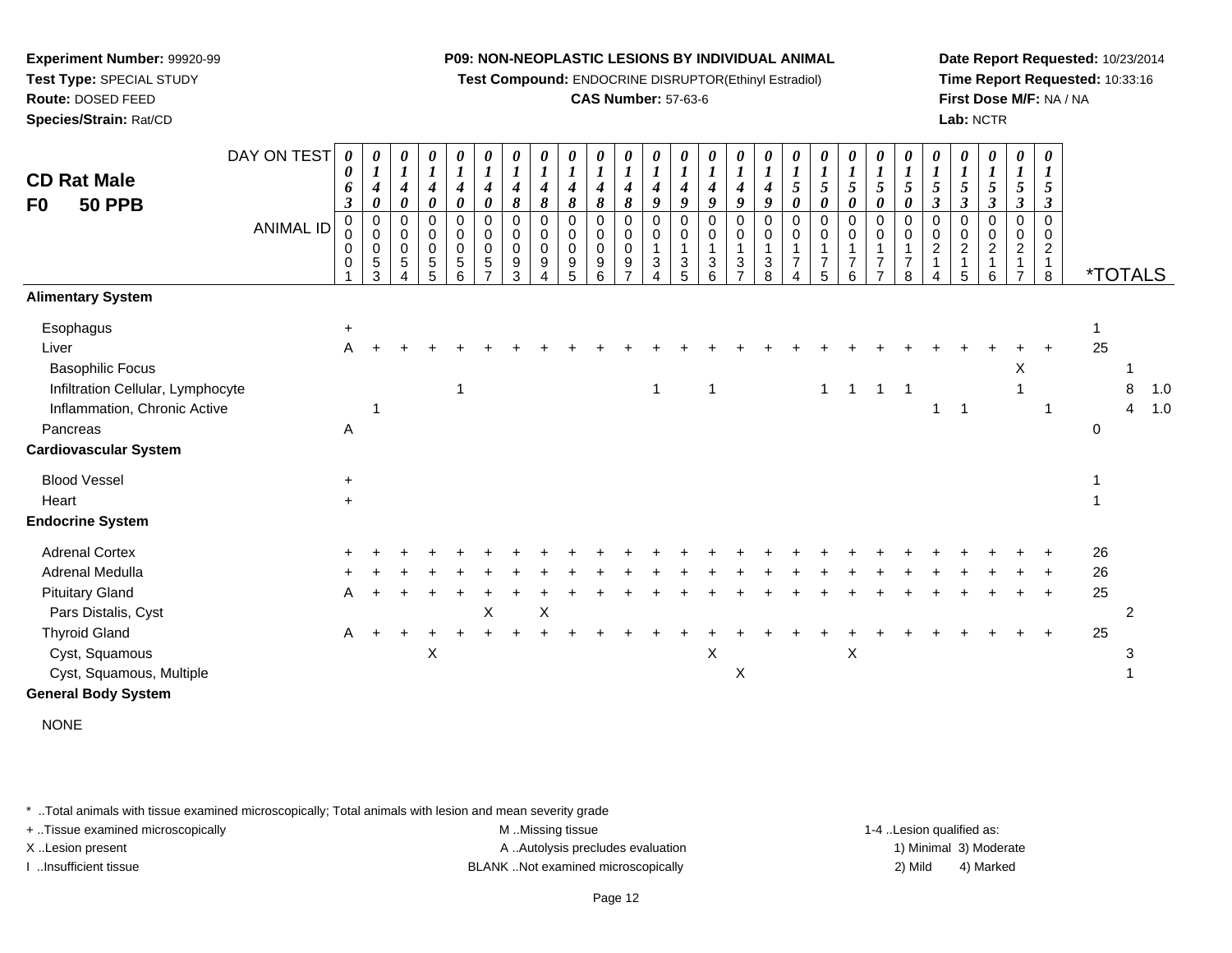**Test Compound:** ENDOCRINE DISRUPTOR(Ethinyl Estradiol)

# **CAS Number:** 57-63-6

**Date Report Requested:** 10/23/2014**Time Report Requested:** 10:33:16**First Dose M/F:** NA / NA**Lab:** NCTR

| <b>CD Rat Male</b><br><b>50 PPB</b><br>F <sub>0</sub> | DAY ON TEST<br><b>ANIMAL ID</b> | 0<br>0<br>6<br>3<br>0<br>0<br>0<br>0 | 0<br>$\boldsymbol{l}$<br>$\boldsymbol{4}$<br>0<br>$\mathbf 0$<br>$\mathbf 0$<br>$\mathbf 0$<br>$\sqrt{5}$<br>3 | 0<br>$\boldsymbol{l}$<br>$\boldsymbol{4}$<br>0<br>$\mathbf 0$<br>0<br>$\Omega$<br>5<br>4 | 0<br>$\boldsymbol{l}$<br>$\boldsymbol{4}$<br>0<br>$\Omega$<br>0<br>$\mathbf 0$<br>$\mathbf 5$<br>5 | $\boldsymbol{\theta}$<br>$\boldsymbol{l}$<br>$\boldsymbol{4}$<br>0<br>$\Omega$<br>$\Omega$<br>$\Omega$<br>5<br>6 | 0<br>$\boldsymbol{l}$<br>$\boldsymbol{4}$<br>$\boldsymbol{\theta}$<br>$\Omega$<br>$\mathbf 0$<br>$\Omega$<br>5<br>$\overline{ }$ | 0<br>$\boldsymbol{l}$<br>$\boldsymbol{4}$<br>8<br>0<br>0<br>$\mathbf 0$<br>9<br>3 | 0<br>$\boldsymbol{l}$<br>$\boldsymbol{4}$<br>8<br>$\mathbf 0$<br>0<br>$\mathbf 0$<br>9<br>4 | $\boldsymbol{\theta}$<br>$\boldsymbol{l}$<br>$\boldsymbol{4}$<br>8<br>0<br>$\mathbf 0$<br>$\Omega$<br>9<br>5 | 0<br>$\boldsymbol{l}$<br>$\boldsymbol{4}$<br>$\pmb{8}$<br>0<br>0<br>$\mathbf 0$<br>$9\,$<br>6 | $\boldsymbol{\theta}$<br>$\boldsymbol{l}$<br>$\boldsymbol{4}$<br>8<br>0<br>$\mathbf 0$<br>$\mathbf 0$<br>9 | 0<br>$\boldsymbol{l}$<br>4<br>9<br>$\Omega$<br>0<br>1<br>3<br>4 | 0<br>$\boldsymbol{l}$<br>$\boldsymbol{4}$<br>9<br>$\Omega$<br>0<br>$\mathbf{1}$<br>3<br>5 | 0<br>$\boldsymbol{l}$<br>$\boldsymbol{4}$<br>9<br>$\mathbf 0$<br>$\mathbf 0$<br>$\mathbf{1}$<br>3<br>6 | 0<br>$\boldsymbol{l}$<br>$\boldsymbol{4}$<br>$\boldsymbol{9}$<br>$\mathbf 0$<br>0<br>$\mathbf{1}$<br>3<br>$\overline{7}$ | $\boldsymbol{l}$<br>4<br>9<br>$\Omega$<br>0<br>$\mathbf{1}$<br>3<br>8 | 0<br>$\boldsymbol{l}$<br>5<br>0<br>$\Omega$<br>0<br>$\overline{7}$ | 0<br>$\boldsymbol{l}$<br>5<br>0<br>0<br>$\mathbf 0$<br>$\overline{1}$<br>7<br>5 | 0<br>$\boldsymbol{l}$<br>5<br>$\boldsymbol{\theta}$<br>$\mathbf 0$<br>$\mathbf 0$<br>$\mathbf{1}$<br>7<br>6 | 0<br>$\boldsymbol{l}$<br>5<br>0<br>$\mathbf 0$<br>0<br>$\mathbf{1}$<br>$\overline{7}$ | 0<br>$\boldsymbol{l}$<br>$\overline{5}$<br>$\boldsymbol{\theta}$<br>$\Omega$<br>0<br>$\overline{7}$<br>8 | $\boldsymbol{\theta}$<br>$\boldsymbol{l}$<br>$\sqrt{5}$<br>$\boldsymbol{\beta}$<br>$\mathbf 0$<br>$\mathbf 0$<br>$\sqrt{2}$<br>1 | 0<br>$\boldsymbol{l}$<br>5<br>$\boldsymbol{\beta}$<br>0<br>0<br>$\boldsymbol{2}$<br>$\mathbf{1}$<br>5 | 0<br>$\boldsymbol{l}$<br>5<br>$\boldsymbol{\beta}$<br>$\mathbf 0$<br>0<br>$\overline{c}$<br>6 | 0<br>$\boldsymbol{l}$<br>5<br>$\mathfrak{z}$<br>$\mathbf 0$<br>$\mathbf 0$<br>$\overline{c}$<br>1<br>$\overline{7}$ | 0<br>$\boldsymbol{l}$<br>5<br>$\boldsymbol{\beta}$<br>$\Omega$<br>0<br>$\overline{c}$<br>$\mathbf{1}$<br>8 | <i><b>*TOTALS</b></i> |                |     |
|-------------------------------------------------------|---------------------------------|--------------------------------------|----------------------------------------------------------------------------------------------------------------|------------------------------------------------------------------------------------------|----------------------------------------------------------------------------------------------------|------------------------------------------------------------------------------------------------------------------|----------------------------------------------------------------------------------------------------------------------------------|-----------------------------------------------------------------------------------|---------------------------------------------------------------------------------------------|--------------------------------------------------------------------------------------------------------------|-----------------------------------------------------------------------------------------------|------------------------------------------------------------------------------------------------------------|-----------------------------------------------------------------|-------------------------------------------------------------------------------------------|--------------------------------------------------------------------------------------------------------|--------------------------------------------------------------------------------------------------------------------------|-----------------------------------------------------------------------|--------------------------------------------------------------------|---------------------------------------------------------------------------------|-------------------------------------------------------------------------------------------------------------|---------------------------------------------------------------------------------------|----------------------------------------------------------------------------------------------------------|----------------------------------------------------------------------------------------------------------------------------------|-------------------------------------------------------------------------------------------------------|-----------------------------------------------------------------------------------------------|---------------------------------------------------------------------------------------------------------------------|------------------------------------------------------------------------------------------------------------|-----------------------|----------------|-----|
| <b>Genital System</b>                                 |                                 |                                      |                                                                                                                |                                                                                          |                                                                                                    |                                                                                                                  |                                                                                                                                  |                                                                                   |                                                                                             |                                                                                                              |                                                                                               |                                                                                                            |                                                                 |                                                                                           |                                                                                                        |                                                                                                                          |                                                                       |                                                                    |                                                                                 |                                                                                                             |                                                                                       |                                                                                                          |                                                                                                                                  |                                                                                                       |                                                                                               |                                                                                                                     |                                                                                                            |                       |                |     |
| <b>Coagulating Gland</b>                              |                                 | A                                    |                                                                                                                |                                                                                          |                                                                                                    |                                                                                                                  |                                                                                                                                  |                                                                                   |                                                                                             |                                                                                                              |                                                                                               |                                                                                                            |                                                                 |                                                                                           |                                                                                                        |                                                                                                                          |                                                                       |                                                                    |                                                                                 |                                                                                                             |                                                                                       |                                                                                                          |                                                                                                                                  |                                                                                                       |                                                                                               |                                                                                                                     |                                                                                                            | 24                    |                |     |
| Developmental Malformation                            |                                 |                                      |                                                                                                                |                                                                                          |                                                                                                    |                                                                                                                  | X                                                                                                                                |                                                                                   | X                                                                                           |                                                                                                              |                                                                                               |                                                                                                            | Χ                                                               |                                                                                           |                                                                                                        | X                                                                                                                        |                                                                       |                                                                    |                                                                                 |                                                                                                             |                                                                                       | Х                                                                                                        | X                                                                                                                                |                                                                                                       | X                                                                                             | $\times$                                                                                                            |                                                                                                            |                       | 8              |     |
| Epididymis                                            |                                 |                                      |                                                                                                                |                                                                                          |                                                                                                    |                                                                                                                  |                                                                                                                                  |                                                                                   |                                                                                             |                                                                                                              |                                                                                               |                                                                                                            |                                                                 |                                                                                           |                                                                                                        |                                                                                                                          |                                                                       |                                                                    |                                                                                 |                                                                                                             |                                                                                       |                                                                                                          |                                                                                                                                  | $\ddot{}$                                                                                             | $+$                                                                                           |                                                                                                                     | $+$                                                                                                        | 26                    |                |     |
| Infiltration Cellular, Lymphocyte                     |                                 |                                      |                                                                                                                |                                                                                          |                                                                                                    |                                                                                                                  |                                                                                                                                  |                                                                                   |                                                                                             |                                                                                                              |                                                                                               |                                                                                                            |                                                                 |                                                                                           |                                                                                                        |                                                                                                                          |                                                                       |                                                                    |                                                                                 |                                                                                                             |                                                                                       |                                                                                                          |                                                                                                                                  |                                                                                                       |                                                                                               |                                                                                                                     |                                                                                                            |                       | 1              | 1.0 |
| <b>Preputial Gland</b>                                |                                 |                                      |                                                                                                                |                                                                                          |                                                                                                    |                                                                                                                  |                                                                                                                                  |                                                                                   |                                                                                             |                                                                                                              |                                                                                               |                                                                                                            |                                                                 |                                                                                           |                                                                                                        |                                                                                                                          |                                                                       |                                                                    |                                                                                 |                                                                                                             |                                                                                       | $\ddot{}$                                                                                                |                                                                                                                                  |                                                                                                       | $\ddot{}$                                                                                     |                                                                                                                     |                                                                                                            | 2                     |                |     |
| Duct, Dilatation                                      |                                 |                                      |                                                                                                                |                                                                                          |                                                                                                    |                                                                                                                  |                                                                                                                                  |                                                                                   |                                                                                             |                                                                                                              |                                                                                               |                                                                                                            |                                                                 |                                                                                           |                                                                                                        |                                                                                                                          |                                                                       |                                                                    |                                                                                 |                                                                                                             |                                                                                       |                                                                                                          |                                                                                                                                  |                                                                                                       | 2                                                                                             |                                                                                                                     |                                                                                                            |                       |                | 2.0 |
| Inflammation, Suppurative                             |                                 |                                      |                                                                                                                |                                                                                          |                                                                                                    |                                                                                                                  |                                                                                                                                  |                                                                                   |                                                                                             |                                                                                                              |                                                                                               |                                                                                                            |                                                                 |                                                                                           |                                                                                                        |                                                                                                                          |                                                                       |                                                                    |                                                                                 |                                                                                                             |                                                                                       | 4                                                                                                        |                                                                                                                                  |                                                                                                       |                                                                                               |                                                                                                                     |                                                                                                            |                       |                | 4.0 |
| Prostate, Dorsal/Lateral Lobe                         |                                 | $+$                                  |                                                                                                                |                                                                                          | $\ddot{}$                                                                                          |                                                                                                                  |                                                                                                                                  |                                                                                   |                                                                                             |                                                                                                              |                                                                                               |                                                                                                            |                                                                 |                                                                                           |                                                                                                        |                                                                                                                          |                                                                       |                                                                    |                                                                                 |                                                                                                             |                                                                                       |                                                                                                          |                                                                                                                                  |                                                                                                       |                                                                                               |                                                                                                                     |                                                                                                            | 26                    |                |     |
| Infiltration Cellular, Lymphocyte                     |                                 |                                      |                                                                                                                |                                                                                          |                                                                                                    |                                                                                                                  |                                                                                                                                  |                                                                                   |                                                                                             |                                                                                                              |                                                                                               |                                                                                                            |                                                                 |                                                                                           |                                                                                                        |                                                                                                                          |                                                                       |                                                                    |                                                                                 |                                                                                                             |                                                                                       |                                                                                                          |                                                                                                                                  |                                                                                                       |                                                                                               |                                                                                                                     |                                                                                                            |                       |                | 1.0 |
| Inflammation, Suppurative                             |                                 |                                      |                                                                                                                |                                                                                          |                                                                                                    |                                                                                                                  | $\overline{2}$                                                                                                                   |                                                                                   |                                                                                             |                                                                                                              | $\overline{2}$                                                                                |                                                                                                            | $\overline{2}$                                                  |                                                                                           |                                                                                                        |                                                                                                                          |                                                                       | $\overline{2}$                                                     |                                                                                 |                                                                                                             |                                                                                       |                                                                                                          |                                                                                                                                  |                                                                                                       | 3                                                                                             |                                                                                                                     |                                                                                                            |                       | 8              | 1.8 |
| Prostate, Ventral Lobe                                |                                 |                                      |                                                                                                                |                                                                                          |                                                                                                    |                                                                                                                  |                                                                                                                                  |                                                                                   |                                                                                             |                                                                                                              |                                                                                               |                                                                                                            |                                                                 |                                                                                           |                                                                                                        |                                                                                                                          |                                                                       |                                                                    |                                                                                 |                                                                                                             |                                                                                       |                                                                                                          |                                                                                                                                  |                                                                                                       |                                                                                               |                                                                                                                     |                                                                                                            | 26                    |                |     |
| Infiltration Cellular, Lymphocyte                     |                                 |                                      |                                                                                                                |                                                                                          |                                                                                                    | 2                                                                                                                |                                                                                                                                  | 2                                                                                 |                                                                                             |                                                                                                              |                                                                                               |                                                                                                            | 2                                                               |                                                                                           |                                                                                                        |                                                                                                                          |                                                                       |                                                                    |                                                                                 |                                                                                                             |                                                                                       |                                                                                                          |                                                                                                                                  |                                                                                                       |                                                                                               |                                                                                                                     | $\overline{c}$                                                                                             |                       | 21             | 1.6 |
| <b>Rete Testes</b>                                    |                                 |                                      |                                                                                                                |                                                                                          |                                                                                                    |                                                                                                                  |                                                                                                                                  |                                                                                   |                                                                                             |                                                                                                              |                                                                                               |                                                                                                            |                                                                 |                                                                                           |                                                                                                        |                                                                                                                          |                                                                       |                                                                    |                                                                                 |                                                                                                             |                                                                                       |                                                                                                          |                                                                                                                                  |                                                                                                       |                                                                                               |                                                                                                                     |                                                                                                            | 25                    |                |     |
| Seminal Vesicle                                       |                                 | A                                    |                                                                                                                |                                                                                          |                                                                                                    |                                                                                                                  |                                                                                                                                  |                                                                                   |                                                                                             |                                                                                                              |                                                                                               |                                                                                                            |                                                                 |                                                                                           |                                                                                                        |                                                                                                                          |                                                                       |                                                                    |                                                                                 |                                                                                                             |                                                                                       |                                                                                                          |                                                                                                                                  |                                                                                                       |                                                                                               |                                                                                                                     | $+$                                                                                                        | 25                    |                |     |
| <b>Depletion Secretory</b>                            |                                 |                                      |                                                                                                                |                                                                                          |                                                                                                    |                                                                                                                  |                                                                                                                                  |                                                                                   |                                                                                             |                                                                                                              |                                                                                               |                                                                                                            | Δ                                                               |                                                                                           |                                                                                                        |                                                                                                                          |                                                                       |                                                                    |                                                                                 |                                                                                                             |                                                                                       |                                                                                                          |                                                                                                                                  |                                                                                                       |                                                                                               |                                                                                                                     |                                                                                                            |                       | $\overline{2}$ | 4.0 |
| <b>Testes</b>                                         |                                 |                                      |                                                                                                                |                                                                                          |                                                                                                    |                                                                                                                  |                                                                                                                                  |                                                                                   |                                                                                             |                                                                                                              |                                                                                               |                                                                                                            |                                                                 |                                                                                           |                                                                                                        |                                                                                                                          |                                                                       |                                                                    |                                                                                 |                                                                                                             |                                                                                       |                                                                                                          |                                                                                                                                  |                                                                                                       |                                                                                               |                                                                                                                     |                                                                                                            | 26                    |                |     |
| Seminif Tub, Degeneration                             |                                 |                                      |                                                                                                                |                                                                                          |                                                                                                    |                                                                                                                  |                                                                                                                                  |                                                                                   |                                                                                             |                                                                                                              |                                                                                               |                                                                                                            |                                                                 |                                                                                           |                                                                                                        |                                                                                                                          |                                                                       |                                                                    |                                                                                 |                                                                                                             |                                                                                       |                                                                                                          |                                                                                                                                  |                                                                                                       |                                                                                               |                                                                                                                     |                                                                                                            |                       | 1              | 1.0 |
| <b>Hematopoietic System</b>                           |                                 |                                      |                                                                                                                |                                                                                          |                                                                                                    |                                                                                                                  |                                                                                                                                  |                                                                                   |                                                                                             |                                                                                                              |                                                                                               |                                                                                                            |                                                                 |                                                                                           |                                                                                                        |                                                                                                                          |                                                                       |                                                                    |                                                                                 |                                                                                                             |                                                                                       |                                                                                                          |                                                                                                                                  |                                                                                                       |                                                                                               |                                                                                                                     |                                                                                                            |                       |                |     |
| <b>Bone Marrow</b>                                    |                                 |                                      |                                                                                                                |                                                                                          |                                                                                                    |                                                                                                                  |                                                                                                                                  |                                                                                   |                                                                                             |                                                                                                              |                                                                                               |                                                                                                            |                                                                 |                                                                                           |                                                                                                        |                                                                                                                          |                                                                       |                                                                    |                                                                                 |                                                                                                             |                                                                                       |                                                                                                          |                                                                                                                                  |                                                                                                       |                                                                                               |                                                                                                                     |                                                                                                            | 25                    |                |     |
| Spleen                                                |                                 |                                      |                                                                                                                |                                                                                          |                                                                                                    |                                                                                                                  |                                                                                                                                  |                                                                                   |                                                                                             |                                                                                                              |                                                                                               |                                                                                                            |                                                                 |                                                                                           |                                                                                                        |                                                                                                                          |                                                                       |                                                                    |                                                                                 |                                                                                                             |                                                                                       |                                                                                                          |                                                                                                                                  |                                                                                                       |                                                                                               |                                                                                                                     | $\ddot{+}$                                                                                                 | 25                    |                |     |
| Hyperplasia, Lymphoid                                 |                                 |                                      |                                                                                                                |                                                                                          |                                                                                                    |                                                                                                                  |                                                                                                                                  |                                                                                   |                                                                                             |                                                                                                              |                                                                                               |                                                                                                            |                                                                 |                                                                                           |                                                                                                        |                                                                                                                          |                                                                       |                                                                    |                                                                                 |                                                                                                             |                                                                                       |                                                                                                          |                                                                                                                                  |                                                                                                       |                                                                                               |                                                                                                                     |                                                                                                            |                       |                | 1.0 |
|                                                       |                                 |                                      |                                                                                                                |                                                                                          |                                                                                                    |                                                                                                                  |                                                                                                                                  |                                                                                   |                                                                                             |                                                                                                              |                                                                                               |                                                                                                            |                                                                 |                                                                                           |                                                                                                        |                                                                                                                          |                                                                       |                                                                    |                                                                                 |                                                                                                             |                                                                                       |                                                                                                          |                                                                                                                                  |                                                                                                       |                                                                                               |                                                                                                                     |                                                                                                            |                       |                |     |

\* ..Total animals with tissue examined microscopically; Total animals with lesion and mean severity grade

| + Tissue examined microscopically | M Missing tissue                   | 1-4 Lesion qualified as: |                        |
|-----------------------------------|------------------------------------|--------------------------|------------------------|
| X Lesion present                  | A Autolysis precludes evaluation   |                          | 1) Minimal 3) Moderate |
| Insufficient tissue               | BLANK Not examined microscopically | 2) Mild                  | 4) Marked              |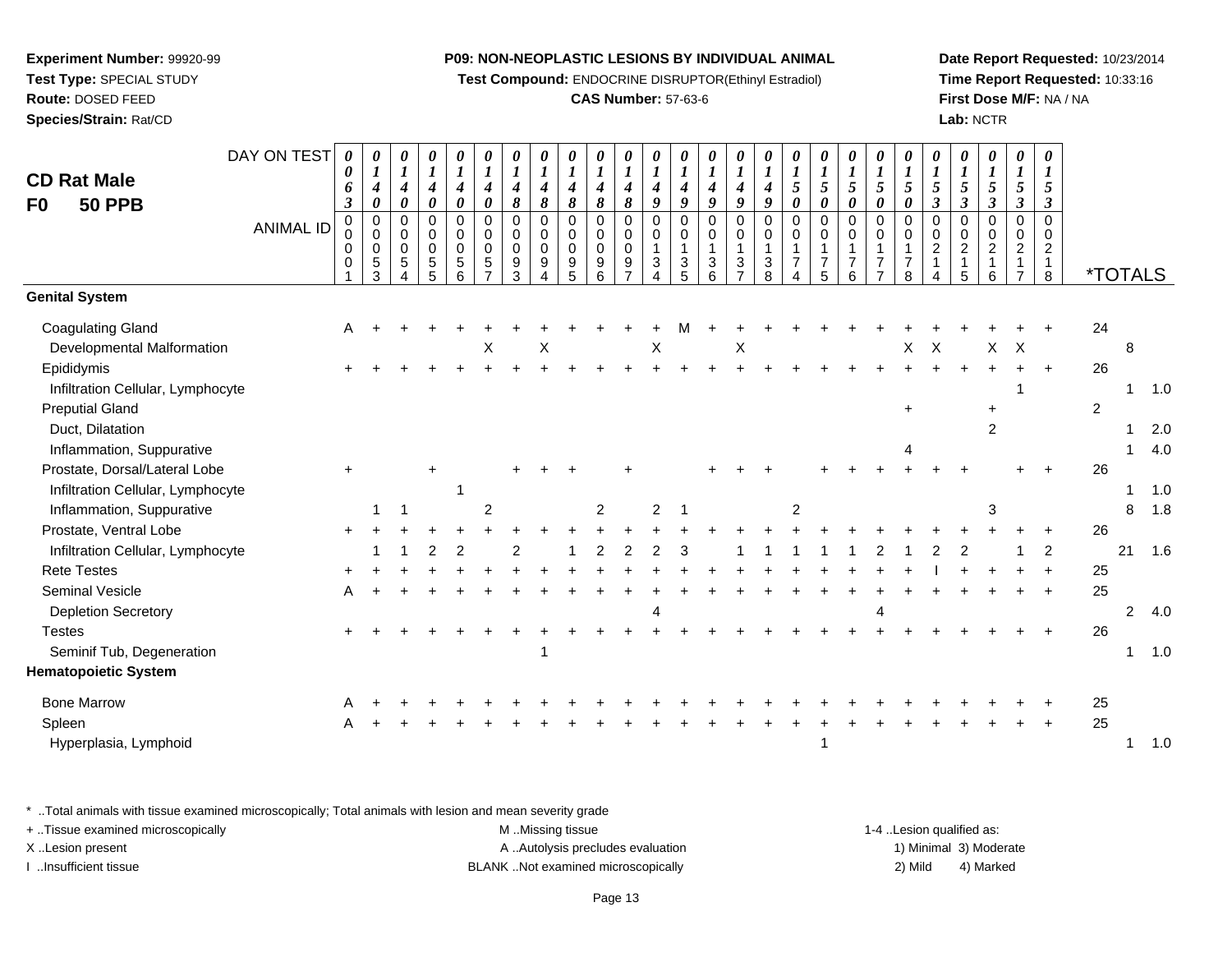**Test Compound:** ENDOCRINE DISRUPTOR(Ethinyl Estradiol)

# **CAS Number:** 57-63-6

**Date Report Requested:** 10/23/2014**Time Report Requested:** 10:33:16**First Dose M/F:** NA / NA**Lab:** NCTR

| <b>CD Rat Male</b><br><b>50 PPB</b><br>F0                                                     | DAY ON TEST<br>ANIMAL ID | 0<br>0<br>6<br>$\boldsymbol{\beta}$<br>0<br>$\mathbf 0$<br>0<br>0 | 0<br>$\boldsymbol{l}$<br>$\boldsymbol{4}$<br>$\boldsymbol{\theta}$<br>$\mathbf 0$<br>$\mathbf 0$<br>0<br>$\sqrt{5}$<br>$\mathbf{3}$ | 0<br>$\boldsymbol{l}$<br>4<br>0<br>0<br>0<br>0<br>5<br>4 | 0<br>$\boldsymbol{l}$<br>$\boldsymbol{4}$<br>0<br>0<br>0<br>0<br>$\sqrt{5}$<br>$\overline{5}$ | 0<br>$\boldsymbol{l}$<br>$\boldsymbol{4}$<br>$\boldsymbol{\theta}$<br>$\mathbf 0$<br>0<br>$\pmb{0}$<br>$\sqrt{5}$<br>6 | 0<br>$\boldsymbol{l}$<br>$\boldsymbol{4}$<br>$\boldsymbol{\theta}$<br>$\mathbf 0$<br>$\mathbf 0$<br>$\mathbf 0$<br>$\,$ 5 $\,$<br>$\overline{7}$ | 0<br>$\boldsymbol{l}$<br>$\boldsymbol{4}$<br>8<br>0<br>0<br>0<br>$\boldsymbol{9}$<br>$\mathfrak{Z}$ | 0<br>$\boldsymbol{l}$<br>$\boldsymbol{4}$<br>$\pmb{8}$<br>$\mathbf 0$<br>0<br>$\mathbf 0$<br>$9\,$<br>$\overline{4}$ | $\boldsymbol{\theta}$<br>$\boldsymbol{l}$<br>4<br>8<br>0<br>0<br>$\mathbf 0$<br>$\boldsymbol{9}$<br>5 | 0<br>$\boldsymbol{l}$<br>$\boldsymbol{4}$<br>8<br>0<br>0<br>0<br>9<br>6 | $\boldsymbol{\theta}$<br>$\boldsymbol{l}$<br>4<br>8<br>0<br>0<br>$\pmb{0}$<br>9 | 0<br>$\boldsymbol{l}$<br>$\boldsymbol{4}$<br>9<br>0<br>0<br>3<br>4 | 0<br>$\boldsymbol{l}$<br>$\boldsymbol{4}$<br>$\boldsymbol{q}$<br>$\pmb{0}$<br>0<br>$\mathbf{1}$<br>$\ensuremath{\mathsf{3}}$<br>$\sqrt{5}$ | $\boldsymbol{\theta}$<br>$\boldsymbol{\mathit{1}}$<br>$\boldsymbol{4}$<br>9<br>$\mathbf 0$<br>0<br>$\overline{1}$<br>$\ensuremath{\mathsf{3}}$<br>6 | $\boldsymbol{\theta}$<br>$\boldsymbol{l}$<br>4<br>9<br>0<br>0<br>1<br>3<br>$\overline{7}$ | 0<br>$\boldsymbol{l}$<br>$\boldsymbol{4}$<br>9<br>0<br>0<br>$\mathbf 1$<br>$\ensuremath{\mathsf{3}}$<br>8 | $\boldsymbol{\theta}$<br>$\boldsymbol{l}$<br>$\sqrt{5}$<br>0<br>0<br>$\Omega$<br>$\overline{7}$<br>Δ | $\boldsymbol{\theta}$<br>$\boldsymbol{l}$<br>$5\overline{)}$<br>0<br>0<br>0<br>$\overline{7}$<br>5 | 0<br>$\boldsymbol{l}$<br>5<br>0<br>0<br>$\Omega$<br>$\mathbf 1$<br>$\overline{7}$<br>6 | $\boldsymbol{\theta}$<br>$\boldsymbol{l}$<br>$\sqrt{5}$<br>0<br>$\mathbf 0$<br>$\mathbf 0$<br>$\overline{1}$<br>$\overline{7}$<br>$\overline{ }$ | $\boldsymbol{\theta}$<br>$\boldsymbol{l}$<br>$\mathfrak{s}$<br>$\boldsymbol{\theta}$<br>0<br>0<br>1<br>$\overline{7}$<br>8 | 0<br>$\boldsymbol{l}$<br>$\sqrt{5}$<br>$\mathfrak{z}$<br>$\pmb{0}$<br>$\mathbf 0$<br>$\overline{c}$<br>$\mathbf{1}$<br>4 | $\boldsymbol{\theta}$<br>$\boldsymbol{l}$<br>$\sqrt{5}$<br>$\mathfrak{z}$<br>$\mathbf 0$<br>0<br>$\sqrt{2}$<br>$\mathbf{1}$<br>$\overline{5}$ | 0<br>$\boldsymbol{l}$<br>5<br>$\boldsymbol{\beta}$<br>0<br>0<br>$\overline{a}$<br>1<br>6 | 0<br>$\boldsymbol{l}$<br>5<br>$\mathfrak{z}$<br>0<br>0<br>$\overline{c}$<br>$\overline{7}$ | 0<br>$\boldsymbol{l}$<br>$\sqrt{5}$<br>$\boldsymbol{\beta}$<br>0<br>$\mathbf 0$<br>$\overline{2}$<br>$\mathbf{1}$<br>8 |                  | <i><b>*TOTALS</b></i> |            |
|-----------------------------------------------------------------------------------------------|--------------------------|-------------------------------------------------------------------|-------------------------------------------------------------------------------------------------------------------------------------|----------------------------------------------------------|-----------------------------------------------------------------------------------------------|------------------------------------------------------------------------------------------------------------------------|--------------------------------------------------------------------------------------------------------------------------------------------------|-----------------------------------------------------------------------------------------------------|----------------------------------------------------------------------------------------------------------------------|-------------------------------------------------------------------------------------------------------|-------------------------------------------------------------------------|---------------------------------------------------------------------------------|--------------------------------------------------------------------|--------------------------------------------------------------------------------------------------------------------------------------------|-----------------------------------------------------------------------------------------------------------------------------------------------------|-------------------------------------------------------------------------------------------|-----------------------------------------------------------------------------------------------------------|------------------------------------------------------------------------------------------------------|----------------------------------------------------------------------------------------------------|----------------------------------------------------------------------------------------|--------------------------------------------------------------------------------------------------------------------------------------------------|----------------------------------------------------------------------------------------------------------------------------|--------------------------------------------------------------------------------------------------------------------------|-----------------------------------------------------------------------------------------------------------------------------------------------|------------------------------------------------------------------------------------------|--------------------------------------------------------------------------------------------|------------------------------------------------------------------------------------------------------------------------|------------------|-----------------------|------------|
| Pigmentation                                                                                  |                          |                                                                   |                                                                                                                                     |                                                          |                                                                                               |                                                                                                                        |                                                                                                                                                  |                                                                                                     |                                                                                                                      |                                                                                                       |                                                                         |                                                                                 |                                                                    |                                                                                                                                            |                                                                                                                                                     |                                                                                           |                                                                                                           |                                                                                                      |                                                                                                    |                                                                                        |                                                                                                                                                  |                                                                                                                            |                                                                                                                          |                                                                                                                                               |                                                                                          |                                                                                            |                                                                                                                        |                  |                       | $7 - 1.0$  |
| Thymus<br><b>Integumentary System</b>                                                         |                          | A                                                                 |                                                                                                                                     |                                                          |                                                                                               |                                                                                                                        |                                                                                                                                                  |                                                                                                     |                                                                                                                      |                                                                                                       |                                                                         |                                                                                 |                                                                    |                                                                                                                                            |                                                                                                                                                     |                                                                                           |                                                                                                           |                                                                                                      |                                                                                                    |                                                                                        |                                                                                                                                                  |                                                                                                                            |                                                                                                                          |                                                                                                                                               |                                                                                          |                                                                                            | $\overline{+}$                                                                                                         | 25               |                       |            |
| Mammary Gland<br>Alveolus, Hyperplasia<br>Duct, Hyperplasia<br>Skin<br>Musculoskeletal System |                          | $+$                                                               |                                                                                                                                     |                                                          |                                                                                               |                                                                                                                        | $\overline{a}$                                                                                                                                   | $\overline{c}$                                                                                      |                                                                                                                      |                                                                                                       |                                                                         |                                                                                 | $\overline{c}$                                                     |                                                                                                                                            |                                                                                                                                                     | $\overline{a}$                                                                            | $\overline{c}$                                                                                            |                                                                                                      |                                                                                                    |                                                                                        | -1                                                                                                                                               |                                                                                                                            | $\overline{c}$                                                                                                           |                                                                                                                                               | $\mathbf{3}$                                                                             | $\mathbf{1}$                                                                               | $\overline{1}$                                                                                                         | 25<br>-1         | 10<br>$\overline{2}$  | 1.8<br>1.0 |
| Bone<br>Nervous System                                                                        |                          |                                                                   |                                                                                                                                     |                                                          |                                                                                               |                                                                                                                        |                                                                                                                                                  |                                                                                                     |                                                                                                                      |                                                                                                       |                                                                         |                                                                                 |                                                                    |                                                                                                                                            |                                                                                                                                                     |                                                                                           |                                                                                                           |                                                                                                      |                                                                                                    |                                                                                        |                                                                                                                                                  |                                                                                                                            |                                                                                                                          |                                                                                                                                               |                                                                                          |                                                                                            |                                                                                                                        | 26               |                       |            |
| <b>Brain</b><br>Spinal Cord<br><b>Respiratory System</b>                                      |                          | $+$<br>A                                                          |                                                                                                                                     |                                                          |                                                                                               |                                                                                                                        |                                                                                                                                                  |                                                                                                     |                                                                                                                      |                                                                                                       |                                                                         |                                                                                 |                                                                    |                                                                                                                                            |                                                                                                                                                     |                                                                                           |                                                                                                           |                                                                                                      |                                                                                                    |                                                                                        |                                                                                                                                                  |                                                                                                                            |                                                                                                                          |                                                                                                                                               |                                                                                          |                                                                                            |                                                                                                                        | 1<br>$\mathbf 0$ |                       |            |
| Lung<br>Trachea<br><b>Special Senses System</b>                                               |                          | $\ddot{}$<br>$+$                                                  |                                                                                                                                     |                                                          |                                                                                               |                                                                                                                        |                                                                                                                                                  |                                                                                                     |                                                                                                                      |                                                                                                       |                                                                         |                                                                                 |                                                                    |                                                                                                                                            |                                                                                                                                                     |                                                                                           |                                                                                                           |                                                                                                      |                                                                                                    |                                                                                        |                                                                                                                                                  |                                                                                                                            |                                                                                                                          |                                                                                                                                               |                                                                                          |                                                                                            |                                                                                                                        |                  |                       |            |
| <b>NONE</b><br><b>Urinary System</b>                                                          |                          |                                                                   |                                                                                                                                     |                                                          |                                                                                               |                                                                                                                        |                                                                                                                                                  |                                                                                                     |                                                                                                                      |                                                                                                       |                                                                         |                                                                                 |                                                                    |                                                                                                                                            |                                                                                                                                                     |                                                                                           |                                                                                                           |                                                                                                      |                                                                                                    |                                                                                        |                                                                                                                                                  |                                                                                                                            |                                                                                                                          |                                                                                                                                               |                                                                                          |                                                                                            |                                                                                                                        |                  |                       |            |
| Kidney                                                                                        |                          | A                                                                 |                                                                                                                                     |                                                          |                                                                                               |                                                                                                                        |                                                                                                                                                  |                                                                                                     |                                                                                                                      |                                                                                                       |                                                                         |                                                                                 |                                                                    |                                                                                                                                            |                                                                                                                                                     |                                                                                           |                                                                                                           |                                                                                                      |                                                                                                    |                                                                                        |                                                                                                                                                  |                                                                                                                            |                                                                                                                          |                                                                                                                                               |                                                                                          |                                                                                            |                                                                                                                        | 25               |                       |            |
|                                                                                               |                          |                                                                   |                                                                                                                                     |                                                          |                                                                                               |                                                                                                                        |                                                                                                                                                  |                                                                                                     |                                                                                                                      |                                                                                                       |                                                                         |                                                                                 |                                                                    |                                                                                                                                            |                                                                                                                                                     |                                                                                           |                                                                                                           |                                                                                                      |                                                                                                    |                                                                                        |                                                                                                                                                  |                                                                                                                            |                                                                                                                          |                                                                                                                                               |                                                                                          |                                                                                            |                                                                                                                        |                  |                       |            |

\* ..Total animals with tissue examined microscopically; Total animals with lesion and mean severity grade

| + Tissue examined microscopically | M Missing tissue                  | 1-4 . Lesion qualified as: |                        |
|-----------------------------------|-----------------------------------|----------------------------|------------------------|
| X Lesion present                  | A Autolysis precludes evaluation  |                            | 1) Minimal 3) Moderate |
| …Insufficient tissue              | BLANKNot examined microscopically | 2) Mild                    | 4) Marked              |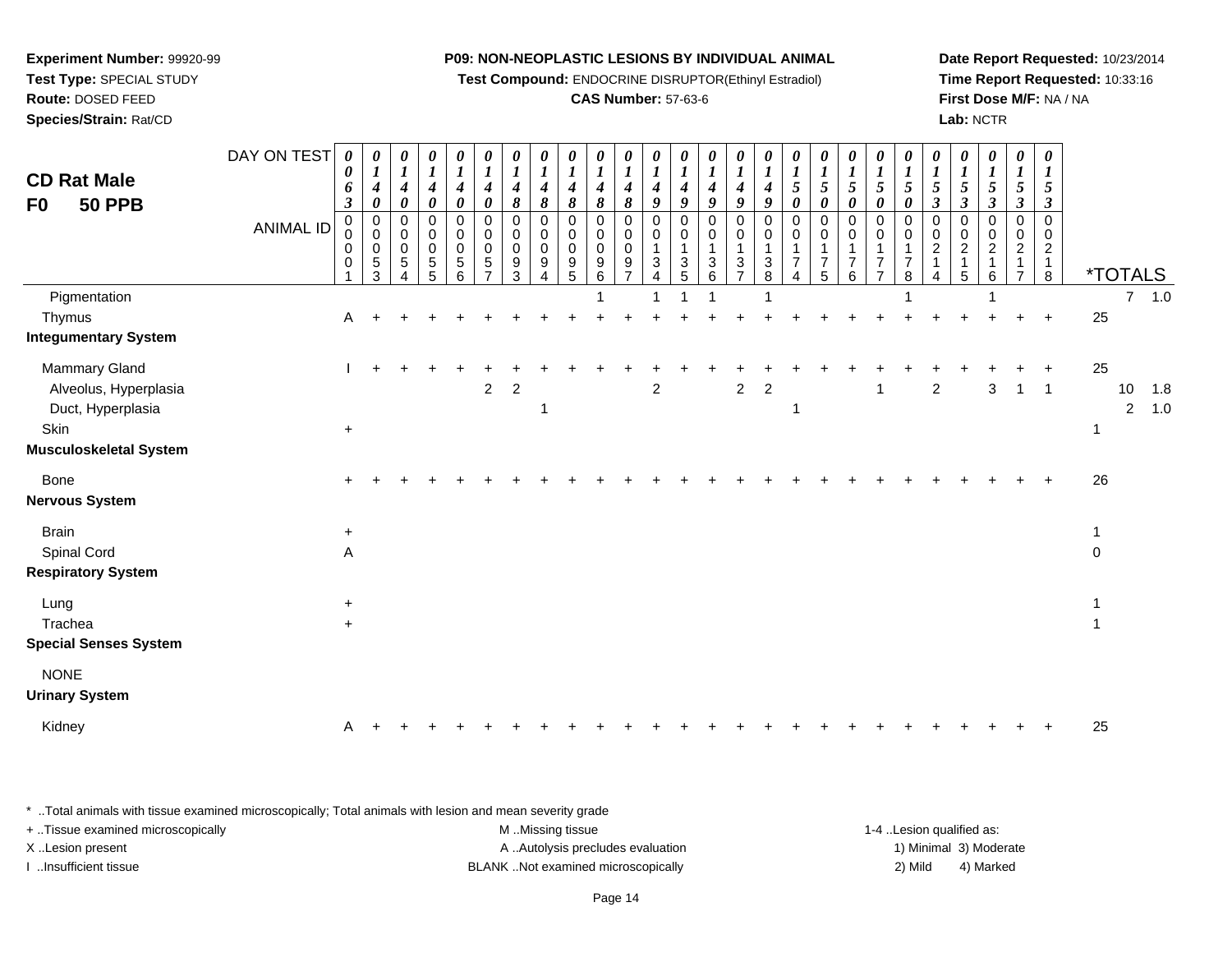**Test Compound:** ENDOCRINE DISRUPTOR(Ethinyl Estradiol)

# **CAS Number:** 57-63-6

n and  $\frac{1}{1}$  1.0

<sup>1</sup> <sup>1</sup> <sup>1</sup> <sup>1</sup> <sup>1</sup> <sup>1</sup> <sup>1</sup> <sup>1</sup> <sup>1</sup> <sup>1</sup> <sup>1</sup> <sup>2</sup> <sup>12</sup> 1.1

**Date Report Requested:** 10/23/2014**Time Report Requested:** 10:33:16**First Dose M/F:** NA / NA**Lab:** NCTR

| <b>CD Rat Male</b>                | DAY ON TEST      | $\boldsymbol{\theta}$<br>0<br>6 | $\boldsymbol{\theta}$<br>4 | $\boldsymbol{\theta}$<br>4 | $\boldsymbol{\theta}$<br>4 | $\boldsymbol{\theta}$<br>4      | $\boldsymbol{\theta}$<br>4      | $\boldsymbol{\theta}$<br>4                          | $\theta$<br>4                 | $\theta$<br>4                      | $\boldsymbol{\theta}$<br>$\boldsymbol{4}$ | $\boldsymbol{\theta}$<br>$\boldsymbol{4}$ | $\boldsymbol{\theta}$<br>$\mathbf{I}$<br>$\boldsymbol{4}$ | $\boldsymbol{\theta}$<br>$\boldsymbol{4}$ | 0<br>4                | $\boldsymbol{\theta}$<br>4 | $\boldsymbol{\theta}$<br>4 | $\boldsymbol{\theta}$ | $\boldsymbol{\theta}$<br>5    | $\boldsymbol{\theta}$<br>5                             | $\boldsymbol{\theta}$<br>$\mathcal{L}$ | 5 | $\boldsymbol{\theta}$<br>$\mathfrak{I}$ | $\boldsymbol{\theta}$<br>5    | $\boldsymbol{\theta}$<br>$\mathfrak{s}$ | 0<br>C                           | $\boldsymbol{\theta}$<br>$\mathbf{I}$<br>5 |                       |     |
|-----------------------------------|------------------|---------------------------------|----------------------------|----------------------------|----------------------------|---------------------------------|---------------------------------|-----------------------------------------------------|-------------------------------|------------------------------------|-------------------------------------------|-------------------------------------------|-----------------------------------------------------------|-------------------------------------------|-----------------------|----------------------------|----------------------------|-----------------------|-------------------------------|--------------------------------------------------------|----------------------------------------|---|-----------------------------------------|-------------------------------|-----------------------------------------|----------------------------------|--------------------------------------------|-----------------------|-----|
| <b>50 PPB</b><br>F0               | <b>ANIMAL ID</b> | J<br>0<br>0<br>0                | 0<br>0<br>υ<br>0<br>5<br>3 | 0<br>0<br>5                | $\theta$<br>5<br>5         | 0<br>0<br>$\pmb{0}$<br>.5<br>R. | 0<br>0<br>0<br>$\mathbf 0$<br>5 | 8<br>0<br>$\mathbf 0$<br>0<br>$\boldsymbol{9}$<br>3 | 8<br>0<br>0<br>$\pmb{0}$<br>9 | $\sigma$<br>0<br>0<br>$\,0\,$<br>9 | 8<br>0<br>$\pmb{0}$<br>9                  | 8<br>0<br>0<br>0<br>9                     | 9<br>0<br>0<br>3                                          | 0<br>3                                    | Q<br>0<br>0<br>3<br>6 | 0<br>0<br>3                | 3<br>8                     | 0                     | 0<br>0<br>$\overline{ }$<br>5 | $\boldsymbol{\theta}$<br>0<br>0<br>$\overline{ }$<br>6 | 0<br>0                                 | 8 | J<br>0<br>0<br>2                        | 0<br>0<br>$\overline{c}$<br>5 | J<br>$\overline{c}$                     | 0<br>0<br>$\Omega$<br>$\epsilon$ | 3<br>0<br>$\overline{2}$<br>8              | <i><b>*TOTALS</b></i> |     |
| Cortex, Cyst                      |                  |                                 |                            |                            |                            | $X$ $X$                         |                                 |                                                     |                               |                                    |                                           |                                           |                                                           |                                           |                       |                            | X                          |                       |                               |                                                        |                                        |   |                                         |                               |                                         | X                                |                                            | 4                     |     |
| <b>Hyaline Droplet</b>            |                  |                                 |                            |                            |                            |                                 |                                 |                                                     |                               |                                    |                                           | 2                                         |                                                           |                                           |                       |                            |                            |                       |                               |                                                        |                                        |   |                                         |                               |                                         |                                  |                                            | 6                     | 1.2 |
| Infiltration Cellular, Lymphocyte |                  |                                 |                            |                            | $\mathcal{P}$              |                                 |                                 | 2                                                   |                               |                                    |                                           | 2                                         |                                                           |                                           |                       | $\mathbf{2}^{\circ}$       |                            |                       |                               |                                                        |                                        |   |                                         |                               |                                         |                                  |                                            | 19                    | 1.2 |
| Interstitium, Fibrosis            |                  |                                 |                            |                            | 2                          |                                 |                                 |                                                     |                               |                                    |                                           |                                           |                                                           |                                           |                       |                            |                            |                       |                               |                                                        |                                        |   |                                         |                               |                                         |                                  |                                            |                       | 2.0 |
| Pelvis, Dilatation                |                  |                                 |                            |                            |                            |                                 |                                 |                                                     |                               |                                    |                                           |                                           |                                                           |                                           |                       |                            |                            |                       |                               |                                                        |                                        |   |                                         |                               |                                         |                                  |                                            |                       | 1.0 |
| Renal Tubule, Degeneration        |                  |                                 |                            |                            |                            |                                 |                                 |                                                     |                               |                                    |                                           |                                           |                                                           |                                           |                       |                            |                            |                       |                               |                                                        |                                        |   |                                         |                               |                                         |                                  |                                            | 3                     | 1.0 |
| Renal Tubule, Dilatation          |                  |                                 |                            |                            |                            |                                 |                                 |                                                     |                               |                                    |                                           |                                           |                                                           |                                           |                       |                            |                            |                       |                               |                                                        |                                        |   |                                         |                               |                                         | $\overline{2}$                   |                                            | 9                     | 1.3 |
|                                   |                  |                                 |                            |                            |                            |                                 |                                 |                                                     |                               |                                    |                                           |                                           |                                                           |                                           |                       |                            |                            |                       |                               |                                                        |                                        |   |                                         |                               |                                         |                                  |                                            |                       |     |

 + 1\*\*\*END OF MALE DATA\*\*\*

\* ..Total animals with tissue examined microscopically; Total animals with lesion and mean severity grade

+ ..Tissue examined microscopically examined microscopically examined as:  $M$  ..Missing tissue 1-4 ..Lesion qualified as:

**Experiment Number:** 99920-99**Test Type:** SPECIAL STUDY**Route:** DOSED FEED**Species/Strain:** Rat/CD

Renal Tubule, Mineralization

Renal Tubule, Regeneration

Urinary Bladder

X..Lesion present **A ..Autolysis precludes evaluation** A ..Autolysis precludes evaluation 1) Minimal 3) Moderate I ..Insufficient tissue BLANK ..Not examined microscopically 2) Mild 4) Marked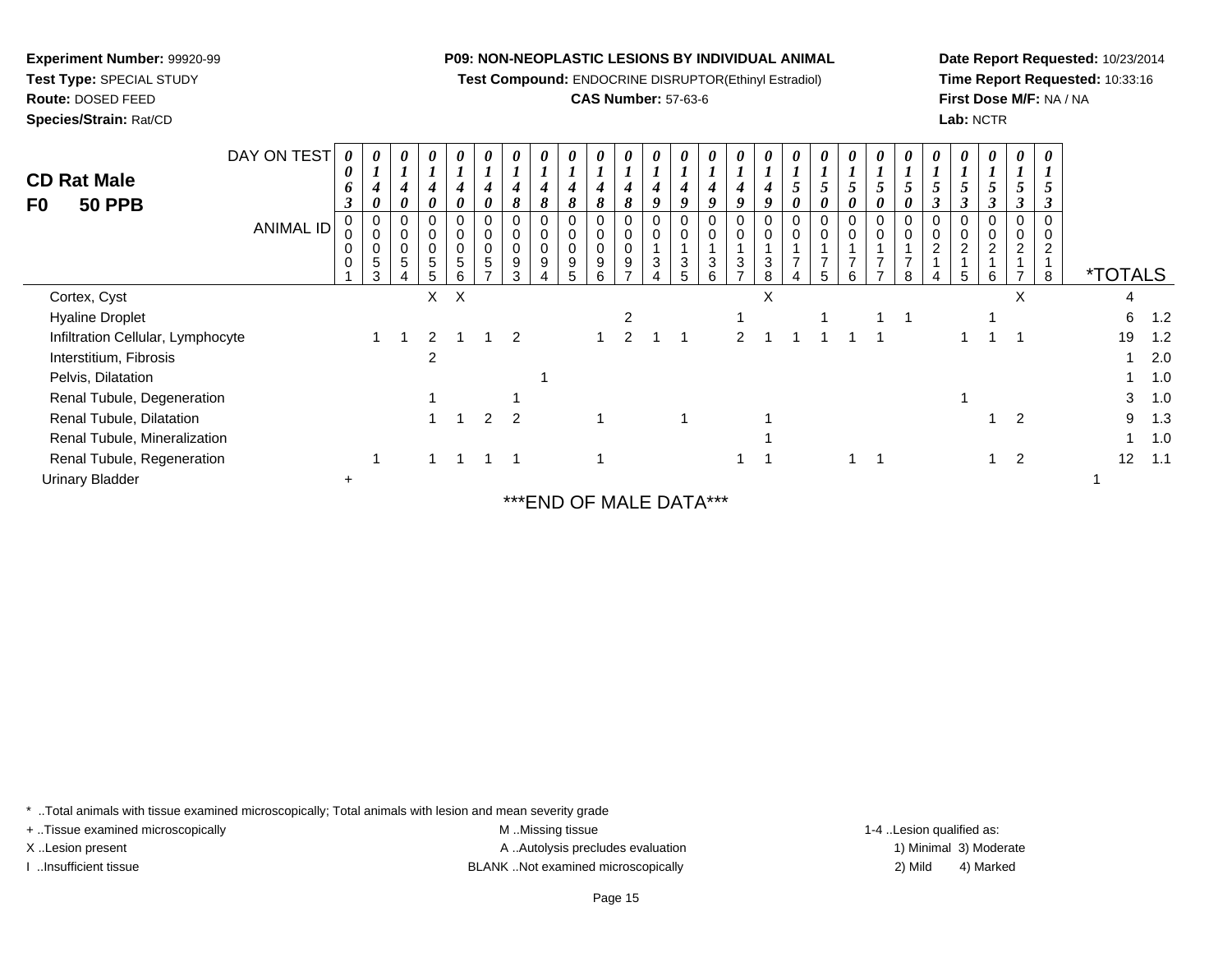**Test Compound:** ENDOCRINE DISRUPTOR(Ethinyl Estradiol)

# **CAS Number:** 57-63-6

**Date Report Requested:** 10/23/2014**Time Report Requested:** 10:33:16**First Dose M/F:** NA / NA**Lab:** NCTR

| <b>CD Rat Female</b><br><b>CONTROL</b><br>F <sub>0</sub>                                                                                                                                                               | DAY ON TEST<br><b>ANIMAL ID</b> | 0<br>$\boldsymbol{l}$<br>4<br>$\boldsymbol{\theta}$<br>$\mathbf 0$<br>0<br>0<br>$\mathbf{1}$<br>8 | 0<br>$\boldsymbol{l}$<br>$\boldsymbol{4}$<br>$\pmb{\theta}$<br>$\mathbf 0$<br>0<br>$\,0\,$<br>1<br>9 | 0<br>$\boldsymbol{l}$<br>$\boldsymbol{4}$<br>$\boldsymbol{\theta}$<br>$\mathsf 0$<br>0<br>$\pmb{0}$<br>$\boldsymbol{2}$ | 0<br>$\boldsymbol{l}$<br>$\boldsymbol{4}$<br>0<br>$\pmb{0}$<br>$\mathbf 0$<br>$\pmb{0}$<br>$\frac{2}{2}$ | $\boldsymbol{\theta}$<br>$\boldsymbol{l}$<br>$\boldsymbol{4}$<br>$\boldsymbol{\theta}$<br>$\boldsymbol{0}$<br>$\mathbf 0$<br>$\pmb{0}$<br>$\sqrt{2}$<br>3 | 0<br>$\boldsymbol{l}$<br>$\boldsymbol{4}$<br>8<br>$\pmb{0}$<br>$\boldsymbol{0}$<br>$\pmb{0}$<br>$\sqrt{5}$<br>8 | 0<br>$\boldsymbol{l}$<br>$\boldsymbol{4}$<br>8<br>$\mathbf 0$<br>0<br>$\mathbf 0$<br>$\sqrt{5}$<br>9 | 0<br>$\boldsymbol{l}$<br>$\boldsymbol{4}$<br>8<br>$\mathbf 0$<br>$\mathbf 0$<br>0<br>6<br>$\Omega$ | $\boldsymbol{\theta}$<br>$\boldsymbol{l}$<br>$\boldsymbol{4}$<br>8<br>$\mathbf 0$<br>0<br>$\mathbf 0$<br>6 | $\boldsymbol{\theta}$<br>$\boldsymbol{l}$<br>$\boldsymbol{4}$<br>$\pmb{8}$<br>$\mathbf 0$<br>0<br>0<br>$\,6\,$<br>$\mathcal{P}$ | $\boldsymbol{\theta}$<br>$\boldsymbol{l}$<br>$\boldsymbol{4}$<br>9<br>$\mathbf 0$<br>0<br>$\mathbf 0$<br>$\boldsymbol{9}$<br>9 | 0<br>$\boldsymbol{l}$<br>4<br>9<br>$\mathbf 0$<br>$\mathbf 0$<br>$\overline{1}$<br>$\mathbf 0$<br>$\Omega$ | 0<br>$\boldsymbol{l}$<br>4<br>9<br>0<br>0<br>$\mathbf{1}$<br>$\mathbf 0$ | 0<br>$\boldsymbol{I}$<br>4<br>9<br>$\mathbf 0$<br>0<br>$\mathbf{1}$<br>0<br>2 | 0<br>$\boldsymbol{I}$<br>$\boldsymbol{4}$<br>9<br>$\mathbf 0$<br>0<br>$\mathbf{1}$<br>0<br>3 | 0<br>$\boldsymbol{l}$<br>$\sqrt{5}$<br>$\boldsymbol{\theta}$<br>$\mathbf 0$<br>$\overline{0}$<br>$\mathbf{1}$<br>$\sqrt{3}$<br>9 | 0<br>$\boldsymbol{l}$<br>5<br>$\boldsymbol{\theta}$<br>$\mathsf 0$<br>$\pmb{0}$<br>$\mathbf{1}$<br>$\overline{4}$<br>$\Omega$ | 0<br>$\overline{\mathbf{I}}$<br>5<br>$\boldsymbol{\theta}$<br>0<br>0<br>$\mathbf{1}$<br>4 | 0<br>$\boldsymbol{l}$<br>5<br>$\pmb{\theta}$<br>$\pmb{0}$<br>0<br>$\mathbf{1}$<br>$\overline{\mathbf{4}}$<br>$\overline{2}$ | $\boldsymbol{\theta}$<br>$\boldsymbol{l}$<br>5<br>$\boldsymbol{\theta}$<br>$\mathbf 0$<br>0<br>$\mathbf{1}$<br>$\overline{4}$<br>3 | $\boldsymbol{\theta}$<br>$\boldsymbol{l}$<br>$\mathfrak{s}$<br>$\mathbf{3}$<br>$\mathbf 0$<br>0<br>1<br>$\overline{7}$<br>9 | 0<br>$\boldsymbol{l}$<br>5<br>$\boldsymbol{\beta}$<br>$\Omega$<br>$\Omega$<br>8<br>$\Omega$ | $\boldsymbol{l}$<br>5<br>$\boldsymbol{\beta}$<br>$\Omega$<br>0<br>8 | 0<br>$\boldsymbol{l}$<br>5<br>$\boldsymbol{\beta}$<br>0<br>$\Omega$<br>8<br>2 | 0<br>$\boldsymbol{l}$<br>5<br>$\mathbf{3}$<br>$\mathbf 0$<br>$\mathbf 0$<br>1<br>$\frac{8}{3}$ |                      | <i><b>*TOTALS</b></i>    |            |
|------------------------------------------------------------------------------------------------------------------------------------------------------------------------------------------------------------------------|---------------------------------|---------------------------------------------------------------------------------------------------|------------------------------------------------------------------------------------------------------|-------------------------------------------------------------------------------------------------------------------------|----------------------------------------------------------------------------------------------------------|-----------------------------------------------------------------------------------------------------------------------------------------------------------|-----------------------------------------------------------------------------------------------------------------|------------------------------------------------------------------------------------------------------|----------------------------------------------------------------------------------------------------|------------------------------------------------------------------------------------------------------------|---------------------------------------------------------------------------------------------------------------------------------|--------------------------------------------------------------------------------------------------------------------------------|------------------------------------------------------------------------------------------------------------|--------------------------------------------------------------------------|-------------------------------------------------------------------------------|----------------------------------------------------------------------------------------------|----------------------------------------------------------------------------------------------------------------------------------|-------------------------------------------------------------------------------------------------------------------------------|-------------------------------------------------------------------------------------------|-----------------------------------------------------------------------------------------------------------------------------|------------------------------------------------------------------------------------------------------------------------------------|-----------------------------------------------------------------------------------------------------------------------------|---------------------------------------------------------------------------------------------|---------------------------------------------------------------------|-------------------------------------------------------------------------------|------------------------------------------------------------------------------------------------|----------------------|--------------------------|------------|
| <b>Alimentary System</b><br>Liver<br>Developmental Malformation<br>Fatty Change, Focal<br>Inflammation, Chronic Active<br><b>Cardiovascular System</b>                                                                 |                                 |                                                                                                   |                                                                                                      | Χ                                                                                                                       |                                                                                                          |                                                                                                                                                           |                                                                                                                 | 1                                                                                                    |                                                                                                    |                                                                                                            | $\mathbf{1}$                                                                                                                    | $\overline{c}$<br>$\mathbf{1}$                                                                                                 |                                                                                                            |                                                                          |                                                                               |                                                                                              |                                                                                                                                  | Х                                                                                                                             |                                                                                           |                                                                                                                             |                                                                                                                                    |                                                                                                                             | X                                                                                           |                                                                     |                                                                               | 1                                                                                              | 25                   | 3<br>1<br>$\overline{4}$ | 2.0<br>1.0 |
| <b>NONE</b><br><b>Endocrine System</b><br><b>Adrenal Cortex</b><br><b>Accessory Adrenal Cortical Nodule</b><br>Adrenal Medulla<br><b>Pituitary Gland</b><br>Cyst<br><b>Thyroid Gland</b><br><b>General Body System</b> |                                 | $\pm$<br>$\pm$                                                                                    |                                                                                                      |                                                                                                                         |                                                                                                          |                                                                                                                                                           |                                                                                                                 |                                                                                                      |                                                                                                    |                                                                                                            |                                                                                                                                 |                                                                                                                                |                                                                                                            |                                                                          |                                                                               |                                                                                              |                                                                                                                                  | X                                                                                                                             |                                                                                           |                                                                                                                             | Χ                                                                                                                                  |                                                                                                                             |                                                                                             |                                                                     |                                                                               | $\ddot{}$                                                                                      | 25<br>25<br>25<br>25 |                          |            |
| <b>NONE</b><br><b>Genital System</b><br><b>Clitoral Gland</b><br>Distended<br>Inflammation, Chronic Active                                                                                                             |                                 |                                                                                                   |                                                                                                      |                                                                                                                         |                                                                                                          |                                                                                                                                                           |                                                                                                                 |                                                                                                      |                                                                                                    |                                                                                                            |                                                                                                                                 |                                                                                                                                | $\ddot{}$<br>X<br>3                                                                                        |                                                                          | $\ddot{}$<br>X<br>3                                                           |                                                                                              |                                                                                                                                  |                                                                                                                               |                                                                                           |                                                                                                                             |                                                                                                                                    |                                                                                                                             |                                                                                             |                                                                     |                                                                               |                                                                                                | $\overline{2}$       | 2<br>$\overline{2}$      | 3.0        |

\* ..Total animals with tissue examined microscopically; Total animals with lesion and mean severity grade

| + Tissue examined microscopically | M Missing tissue                   | 1-4 Lesion qualified as: |                        |
|-----------------------------------|------------------------------------|--------------------------|------------------------|
| X Lesion present                  | A Autolysis precludes evaluation   |                          | 1) Minimal 3) Moderate |
| Insufficient tissue               | BLANK Not examined microscopically | 2) Mild                  | 4) Marked              |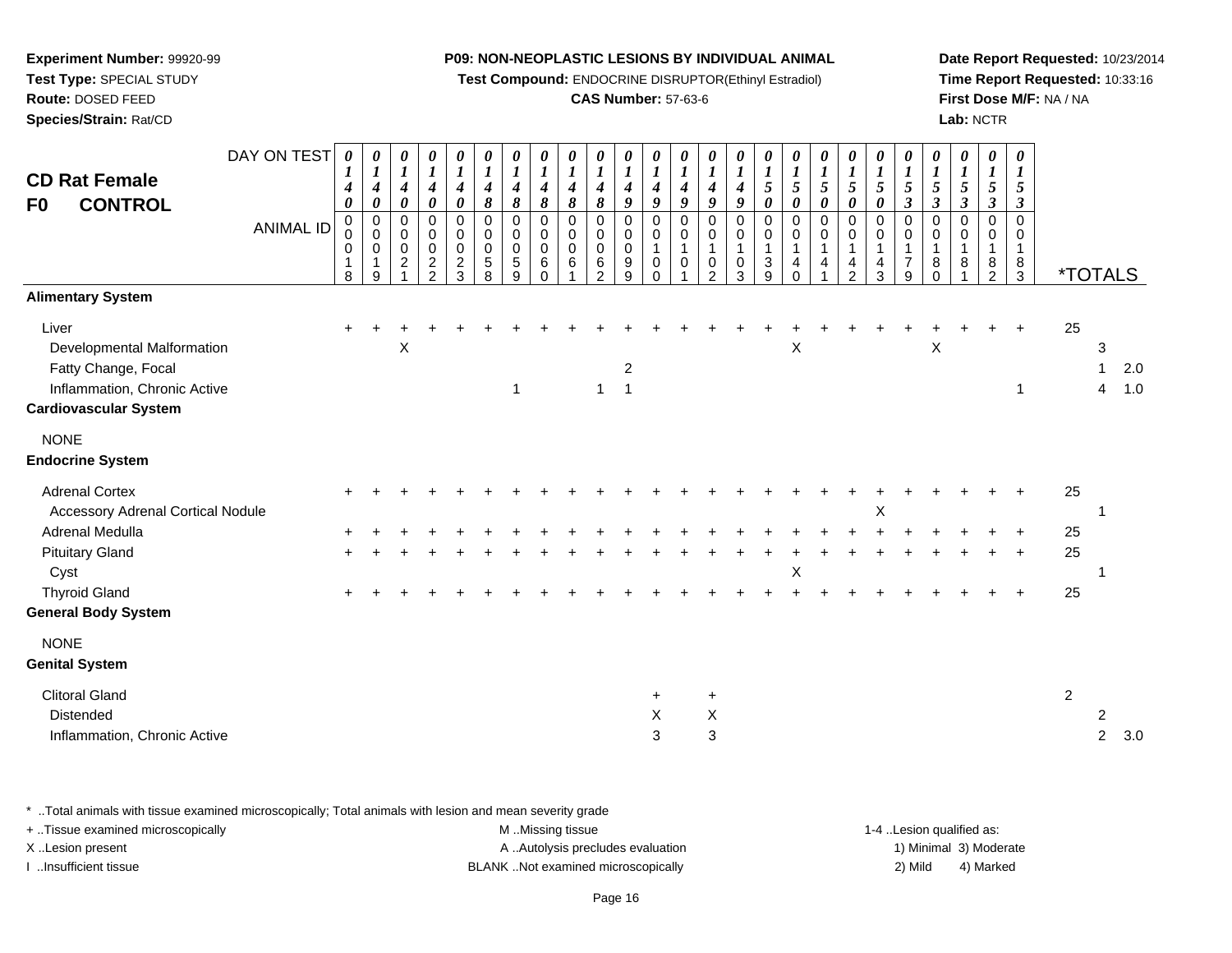**Test Compound:** ENDOCRINE DISRUPTOR(Ethinyl Estradiol)

# **CAS Number:** 57-63-6

**Date Report Requested:** 10/23/2014**Time Report Requested:** 10:33:17**First Dose M/F:** NA / NA**Lab:** NCTR

| <b>CD Rat Female</b><br><b>CONTROL</b><br>F0 | DAY ON TEST<br><b>ANIMAL ID</b> | $\boldsymbol{\theta}$<br>1<br>4<br>$\boldsymbol{\theta}$<br>$\mathbf 0$<br>0<br>0<br>$\mathbf{1}$<br>8 | 0<br>$\boldsymbol{l}$<br>$\boldsymbol{4}$<br>$\pmb{\theta}$<br>0<br>0<br>0<br>9 | 0<br>$\boldsymbol{l}$<br>$\boldsymbol{4}$<br>$\pmb{\theta}$<br>$\mathbf 0$<br>$\mathbf 0$<br>0<br>$\overline{2}$ | 0<br>$\boldsymbol{l}$<br>$\boldsymbol{4}$<br>0<br>$\mathbf 0$<br>$\pmb{0}$<br>$\mathbf 0$<br>$\boldsymbol{2}$<br>$\overline{2}$ | 0<br>$\boldsymbol{l}$<br>4<br>$\boldsymbol{\theta}$<br>$\Omega$<br>0<br>0<br>$\overline{c}$<br>3 | $\boldsymbol{\theta}$<br>$\boldsymbol{l}$<br>$\boldsymbol{4}$<br>8<br>$\Omega$<br>0<br>$\mathbf 0$<br>5<br>8 | $\boldsymbol{\theta}$<br>$\boldsymbol{l}$<br>$\boldsymbol{4}$<br>$\pmb{8}$<br>$\Omega$<br>0<br>$\mathbf 0$<br>$\,$ 5 $\,$<br>9 | 0<br>$\boldsymbol{l}$<br>4<br>8<br>$\mathbf 0$<br>0<br>0<br>6<br>$\Omega$ | $\boldsymbol{\theta}$<br>$\boldsymbol{l}$<br>4<br>$\pmb{8}$<br>$\Omega$<br>0<br>$\mathbf 0$<br>6 | $\boldsymbol{\theta}$<br>$\boldsymbol{l}$<br>$\boldsymbol{4}$<br>8<br>0<br>0<br>0<br>6<br>$\overline{2}$ | 0<br>$\boldsymbol{l}$<br>$\boldsymbol{4}$<br>9<br>$\mathbf 0$<br>0<br>$\mathbf 0$<br>9<br>9 | 0<br>$\boldsymbol{l}$<br>$\boldsymbol{4}$<br>9<br>$\Omega$<br>0<br>$\mathbf{1}$<br>$\mathbf 0$<br>$\Omega$ | 0<br>$\boldsymbol{l}$<br>$\boldsymbol{4}$<br>9<br>$\Omega$<br>0<br>1<br>$\pmb{0}$ | 0<br>$\boldsymbol{l}$<br>4<br>9<br>$\Omega$<br>0<br>1<br>0<br>$\overline{2}$ | 0<br>$\boldsymbol{l}$<br>$\boldsymbol{4}$<br>9<br>$\Omega$<br>0<br>0<br>3 | $\boldsymbol{l}$<br>5<br>0<br>$\Omega$<br>0<br>1<br>3<br>9 | 0<br>$\boldsymbol{l}$<br>5<br>0<br>$\mathbf 0$<br>0<br>4<br>0 | 0<br>$\boldsymbol{l}$<br>5<br>0<br>$\mathbf 0$<br>0<br>$\mathbf{1}$<br>4 | 0<br>$\boldsymbol{l}$<br>5<br>0<br>$\pmb{0}$<br>$\pmb{0}$<br>-1<br>4<br>$\overline{2}$ | 0<br>$\boldsymbol{l}$<br>5<br>$\boldsymbol{\theta}$<br>$\Omega$<br>$\mathbf 0$<br>$\mathbf{1}$<br>4<br>3 | $\boldsymbol{\theta}$<br>$\boldsymbol{l}$<br>5<br>$\boldsymbol{\beta}$<br>$\mathbf 0$<br>0<br>$\mathbf 1$<br>$\overline{7}$<br>9 | 0<br>$\boldsymbol{l}$<br>5<br>$\boldsymbol{\beta}$<br>$\mathbf 0$<br>0<br>$\mathbf{1}$<br>8<br>0 | 0<br>$\boldsymbol{l}$<br>$\mathfrak{H}$<br>$\boldsymbol{\beta}$<br>$\Omega$<br>$\Omega$<br>$\mathbf{1}$<br>8 | 0<br>$\boldsymbol{l}$<br>$\mathfrak{s}$<br>$\boldsymbol{\beta}$<br>$\mathbf 0$<br>0<br>1<br>8<br>$\overline{2}$ | 0<br>$\boldsymbol{l}$<br>5<br>3<br>0<br>0<br>1<br>8<br>$\mathbf{3}$ | <i><b>*TOTALS</b></i> |                           |       |
|----------------------------------------------|---------------------------------|--------------------------------------------------------------------------------------------------------|---------------------------------------------------------------------------------|------------------------------------------------------------------------------------------------------------------|---------------------------------------------------------------------------------------------------------------------------------|--------------------------------------------------------------------------------------------------|--------------------------------------------------------------------------------------------------------------|--------------------------------------------------------------------------------------------------------------------------------|---------------------------------------------------------------------------|--------------------------------------------------------------------------------------------------|----------------------------------------------------------------------------------------------------------|---------------------------------------------------------------------------------------------|------------------------------------------------------------------------------------------------------------|-----------------------------------------------------------------------------------|------------------------------------------------------------------------------|---------------------------------------------------------------------------|------------------------------------------------------------|---------------------------------------------------------------|--------------------------------------------------------------------------|----------------------------------------------------------------------------------------|----------------------------------------------------------------------------------------------------------|----------------------------------------------------------------------------------------------------------------------------------|--------------------------------------------------------------------------------------------------|--------------------------------------------------------------------------------------------------------------|-----------------------------------------------------------------------------------------------------------------|---------------------------------------------------------------------|-----------------------|---------------------------|-------|
| Ovary                                        |                                 | $+$                                                                                                    | $\ddot{}$                                                                       | $\ddot{}$                                                                                                        | $+$                                                                                                                             | $\ddot{}$                                                                                        | $\ddot{}$                                                                                                    | $\ddot{}$                                                                                                                      |                                                                           |                                                                                                  |                                                                                                          |                                                                                             |                                                                                                            |                                                                                   |                                                                              |                                                                           |                                                            |                                                               | $\ddot{}$                                                                | $\ddot{}$                                                                              |                                                                                                          | $\ddot{}$                                                                                                                        | $\ddot{}$                                                                                        | ÷                                                                                                            |                                                                                                                 | $\ddot{}$                                                           | 25                    |                           |       |
| Corpus Luteum, Cyst                          |                                 |                                                                                                        |                                                                                 |                                                                                                                  |                                                                                                                                 |                                                                                                  | $\pmb{\times}$                                                                                               |                                                                                                                                |                                                                           |                                                                                                  |                                                                                                          |                                                                                             |                                                                                                            |                                                                                   |                                                                              |                                                                           |                                                            |                                                               |                                                                          |                                                                                        |                                                                                                          |                                                                                                                                  |                                                                                                  |                                                                                                              |                                                                                                                 |                                                                     |                       |                           |       |
| <b>Diestrus</b>                              |                                 |                                                                                                        |                                                                                 |                                                                                                                  | $X$ $X$                                                                                                                         |                                                                                                  | $\pmb{\times}$                                                                                               |                                                                                                                                |                                                                           |                                                                                                  |                                                                                                          |                                                                                             | $X$ $X$                                                                                                    |                                                                                   |                                                                              | X                                                                         |                                                            |                                                               |                                                                          |                                                                                        |                                                                                                          | $\boldsymbol{\mathsf{X}}$                                                                                                        |                                                                                                  |                                                                                                              |                                                                                                                 |                                                                     |                       |                           |       |
| Estrus                                       |                                 |                                                                                                        |                                                                                 |                                                                                                                  |                                                                                                                                 |                                                                                                  |                                                                                                              | $\mathsf X$                                                                                                                    |                                                                           |                                                                                                  | $X$ $X$                                                                                                  |                                                                                             |                                                                                                            |                                                                                   |                                                                              |                                                                           | X                                                          | $\mathsf{X}$                                                  |                                                                          |                                                                                        |                                                                                                          |                                                                                                                                  | $\mathsf{X}$                                                                                     |                                                                                                              | $X$ $X$                                                                                                         |                                                                     |                       |                           |       |
| Metestrus                                    |                                 |                                                                                                        | X                                                                               |                                                                                                                  |                                                                                                                                 |                                                                                                  |                                                                                                              |                                                                                                                                |                                                                           |                                                                                                  |                                                                                                          |                                                                                             |                                                                                                            |                                                                                   |                                                                              |                                                                           |                                                            |                                                               |                                                                          | $X$ $X$                                                                                |                                                                                                          |                                                                                                                                  |                                                                                                  |                                                                                                              |                                                                                                                 | X                                                                   |                       |                           |       |
| Proestrus                                    |                                 | $\mathsf X$                                                                                            |                                                                                 |                                                                                                                  |                                                                                                                                 | X                                                                                                |                                                                                                              |                                                                                                                                | $\boldsymbol{\mathsf{X}}$                                                 |                                                                                                  |                                                                                                          |                                                                                             |                                                                                                            | X                                                                                 | $\mathsf{X}$                                                                 |                                                                           |                                                            |                                                               |                                                                          |                                                                                        | $\boldsymbol{\mathsf{X}}$                                                                                |                                                                                                                                  |                                                                                                  |                                                                                                              |                                                                                                                 |                                                                     |                       | 6                         |       |
| Oviduct                                      |                                 |                                                                                                        |                                                                                 |                                                                                                                  |                                                                                                                                 |                                                                                                  |                                                                                                              |                                                                                                                                |                                                                           |                                                                                                  |                                                                                                          |                                                                                             |                                                                                                            |                                                                                   |                                                                              |                                                                           |                                                            |                                                               |                                                                          |                                                                                        |                                                                                                          |                                                                                                                                  |                                                                                                  |                                                                                                              |                                                                                                                 |                                                                     | 24                    |                           |       |
| <b>Uterus</b>                                |                                 | $\ddot{}$                                                                                              |                                                                                 |                                                                                                                  |                                                                                                                                 |                                                                                                  |                                                                                                              |                                                                                                                                |                                                                           |                                                                                                  |                                                                                                          |                                                                                             |                                                                                                            |                                                                                   |                                                                              |                                                                           |                                                            |                                                               |                                                                          |                                                                                        |                                                                                                          |                                                                                                                                  |                                                                                                  |                                                                                                              |                                                                                                                 |                                                                     | 25                    |                           |       |
| <b>Diestrus</b>                              |                                 |                                                                                                        |                                                                                 | $\mathsf{X}^-$                                                                                                   | $\mathsf{X}$                                                                                                                    |                                                                                                  | $\boldsymbol{\mathsf{X}}$                                                                                    |                                                                                                                                |                                                                           |                                                                                                  |                                                                                                          | X                                                                                           | $\mathsf{X}$                                                                                               |                                                                                   |                                                                              | $\mathsf X$                                                               |                                                            |                                                               |                                                                          |                                                                                        |                                                                                                          | X                                                                                                                                |                                                                                                  |                                                                                                              |                                                                                                                 |                                                                     |                       |                           |       |
| Estrus                                       |                                 |                                                                                                        |                                                                                 |                                                                                                                  |                                                                                                                                 |                                                                                                  |                                                                                                              | $\mathsf X$                                                                                                                    |                                                                           |                                                                                                  | $X$ $X$                                                                                                  |                                                                                             |                                                                                                            |                                                                                   |                                                                              |                                                                           |                                                            | $X$ $X$                                                       |                                                                          |                                                                                        |                                                                                                          |                                                                                                                                  |                                                                                                  |                                                                                                              | $X$ $X$                                                                                                         |                                                                     |                       |                           |       |
| Metestrus                                    |                                 |                                                                                                        | X                                                                               |                                                                                                                  |                                                                                                                                 |                                                                                                  |                                                                                                              |                                                                                                                                |                                                                           |                                                                                                  |                                                                                                          |                                                                                             |                                                                                                            |                                                                                   |                                                                              |                                                                           |                                                            |                                                               | X                                                                        | $\mathsf{X}$                                                                           |                                                                                                          |                                                                                                                                  |                                                                                                  |                                                                                                              |                                                                                                                 | X                                                                   |                       |                           |       |
| Proestrus                                    |                                 | $\mathsf X$                                                                                            |                                                                                 |                                                                                                                  |                                                                                                                                 | X                                                                                                |                                                                                                              |                                                                                                                                | $\boldsymbol{\mathsf{X}}$                                                 |                                                                                                  |                                                                                                          |                                                                                             |                                                                                                            | X                                                                                 | $\boldsymbol{\mathsf{X}}$                                                    |                                                                           |                                                            |                                                               |                                                                          |                                                                                        | $\mathsf X$                                                                                              |                                                                                                                                  | $\boldsymbol{X}$                                                                                 |                                                                                                              |                                                                                                                 |                                                                     |                       |                           |       |
| Vagina                                       |                                 | $+$                                                                                                    | $\ddot{}$                                                                       | $\ddot{}$                                                                                                        |                                                                                                                                 |                                                                                                  |                                                                                                              |                                                                                                                                |                                                                           |                                                                                                  |                                                                                                          |                                                                                             |                                                                                                            |                                                                                   |                                                                              |                                                                           |                                                            |                                                               |                                                                          |                                                                                        |                                                                                                          |                                                                                                                                  |                                                                                                  |                                                                                                              |                                                                                                                 |                                                                     | 25                    |                           |       |
| <b>Diestrus</b>                              |                                 |                                                                                                        |                                                                                 |                                                                                                                  | $X$ $X$                                                                                                                         |                                                                                                  |                                                                                                              |                                                                                                                                |                                                                           |                                                                                                  |                                                                                                          |                                                                                             | $X$ $X$                                                                                                    |                                                                                   |                                                                              | $\mathsf X$                                                               |                                                            |                                                               |                                                                          |                                                                                        |                                                                                                          | $\boldsymbol{\mathsf{X}}$                                                                                                        |                                                                                                  |                                                                                                              |                                                                                                                 |                                                                     |                       | 6                         |       |
| Estrus                                       |                                 |                                                                                                        |                                                                                 |                                                                                                                  |                                                                                                                                 |                                                                                                  |                                                                                                              | $\mathsf X$                                                                                                                    |                                                                           |                                                                                                  | $\mathsf{X} \quad \mathsf{X}$                                                                            |                                                                                             |                                                                                                            |                                                                                   |                                                                              |                                                                           | $\mathsf X$                                                |                                                               |                                                                          |                                                                                        |                                                                                                          |                                                                                                                                  |                                                                                                  | $X$ $X$                                                                                                      |                                                                                                                 |                                                                     |                       |                           |       |
| Metestrus                                    |                                 |                                                                                                        | X                                                                               |                                                                                                                  |                                                                                                                                 |                                                                                                  | $\boldsymbol{\mathsf{X}}$                                                                                    |                                                                                                                                |                                                                           |                                                                                                  |                                                                                                          |                                                                                             |                                                                                                            |                                                                                   |                                                                              |                                                                           |                                                            | X                                                             |                                                                          | $X$ $X$                                                                                |                                                                                                          |                                                                                                                                  |                                                                                                  |                                                                                                              |                                                                                                                 | $X$ $X$                                                             |                       | 7                         |       |
| Proestrus                                    |                                 | $\mathsf X$                                                                                            |                                                                                 |                                                                                                                  |                                                                                                                                 | $\mathsf X$                                                                                      |                                                                                                              |                                                                                                                                | $\mathsf X$                                                               |                                                                                                  |                                                                                                          |                                                                                             |                                                                                                            |                                                                                   | $X$ $X$                                                                      |                                                                           |                                                            |                                                               |                                                                          |                                                                                        | $\boldsymbol{\mathsf{X}}$                                                                                |                                                                                                                                  |                                                                                                  |                                                                                                              |                                                                                                                 |                                                                     |                       | 6                         |       |
| <b>Hematopoietic System</b>                  |                                 |                                                                                                        |                                                                                 |                                                                                                                  |                                                                                                                                 |                                                                                                  |                                                                                                              |                                                                                                                                |                                                                           |                                                                                                  |                                                                                                          |                                                                                             |                                                                                                            |                                                                                   |                                                                              |                                                                           |                                                            |                                                               |                                                                          |                                                                                        |                                                                                                          |                                                                                                                                  |                                                                                                  |                                                                                                              |                                                                                                                 |                                                                     |                       |                           |       |
| <b>Bone Marrow</b>                           |                                 |                                                                                                        |                                                                                 |                                                                                                                  |                                                                                                                                 |                                                                                                  |                                                                                                              |                                                                                                                                |                                                                           |                                                                                                  |                                                                                                          |                                                                                             |                                                                                                            |                                                                                   |                                                                              |                                                                           |                                                            |                                                               |                                                                          |                                                                                        |                                                                                                          |                                                                                                                                  |                                                                                                  |                                                                                                              |                                                                                                                 |                                                                     | 25                    |                           |       |
| Spleen                                       |                                 | ÷                                                                                                      |                                                                                 |                                                                                                                  |                                                                                                                                 |                                                                                                  |                                                                                                              |                                                                                                                                |                                                                           |                                                                                                  |                                                                                                          |                                                                                             |                                                                                                            |                                                                                   |                                                                              |                                                                           |                                                            |                                                               |                                                                          |                                                                                        |                                                                                                          |                                                                                                                                  |                                                                                                  |                                                                                                              |                                                                                                                 |                                                                     | 25                    |                           |       |
| Fibrosis, Focal                              |                                 |                                                                                                        |                                                                                 |                                                                                                                  |                                                                                                                                 |                                                                                                  |                                                                                                              |                                                                                                                                |                                                                           |                                                                                                  |                                                                                                          |                                                                                             |                                                                                                            |                                                                                   |                                                                              |                                                                           |                                                            |                                                               |                                                                          |                                                                                        |                                                                                                          |                                                                                                                                  |                                                                                                  |                                                                                                              |                                                                                                                 |                                                                     |                       | -1                        | 1.0   |
| Pigmentation                                 |                                 |                                                                                                        |                                                                                 |                                                                                                                  |                                                                                                                                 |                                                                                                  |                                                                                                              |                                                                                                                                |                                                                           |                                                                                                  |                                                                                                          |                                                                                             |                                                                                                            |                                                                                   |                                                                              |                                                                           |                                                            |                                                               |                                                                          |                                                                                        |                                                                                                          |                                                                                                                                  |                                                                                                  | 1                                                                                                            |                                                                                                                 | $\mathbf{1}$                                                        |                       | $\ensuremath{\mathsf{3}}$ | $1.0$ |
|                                              |                                 |                                                                                                        |                                                                                 |                                                                                                                  |                                                                                                                                 |                                                                                                  |                                                                                                              |                                                                                                                                |                                                                           |                                                                                                  |                                                                                                          |                                                                                             |                                                                                                            |                                                                                   |                                                                              |                                                                           |                                                            |                                                               |                                                                          |                                                                                        |                                                                                                          |                                                                                                                                  |                                                                                                  |                                                                                                              |                                                                                                                 |                                                                     |                       |                           |       |

\* ..Total animals with tissue examined microscopically; Total animals with lesion and mean severity grade

**Experiment Number:** 99920-99**Test Type:** SPECIAL STUDY**Route:** DOSED FEED**Species/Strain:** Rat/CD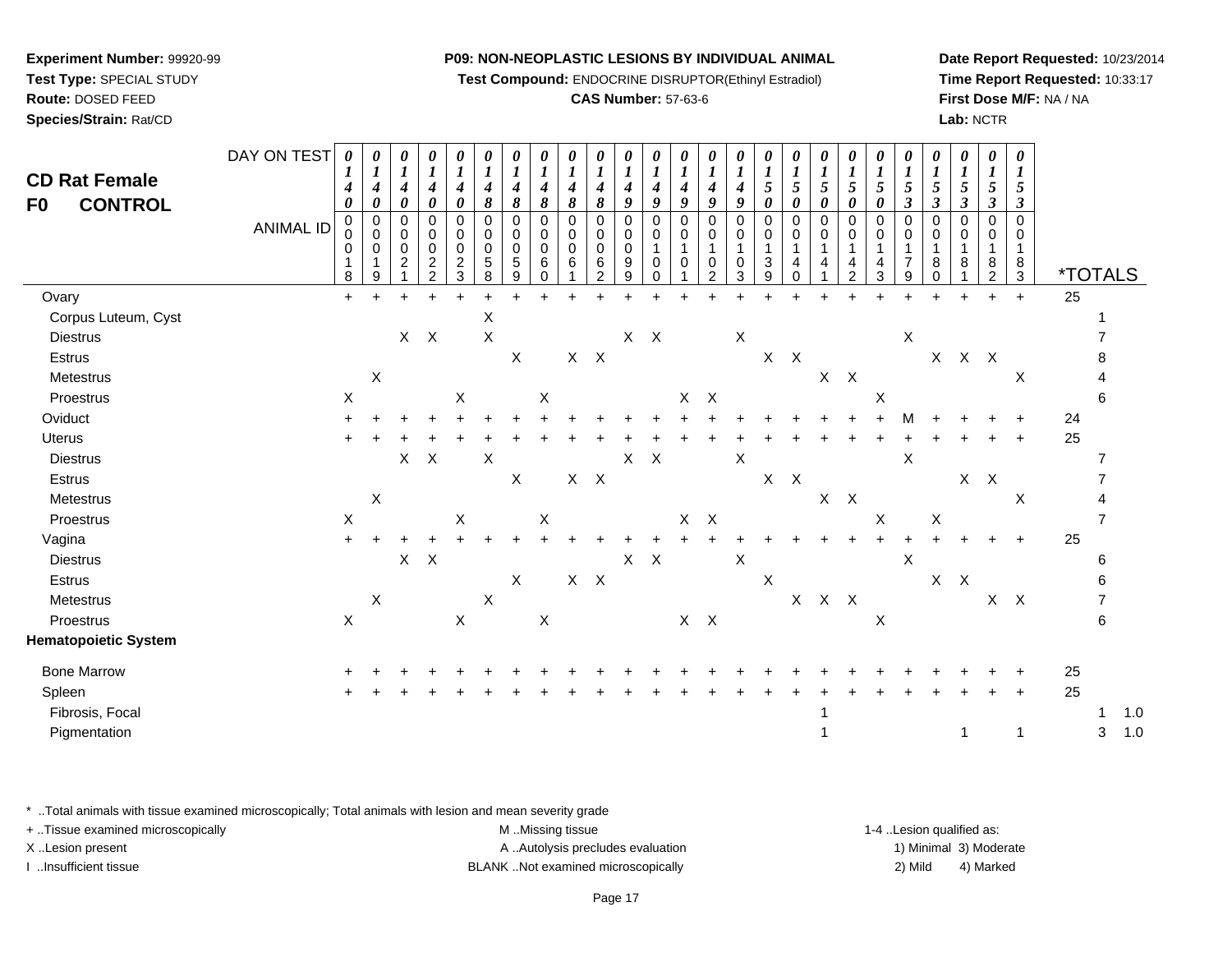**Test Compound:** ENDOCRINE DISRUPTOR(Ethinyl Estradiol)

# **CAS Number:** 57-63-6

**Date Report Requested:** 10/23/2014**Time Report Requested:** 10:33:17**First Dose M/F:** NA / NA**Lab:** NCTR

| <b>CD Rat Female</b><br><b>CONTROL</b><br>F <sub>0</sub><br>Thymus<br><b>Integumentary System</b>               | DAY ON TEST<br><b>ANIMAL ID</b> | 0<br>$\boldsymbol{l}$<br>$\boldsymbol{4}$<br>$\boldsymbol{\theta}$<br>$\mathbf 0$<br>0<br>0<br>$\mathbf{1}$<br>8<br>$+$ | 0<br>$\boldsymbol{l}$<br>$\boldsymbol{4}$<br>$\pmb{\theta}$<br>$\overline{\mathbf{0}}$<br>$\pmb{0}$<br>$\pmb{0}$<br>$\mathbf{1}$<br>$\boldsymbol{9}$ | 0<br>$\boldsymbol{l}$<br>$\boldsymbol{4}$<br>0<br>0<br>$\mathsf{O}$<br>$\mathbf 0$<br>$\overline{c}$<br>$\mathbf{1}$ | $\pmb{\theta}$<br>$\boldsymbol{l}$<br>$\boldsymbol{4}$<br>$\pmb{\theta}$<br>$\pmb{0}$<br>$\mathbf 0$<br>$\boldsymbol{0}$<br>$\frac{2}{2}$ | 0<br>$\boldsymbol{l}$<br>$\boldsymbol{4}$<br>$\boldsymbol{\theta}$<br>$\pmb{0}$<br>$\mathbf 0$<br>$\mathbf 0$<br>$\sqrt{2}$<br>$\mathbf{3}$ | 0<br>$\boldsymbol{l}$<br>$\boldsymbol{4}$<br>8<br>$\mathbf 0$<br>0<br>0<br>5<br>8 | 0<br>$\boldsymbol{l}$<br>$\boldsymbol{4}$<br>8<br>$\mathbf 0$<br>$\mathbf 0$<br>0<br>5<br>9 | 0<br>$\boldsymbol{l}$<br>$\boldsymbol{4}$<br>8<br>$\mathbf 0$<br>$\mathbf 0$<br>$\mathbf 0$<br>6<br>$\Omega$ | $\pmb{\theta}$<br>$\boldsymbol{l}$<br>$\boldsymbol{4}$<br>$\pmb{8}$<br>$\mathbf 0$<br>$\mathbf 0$<br>$\mathbf 0$<br>$\,6\,$ | 0<br>$\boldsymbol{l}$<br>$\boldsymbol{4}$<br>8<br>0<br>$\mathbf 0$<br>0<br>6<br>$\overline{2}$ | 0<br>$\boldsymbol{l}$<br>$\boldsymbol{4}$<br>9<br>$\pmb{0}$<br>$\pmb{0}$<br>$\pmb{0}$<br>9<br>9 | 0<br>$\boldsymbol{l}$<br>$\boldsymbol{4}$<br>9<br>$\pmb{0}$<br>$\pmb{0}$<br>$\mathbf{1}$<br>$\mathbf 0$<br>$\Omega$ | 0<br>$\boldsymbol{l}$<br>$\boldsymbol{4}$<br>9<br>$\mathbf 0$<br>$\mathbf 0$<br>$\mathbf{1}$<br>$\mathbf 0$ | 0<br>$\boldsymbol{l}$<br>$\boldsymbol{4}$<br>$\boldsymbol{g}$<br>$\mathbf 0$<br>0<br>$\overline{1}$<br>0<br>$\overline{2}$ | 0<br>$\boldsymbol{l}$<br>$\boldsymbol{4}$<br>9<br>$\mathbf 0$<br>0<br>1<br>$\Omega$<br>3 | $\boldsymbol{\theta}$<br>$\boldsymbol{l}$<br>$\mathfrak{s}$<br>$\pmb{\theta}$<br>$\mathbf 0$<br>$\pmb{0}$<br>1<br>$\ensuremath{\mathsf{3}}$<br>9 | 0<br>$\boldsymbol{l}$<br>$\mathfrak{s}$<br>$\boldsymbol{\theta}$<br>0<br>$\mathsf{O}\xspace$<br>$\mathbf{1}$<br>4<br>$\Omega$ | 0<br>$\boldsymbol{l}$<br>5<br>0<br>0<br>$\pmb{0}$<br>$\mathbf{1}$<br>$\overline{4}$ | 0<br>$\boldsymbol{I}$<br>$\mathfrak{s}$<br>$\pmb{\theta}$<br>$\pmb{0}$<br>$\mathsf 0$<br>$\mathbf{1}$<br>$\overline{4}$<br>$\overline{2}$ | $\pmb{\theta}$<br>$\boldsymbol{l}$<br>5<br>$\pmb{\theta}$<br>$\pmb{0}$<br>$\pmb{0}$<br>$\mathbf{1}$<br>$\overline{\mathbf{4}}$<br>$\mathfrak{S}$ | $\boldsymbol{\theta}$<br>$\boldsymbol{l}$<br>$\sqrt{5}$<br>$\mathfrak{z}$<br>$\mathbf 0$<br>$\mathbf 0$<br>$\mathbf{1}$<br>$\overline{7}$<br>9 | 0<br>$\boldsymbol{l}$<br>5<br>$\boldsymbol{\beta}$<br>$\mathbf 0$<br>$\mathbf 0$<br>1<br>8<br>$\mathbf 0$ | $\pmb{\theta}$<br>$\boldsymbol{l}$<br>$\overline{5}$<br>$\boldsymbol{\beta}$<br>$\mathbf 0$<br>$\Omega$<br>8 | 0<br>$\boldsymbol{I}$<br>5<br>$\overline{\mathbf{3}}$<br>$\mathbf 0$<br>0<br>$\mathbf{1}$<br>8<br>$\overline{2}$ | $\boldsymbol{\theta}$<br>$\boldsymbol{l}$<br>5<br>$\boldsymbol{\mathfrak{z}}$<br>$\mathbf 0$<br>0<br>$\mathbf{1}$<br>$\frac{8}{3}$<br>$+$ | 25                   | <i><b>*TOTALS</b></i> |            |
|-----------------------------------------------------------------------------------------------------------------|---------------------------------|-------------------------------------------------------------------------------------------------------------------------|------------------------------------------------------------------------------------------------------------------------------------------------------|----------------------------------------------------------------------------------------------------------------------|-------------------------------------------------------------------------------------------------------------------------------------------|---------------------------------------------------------------------------------------------------------------------------------------------|-----------------------------------------------------------------------------------|---------------------------------------------------------------------------------------------|--------------------------------------------------------------------------------------------------------------|-----------------------------------------------------------------------------------------------------------------------------|------------------------------------------------------------------------------------------------|-------------------------------------------------------------------------------------------------|---------------------------------------------------------------------------------------------------------------------|-------------------------------------------------------------------------------------------------------------|----------------------------------------------------------------------------------------------------------------------------|------------------------------------------------------------------------------------------|--------------------------------------------------------------------------------------------------------------------------------------------------|-------------------------------------------------------------------------------------------------------------------------------|-------------------------------------------------------------------------------------|-------------------------------------------------------------------------------------------------------------------------------------------|--------------------------------------------------------------------------------------------------------------------------------------------------|------------------------------------------------------------------------------------------------------------------------------------------------|-----------------------------------------------------------------------------------------------------------|--------------------------------------------------------------------------------------------------------------|------------------------------------------------------------------------------------------------------------------|-------------------------------------------------------------------------------------------------------------------------------------------|----------------------|-----------------------|------------|
| Mammary Gland<br>Alveolus, Hyperplasia<br>Skin<br>Inflammation, Chronic, Focal<br><b>Musculoskeletal System</b> |                                 |                                                                                                                         |                                                                                                                                                      |                                                                                                                      |                                                                                                                                           |                                                                                                                                             |                                                                                   |                                                                                             |                                                                                                              |                                                                                                                             |                                                                                                |                                                                                                 |                                                                                                                     |                                                                                                             |                                                                                                                            |                                                                                          | $\ddot{}$<br>$\mathbf{3}$                                                                                                                        |                                                                                                                               |                                                                                     |                                                                                                                                           | $\mathbf 1$                                                                                                                                      |                                                                                                                                                | $\ddot{}$                                                                                                 |                                                                                                              |                                                                                                                  | $\div$                                                                                                                                    | 25<br>$\overline{2}$ | 1<br>1                | 1.0<br>3.0 |
| <b>Bone</b><br><b>Nervous System</b><br><b>NONE</b><br><b>Respiratory System</b>                                |                                 |                                                                                                                         |                                                                                                                                                      |                                                                                                                      |                                                                                                                                           |                                                                                                                                             |                                                                                   |                                                                                             |                                                                                                              |                                                                                                                             |                                                                                                |                                                                                                 |                                                                                                                     |                                                                                                             |                                                                                                                            |                                                                                          |                                                                                                                                                  |                                                                                                                               |                                                                                     |                                                                                                                                           |                                                                                                                                                  |                                                                                                                                                |                                                                                                           |                                                                                                              |                                                                                                                  |                                                                                                                                           | 25                   |                       |            |
| <b>NONE</b><br><b>Special Senses System</b><br><b>NONE</b><br><b>Urinary System</b>                             |                                 |                                                                                                                         |                                                                                                                                                      |                                                                                                                      |                                                                                                                                           |                                                                                                                                             |                                                                                   |                                                                                             |                                                                                                              |                                                                                                                             |                                                                                                |                                                                                                 |                                                                                                                     |                                                                                                             |                                                                                                                            |                                                                                          |                                                                                                                                                  |                                                                                                                               |                                                                                     |                                                                                                                                           |                                                                                                                                                  |                                                                                                                                                |                                                                                                           |                                                                                                              |                                                                                                                  |                                                                                                                                           |                      |                       |            |
| Kidney<br>Cortex, Cyst<br>Infarct<br>Nephropathy                                                                |                                 | $\pm$                                                                                                                   | $\ddot{}$                                                                                                                                            | $\ddot{}$<br>$\mathsf X$                                                                                             |                                                                                                                                           |                                                                                                                                             |                                                                                   |                                                                                             |                                                                                                              |                                                                                                                             |                                                                                                |                                                                                                 |                                                                                                                     | $\mathbf{1}$                                                                                                |                                                                                                                            |                                                                                          | X                                                                                                                                                |                                                                                                                               |                                                                                     |                                                                                                                                           | $\pmb{\times}$                                                                                                                                   |                                                                                                                                                | 1                                                                                                         |                                                                                                              |                                                                                                                  | $\ddot{}$<br>$\mathsf X$                                                                                                                  | 25                   | 3<br>$\overline{2}$   | 1.0        |

\* ..Total animals with tissue examined microscopically; Total animals with lesion and mean severity grade

| + Tissue examined microscopically | M Missing tissue                  | 1-4 Lesion qualified as: |
|-----------------------------------|-----------------------------------|--------------------------|
| X Lesion present                  | A Autolysis precludes evaluation  | 1) Minimal 3) Moderate   |
| …Insufficient tissue              | BLANKNot examined microscopically | 2) Mild<br>4) Marked     |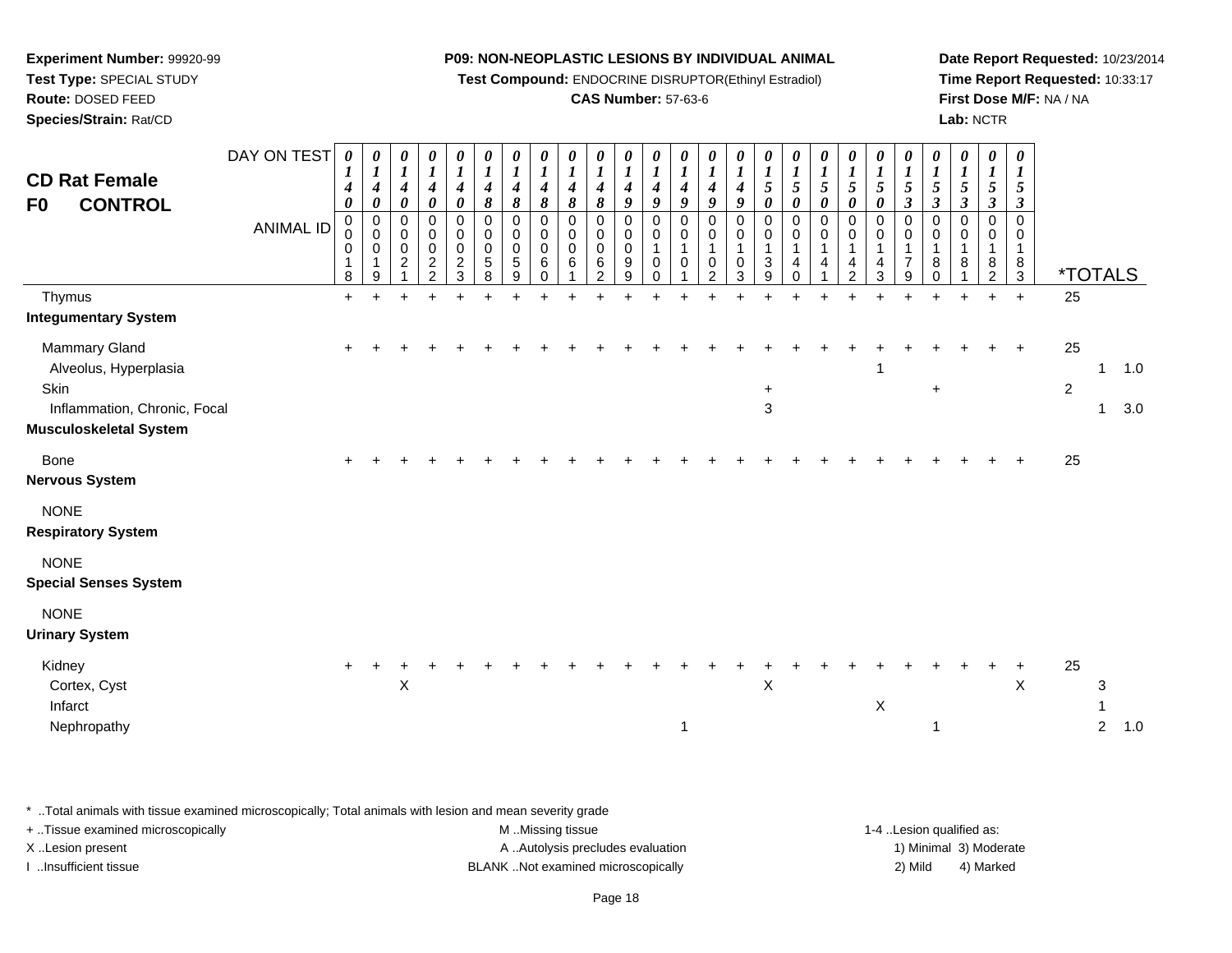**Test Compound:** ENDOCRINE DISRUPTOR(Ethinyl Estradiol)

# **CAS Number:** 57-63-6

**Date Report Requested:** 10/23/2014**Time Report Requested:** 10:33:17**First Dose M/F:** NA / NA**Lab:** NCTR

| <b>CD Rat Female</b><br><b>CONTROL</b><br>F <sub>0</sub> | DAY ON TEST | $\boldsymbol{\theta}$<br>$\theta$ | $\boldsymbol{\theta}$<br>$\boldsymbol{\theta}$ | 0<br>$\theta$           | 0<br>$\boldsymbol{\theta}$ | 0<br>0                | 0<br>8 | 0<br>8 | 0<br>$\mathbf o$ | 0<br>$\mathbf{o}$ | 0      | 0<br>o | 0<br>0 | 0<br>o | $\boldsymbol{\theta}$<br>0 | 0<br>$\boldsymbol{o}$ | $\boldsymbol{\theta}$<br>ູ<br>0 | 0<br>$\theta$ | $\boldsymbol{\theta}$<br>$\boldsymbol{\theta}$ | 0<br>$\boldsymbol{\theta}$ | 0<br>$\boldsymbol{\theta}$ | 0<br>I | $\boldsymbol{\theta}$ | $\boldsymbol{\theta}$<br>ັ | $\boldsymbol{\theta}$<br>$\mathcal{L}$<br>ູ | $\boldsymbol{\theta}$ |             |     |
|----------------------------------------------------------|-------------|-----------------------------------|------------------------------------------------|-------------------------|----------------------------|-----------------------|--------|--------|------------------|-------------------|--------|--------|--------|--------|----------------------------|-----------------------|---------------------------------|---------------|------------------------------------------------|----------------------------|----------------------------|--------|-----------------------|----------------------------|---------------------------------------------|-----------------------|-------------|-----|
|                                                          | ANIMAL ID   | 0<br>0<br>0<br>8                  | $\mathbf 0$<br>◡<br>v<br>Q                     | 0<br>0<br>ົ<br><u>_</u> | 0<br>າ<br><u>_</u><br>റ    | v<br>ົ<br>$\sim$<br>ົ | b.     |        | 0.<br>6          | 0<br>6            | 6<br>ົ | 9      |        | U      | ົ                          | 0<br>0<br>0<br>3      | U<br>3<br>9                     |               | 4                                              | 4<br>$\sim$                | ີ                          | q      | 8                     | 0<br>8                     | 8                                           | 0<br>0<br>8<br>3      | <b>TALS</b> |     |
| Renal Tubule, Mineralization                             |             |                                   |                                                |                         |                            |                       |        |        |                  |                   |        |        |        |        |                            |                       |                                 |               |                                                |                            |                            |        |                       |                            |                                             |                       | 20          | 1.8 |

\* ..Total animals with tissue examined microscopically; Total animals with lesion and mean severity grade

+ ..Tissue examined microscopically examined microscopically examined as:  $M$  ..Missing tissue 1-4 ..Lesion qualified as:

**Experiment Number:** 99920-99**Test Type:** SPECIAL STUDY**Route:** DOSED FEED**Species/Strain:** Rat/CD

X..Lesion present **A ..Autolysis precludes evaluation** A ..Autolysis precludes evaluation 1) Minimal 3) Moderate I ..Insufficient tissue BLANK ..Not examined microscopically 2) Mild 4) Marked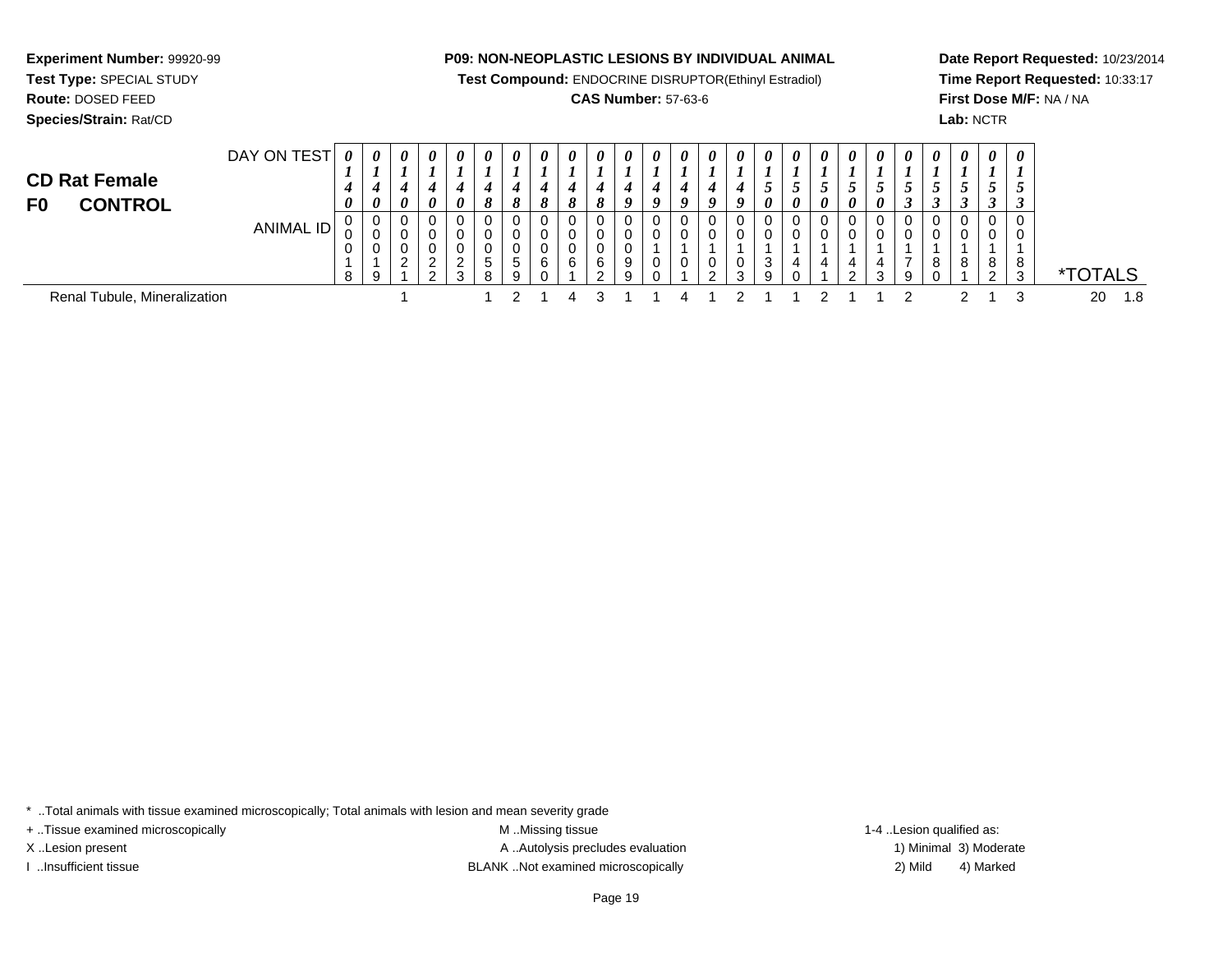**Test Compound:** ENDOCRINE DISRUPTOR(Ethinyl Estradiol)

# **CAS Number:** 57-63-6

**Date Report Requested:** 10/23/2014**Time Report Requested:** 10:33:17**First Dose M/F:** NA / NA**Lab:** NCTR

| <b>CD Rat Female</b><br><b>2.0 PPB</b><br>F <sub>0</sub>                                                                                             | DAY ON TEST<br><b>ANIMAL ID</b> | 0<br>1<br>4<br>0<br>$\mathbf 0$<br>0<br>0<br>$\overline{c}$<br>$\Omega$ | $\boldsymbol{\theta}$<br>$\boldsymbol{l}$<br>$\boldsymbol{4}$<br>$\pmb{\theta}$<br>$\pmb{0}$<br>$\mathbf 0$<br>$\pmb{0}$<br>$\sqrt{2}$<br>$\Delta$ | 0<br>$\boldsymbol{l}$<br>$\boldsymbol{4}$<br>$\pmb{\theta}$<br>$\pmb{0}$<br>0<br>0<br>$\frac{2}{5}$ | 0<br>$\boldsymbol{l}$<br>$\boldsymbol{4}$<br>$\pmb{\theta}$<br>$\mathbf 0$<br>$\pmb{0}$<br>$\pmb{0}$<br>$\frac{2}{6}$ | 0<br>$\boldsymbol{l}$<br>$\boldsymbol{4}$<br>$\pmb{\theta}$<br>0<br>0<br>$\pmb{0}$<br>$\overline{c}$<br>$\overline{7}$ | 0<br>$\boldsymbol{l}$<br>$\boldsymbol{4}$<br>$\pmb{8}$<br>0<br>$\mathbf 0$<br>$\mathbf 0$<br>6<br>3 | 0<br>$\boldsymbol{l}$<br>$\boldsymbol{4}$<br>8<br>$\mathbf 0$<br>$\mathbf 0$<br>0<br>6<br>4 | $\boldsymbol{\theta}$<br>$\boldsymbol{l}$<br>$\boldsymbol{4}$<br>$\pmb{8}$<br>$\mathbf 0$<br>0<br>$\mathbf 0$<br>6<br>5 | 0<br>$\boldsymbol{l}$<br>$\boldsymbol{4}$<br>$\boldsymbol{\delta}$<br>$\mathbf 0$<br>$\mathbf 0$<br>$\pmb{0}$<br>$\,6$<br>6 | $\frac{\boldsymbol{0}}{\boldsymbol{1}}$<br>$\boldsymbol{4}$<br>8<br>$\pmb{0}$<br>$\mathsf 0$<br>$\pmb{0}$<br>6 | 0<br>$\boldsymbol{l}$<br>$\boldsymbol{4}$<br>$\boldsymbol{g}$<br>0<br>0<br>$\mathbf{1}$<br>$\mathbf 0$<br>4 | 0<br>$\boldsymbol{l}$<br>$\boldsymbol{4}$<br>9<br>$\pmb{0}$<br>0<br>$\mathbf{1}$<br>$\pmb{0}$<br>5 | 0<br>$\boldsymbol{l}$<br>4<br>9<br>$\mathbf 0$<br>0<br>$\mathbf{1}$<br>0<br>6 | 0<br>$\boldsymbol{l}$<br>$\boldsymbol{4}$<br>9<br>$\mathbf 0$<br>0<br>$\mathbf{1}$<br>$\pmb{0}$<br>$\overline{7}$ | 0<br>$\boldsymbol{l}$<br>$\boldsymbol{4}$<br>9<br>$\mathbf 0$<br>0<br>$\mathbf{1}$<br>0<br>8 | $\boldsymbol{\theta}$<br>$\boldsymbol{l}$<br>5<br>$\boldsymbol{\theta}$<br>$\mathbf 0$<br>$\Omega$<br>$\mathbf 1$<br>4 | 0<br>$\boldsymbol{l}$<br>$\mathfrak{s}$<br>$\pmb{\theta}$<br>$\mathbf 0$<br>$\pmb{0}$<br>1<br>$\overline{\mathbf{4}}$<br>5 | 0<br>$\boldsymbol{l}$<br>$\mathfrak{H}$<br>0<br>0<br>0<br>1<br>4<br>6 | 0<br>$\boldsymbol{l}$<br>5<br>0<br>0<br>$\mathbf 0$<br>1<br>$\overline{4}$ | 0<br>$\boldsymbol{l}$<br>$\mathfrak{I}$<br>$\boldsymbol{\theta}$<br>$\pmb{0}$<br>$\mathbf 0$<br>$\mathbf{1}$<br>4<br>8 | 0<br>$\boldsymbol{l}$<br>5<br>$\mathfrak{z}$<br>$\mathbf 0$<br>0<br>$\mathbf{1}$<br>8<br>4 | 0<br>$\boldsymbol{l}$<br>$\sqrt{5}$<br>$\mathfrak{z}$<br>$\Omega$<br>0<br>$\mathbf{1}$<br>8<br>5 | 0<br>$\boldsymbol{l}$<br>5<br>$\boldsymbol{\beta}$<br>$\mathbf 0$<br>0<br>1<br>8<br>6 | 0<br>$\boldsymbol{l}$<br>$\overline{5}$<br>$\mathfrak{z}$<br>$\Omega$<br>0<br>1<br>8 | 0<br>$\boldsymbol{l}$<br>5<br>$\boldsymbol{\beta}$<br>$\mathbf 0$<br>0<br>1<br>$_{8}^8$ |                    | <i><b>*TOTALS</b></i> |     |
|------------------------------------------------------------------------------------------------------------------------------------------------------|---------------------------------|-------------------------------------------------------------------------|----------------------------------------------------------------------------------------------------------------------------------------------------|-----------------------------------------------------------------------------------------------------|-----------------------------------------------------------------------------------------------------------------------|------------------------------------------------------------------------------------------------------------------------|-----------------------------------------------------------------------------------------------------|---------------------------------------------------------------------------------------------|-------------------------------------------------------------------------------------------------------------------------|-----------------------------------------------------------------------------------------------------------------------------|----------------------------------------------------------------------------------------------------------------|-------------------------------------------------------------------------------------------------------------|----------------------------------------------------------------------------------------------------|-------------------------------------------------------------------------------|-------------------------------------------------------------------------------------------------------------------|----------------------------------------------------------------------------------------------|------------------------------------------------------------------------------------------------------------------------|----------------------------------------------------------------------------------------------------------------------------|-----------------------------------------------------------------------|----------------------------------------------------------------------------|------------------------------------------------------------------------------------------------------------------------|--------------------------------------------------------------------------------------------|--------------------------------------------------------------------------------------------------|---------------------------------------------------------------------------------------|--------------------------------------------------------------------------------------|-----------------------------------------------------------------------------------------|--------------------|-----------------------|-----|
| <b>Alimentary System</b><br>Liver<br>Developmental Malformation<br>Hepatodiaphragmatic Nodule<br><b>Cardiovascular System</b>                        |                                 |                                                                         |                                                                                                                                                    |                                                                                                     |                                                                                                                       |                                                                                                                        |                                                                                                     |                                                                                             |                                                                                                                         |                                                                                                                             |                                                                                                                |                                                                                                             |                                                                                                    |                                                                               |                                                                                                                   | $\ddot{}$<br>$\mathsf X$                                                                     |                                                                                                                        |                                                                                                                            |                                                                       | $+$<br>X                                                                   |                                                                                                                        |                                                                                            |                                                                                                  |                                                                                       |                                                                                      |                                                                                         | $\overline{2}$     | 1                     |     |
| <b>NONE</b><br><b>Endocrine System</b>                                                                                                               |                                 |                                                                         |                                                                                                                                                    |                                                                                                     |                                                                                                                       |                                                                                                                        |                                                                                                     |                                                                                             |                                                                                                                         |                                                                                                                             |                                                                                                                |                                                                                                             |                                                                                                    |                                                                               |                                                                                                                   |                                                                                              |                                                                                                                        |                                                                                                                            |                                                                       |                                                                            |                                                                                                                        |                                                                                            |                                                                                                  |                                                                                       |                                                                                      |                                                                                         |                    |                       |     |
| <b>NONE</b><br><b>General Body System</b>                                                                                                            |                                 |                                                                         |                                                                                                                                                    |                                                                                                     |                                                                                                                       |                                                                                                                        |                                                                                                     |                                                                                             |                                                                                                                         |                                                                                                                             |                                                                                                                |                                                                                                             |                                                                                                    |                                                                               |                                                                                                                   |                                                                                              |                                                                                                                        |                                                                                                                            |                                                                       |                                                                            |                                                                                                                        |                                                                                            |                                                                                                  |                                                                                       |                                                                                      |                                                                                         |                    |                       |     |
| <b>NONE</b><br><b>Genital System</b>                                                                                                                 |                                 |                                                                         |                                                                                                                                                    |                                                                                                     |                                                                                                                       |                                                                                                                        |                                                                                                     |                                                                                             |                                                                                                                         |                                                                                                                             |                                                                                                                |                                                                                                             |                                                                                                    |                                                                               |                                                                                                                   |                                                                                              |                                                                                                                        |                                                                                                                            |                                                                       |                                                                            |                                                                                                                        |                                                                                            |                                                                                                  |                                                                                       |                                                                                      |                                                                                         |                    |                       |     |
| <b>Clitoral Gland</b><br>Distended<br>Inflammation, Chronic Active<br>Ovary<br>Corpus Luteum, Cyst<br>Cyst<br><b>Diestrus</b><br>Estrus<br>Metestrus |                                 |                                                                         | $X$ $X$                                                                                                                                            |                                                                                                     | $\mathsf X$                                                                                                           | $X$ $X$                                                                                                                |                                                                                                     |                                                                                             | $\boldsymbol{\mathsf{X}}$                                                                                               |                                                                                                                             | X                                                                                                              | $\mathsf X$                                                                                                 |                                                                                                    | $\mathsf X$                                                                   | $\mathsf X$                                                                                                       | $\boldsymbol{\mathsf{X}}$                                                                    |                                                                                                                        | $X$ $X$                                                                                                                    |                                                                       | X                                                                          | X<br>Δ<br>$\mathsf X$                                                                                                  | X<br>$\boldsymbol{\mathsf{X}}$                                                             | $\mathsf X$                                                                                      |                                                                                       | $\mathsf X$                                                                          | X                                                                                       | $\mathbf{1}$<br>25 | 1<br>6<br>8<br>4      | 4.0 |

\* ..Total animals with tissue examined microscopically; Total animals with lesion and mean severity grade

| + Tissue examined microscopically | M Missing tissue                   | 1-4 Lesion qualified as: |                        |
|-----------------------------------|------------------------------------|--------------------------|------------------------|
| X Lesion present                  | A Autolysis precludes evaluation   |                          | 1) Minimal 3) Moderate |
| Insufficient tissue               | BLANK Not examined microscopically | 2) Mild                  | 4) Marked              |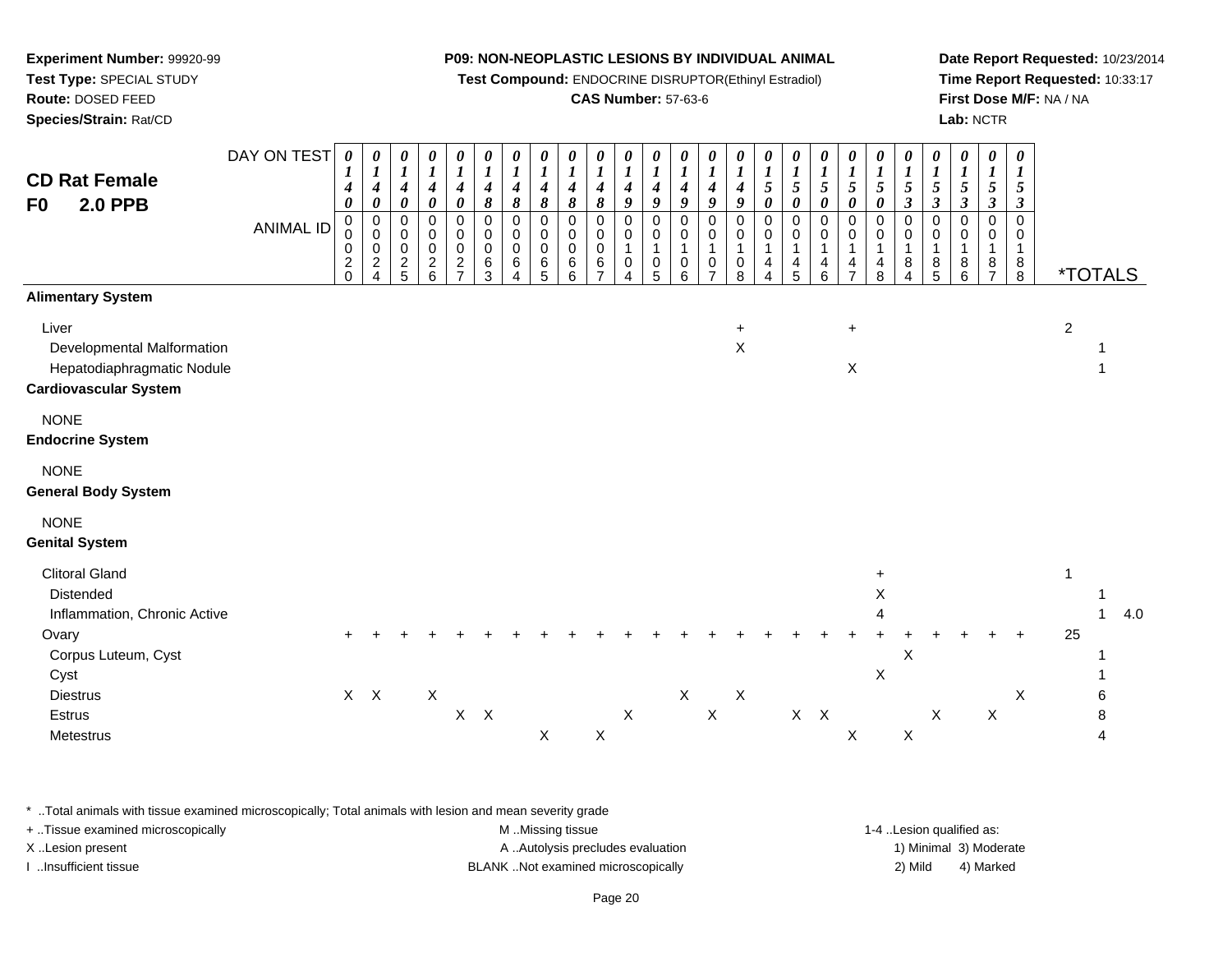**Test Compound:** ENDOCRINE DISRUPTOR(Ethinyl Estradiol)

# **CAS Number:** 57-63-6

**Date Report Requested:** 10/23/2014**Time Report Requested:** 10:33:17**First Dose M/F:** NA / NA**Lab:** NCTR

| <b>CD Rat Female</b><br><b>2.0 PPB</b><br>F0                              | DAY ON TEST<br><b>ANIMAL ID</b> | 0<br>4<br>$\boldsymbol{\theta}$<br>$\mathbf 0$<br>0<br>$\pmb{0}$<br>$\frac{2}{0}$ | 0<br>$\boldsymbol{l}$<br>4<br>$\boldsymbol{\theta}$<br>0<br>$\mathbf 0$<br>$\mathbf 0$<br>$\frac{2}{4}$ | 0<br>$\boldsymbol{l}$<br>$\boldsymbol{4}$<br>0<br>0<br>0<br>$\pmb{0}$<br>$\frac{2}{5}$ | 0<br>$\boldsymbol{l}$<br>$\boldsymbol{4}$<br>$\boldsymbol{\theta}$<br>$\mathbf 0$<br>0<br>$\mathbf 0$<br>$\begin{array}{c} 2 \\ 6 \end{array}$ | 0<br>$\boldsymbol{l}$<br>4<br>0<br>$\mathbf 0$<br>0<br>$\pmb{0}$<br>$\boldsymbol{2}$<br>$\overline{7}$ | 0<br>$\boldsymbol{l}$<br>$\boldsymbol{4}$<br>8<br>0<br>0<br>0<br>6<br>3 | 0<br>$\boldsymbol{l}$<br>$\boldsymbol{4}$<br>8<br>0<br>0<br>0<br>6<br>$\overline{4}$ | $\boldsymbol{\theta}$<br>$\boldsymbol{l}$<br>$\boldsymbol{4}$<br>8<br>0<br>0<br>0<br>6<br>5 | $\boldsymbol{\theta}$<br>$\boldsymbol{l}$<br>4<br>8<br>0<br>0<br>$\pmb{0}$<br>$\,6\,$<br>6 | $\boldsymbol{\theta}$<br>$\boldsymbol{l}$<br>4<br>8<br>0<br>0<br>0<br>6<br>$\overline{7}$ | $\boldsymbol{\theta}$<br>$\boldsymbol{l}$<br>4<br>9<br>0<br>0<br>$\mathbf{1}$<br>0<br>4 | U<br>9<br>$\Omega$<br>0<br>-1<br>0<br>5 | $\boldsymbol{\theta}$<br>$\boldsymbol{l}$<br>$\boldsymbol{4}$<br>9<br>$\Omega$<br>0<br>1<br>0<br>6 | $\theta$<br>$\boldsymbol{l}$<br>4<br>9<br>$\Omega$<br>0<br>-1<br>0<br>$\overline{7}$ | $\bm{l}$<br>4<br>9<br>$\Omega$<br>0<br>1<br>0<br>8 | U<br>$\boldsymbol{l}$<br>5<br>0<br>0<br>0<br>4<br>4 | 0<br>$\boldsymbol{l}$<br>5<br>0<br>0<br>0<br>$\mathbf{1}$<br>4<br>5 | 0<br>$\boldsymbol{l}$<br>$\sqrt{5}$<br>0<br>0<br>0<br>1<br>4<br>6 | $\boldsymbol{\theta}$<br>$\boldsymbol{l}$<br>5<br>0<br>$\mathbf 0$<br>0<br>$\mathbf{1}$<br>4<br>$\overline{7}$ | 0<br>$\boldsymbol{l}$<br>5<br>0<br>$\mathbf 0$<br>$\mathbf 0$<br>1<br>4<br>8 | $\boldsymbol{\theta}$<br>$\boldsymbol{l}$<br>5<br>$\mathbf{3}$<br>$\Omega$<br>$\Omega$<br>8<br>4 | 0<br>$\boldsymbol{l}$<br>5<br>3<br>0<br>0<br>8<br>5 | $\boldsymbol{\theta}$<br>$\boldsymbol{l}$<br>$\mathfrak{s}$<br>$\boldsymbol{\beta}$<br>0<br>0<br>8<br>6 | 0<br>$\boldsymbol{l}$<br>$\sqrt{5}$<br>$\mathfrak{z}$<br>$\mathbf 0$<br>0<br>1<br>8<br>$\overline{7}$ | 0<br>$\bm{l}$<br>5<br>$\mathbf{3}$<br>0<br>0<br>$\mathbf{1}$<br>$_{8}^8$ |                  | <i><b>*TOTALS</b></i>    |            |
|---------------------------------------------------------------------------|---------------------------------|-----------------------------------------------------------------------------------|---------------------------------------------------------------------------------------------------------|----------------------------------------------------------------------------------------|------------------------------------------------------------------------------------------------------------------------------------------------|--------------------------------------------------------------------------------------------------------|-------------------------------------------------------------------------|--------------------------------------------------------------------------------------|---------------------------------------------------------------------------------------------|--------------------------------------------------------------------------------------------|-------------------------------------------------------------------------------------------|-----------------------------------------------------------------------------------------|-----------------------------------------|----------------------------------------------------------------------------------------------------|--------------------------------------------------------------------------------------|----------------------------------------------------|-----------------------------------------------------|---------------------------------------------------------------------|-------------------------------------------------------------------|----------------------------------------------------------------------------------------------------------------|------------------------------------------------------------------------------|--------------------------------------------------------------------------------------------------|-----------------------------------------------------|---------------------------------------------------------------------------------------------------------|-------------------------------------------------------------------------------------------------------|--------------------------------------------------------------------------|------------------|--------------------------|------------|
| Proestrus                                                                 |                                 |                                                                                   |                                                                                                         | X                                                                                      |                                                                                                                                                |                                                                                                        |                                                                         | X                                                                                    |                                                                                             | X                                                                                          |                                                                                           |                                                                                         | $\mathsf X$                             |                                                                                                    |                                                                                      |                                                    | Χ                                                   |                                                                     |                                                                   |                                                                                                                | $\sf X$                                                                      |                                                                                                  |                                                     | Χ                                                                                                       |                                                                                                       |                                                                          |                  | 7                        |            |
| Oviduct<br>Mucosa, Hyperplasia                                            |                                 |                                                                                   |                                                                                                         |                                                                                        |                                                                                                                                                |                                                                                                        |                                                                         |                                                                                      |                                                                                             |                                                                                            |                                                                                           |                                                                                         |                                         |                                                                                                    |                                                                                      |                                                    |                                                     |                                                                     |                                                                   |                                                                                                                |                                                                              |                                                                                                  |                                                     | $\overline{\mathbf{c}}$                                                                                 |                                                                                                       | $\ddot{}$                                                                | 25               | -1                       | $2.0\,$    |
| <b>Uterus</b><br><b>Diestrus</b><br>Endometrial GI, Dilatation            |                                 | X                                                                                 | $\boldsymbol{\mathsf{X}}$                                                                               | X X                                                                                    |                                                                                                                                                |                                                                                                        |                                                                         |                                                                                      |                                                                                             |                                                                                            |                                                                                           |                                                                                         | 3                                       | Χ                                                                                                  |                                                                                      | Χ                                                  |                                                     |                                                                     |                                                                   |                                                                                                                |                                                                              |                                                                                                  |                                                     |                                                                                                         |                                                                                                       | X                                                                        | 25               | $\overline{7}$<br>-1     | 3.0        |
| Estrus<br>Metestrus                                                       |                                 |                                                                                   |                                                                                                         |                                                                                        |                                                                                                                                                |                                                                                                        | $X$ $X$                                                                 |                                                                                      | $\mathsf X$                                                                                 |                                                                                            | $\mathsf X$                                                                               | X                                                                                       |                                         |                                                                                                    | $\mathsf X$                                                                          |                                                    |                                                     | $X$ $X$                                                             |                                                                   | $\boldsymbol{\mathsf{X}}$                                                                                      |                                                                              | $\boldsymbol{\mathsf{X}}$                                                                        | X                                                   |                                                                                                         |                                                                                                       |                                                                          |                  |                          |            |
| Proestrus<br>Vagina<br><b>Diestrus</b>                                    |                                 |                                                                                   | $X$ $X$                                                                                                 |                                                                                        | $\times$                                                                                                                                       |                                                                                                        |                                                                         | X                                                                                    |                                                                                             | $\sf X$                                                                                    |                                                                                           |                                                                                         | $\boldsymbol{\mathsf{X}}$               | X                                                                                                  |                                                                                      |                                                    | $\mathsf{X}$                                        |                                                                     |                                                                   |                                                                                                                | $\mathsf X$                                                                  |                                                                                                  |                                                     | $X$ $X$                                                                                                 |                                                                                                       | X                                                                        | 25               | 5                        |            |
| Estrus<br>Metestrus<br>Proestrus                                          |                                 |                                                                                   |                                                                                                         | X                                                                                      |                                                                                                                                                | $X -$                                                                                                  | $X$ $X$                                                                 |                                                                                      | $\mathsf X$                                                                                 | $\boldsymbol{\mathsf{X}}$                                                                  |                                                                                           | $X$ $X$                                                                                 | $\mathsf X$                             |                                                                                                    | $\mathsf X$                                                                          |                                                    | $X$ $X$                                             | $X$ $X$                                                             |                                                                   | $\mathsf X$                                                                                                    | $\pmb{\times}$                                                               | $\mathsf X$                                                                                      | $\mathsf X$                                         | $\mathsf X$                                                                                             | X                                                                                                     |                                                                          |                  | 8<br>5<br>$\overline{7}$ |            |
| <b>Hematopoietic System</b><br><b>NONE</b><br><b>Integumentary System</b> |                                 |                                                                                   |                                                                                                         |                                                                                        |                                                                                                                                                |                                                                                                        |                                                                         |                                                                                      |                                                                                             |                                                                                            |                                                                                           |                                                                                         |                                         |                                                                                                    |                                                                                      |                                                    |                                                     |                                                                     |                                                                   |                                                                                                                |                                                                              |                                                                                                  |                                                     |                                                                                                         |                                                                                                       |                                                                          |                  |                          |            |
| Mammary Gland<br>Alveolus, Hyperplasia<br>Skin<br>Hyperkeratosis, Focal   |                                 |                                                                                   |                                                                                                         |                                                                                        | $\ddot{}$                                                                                                                                      |                                                                                                        |                                                                         |                                                                                      | 1                                                                                           |                                                                                            |                                                                                           |                                                                                         |                                         |                                                                                                    |                                                                                      |                                                    | 2<br>3                                              |                                                                     |                                                                   |                                                                                                                | $\ddot{}$                                                                    |                                                                                                  |                                                     |                                                                                                         | 1                                                                                                     |                                                                          | 25<br>$\sqrt{3}$ | 4                        | 1.3<br>3.0 |

\* ..Total animals with tissue examined microscopically; Total animals with lesion and mean severity grade

| + Tissue examined microscopically | M Missing tissue                   | 1-4 Lesion qualified as: |
|-----------------------------------|------------------------------------|--------------------------|
| X Lesion present                  | A Autolysis precludes evaluation   | 1) Minimal 3) Moderate   |
| Insufficient tissue               | BLANK Not examined microscopically | 4) Marked<br>2) Mild     |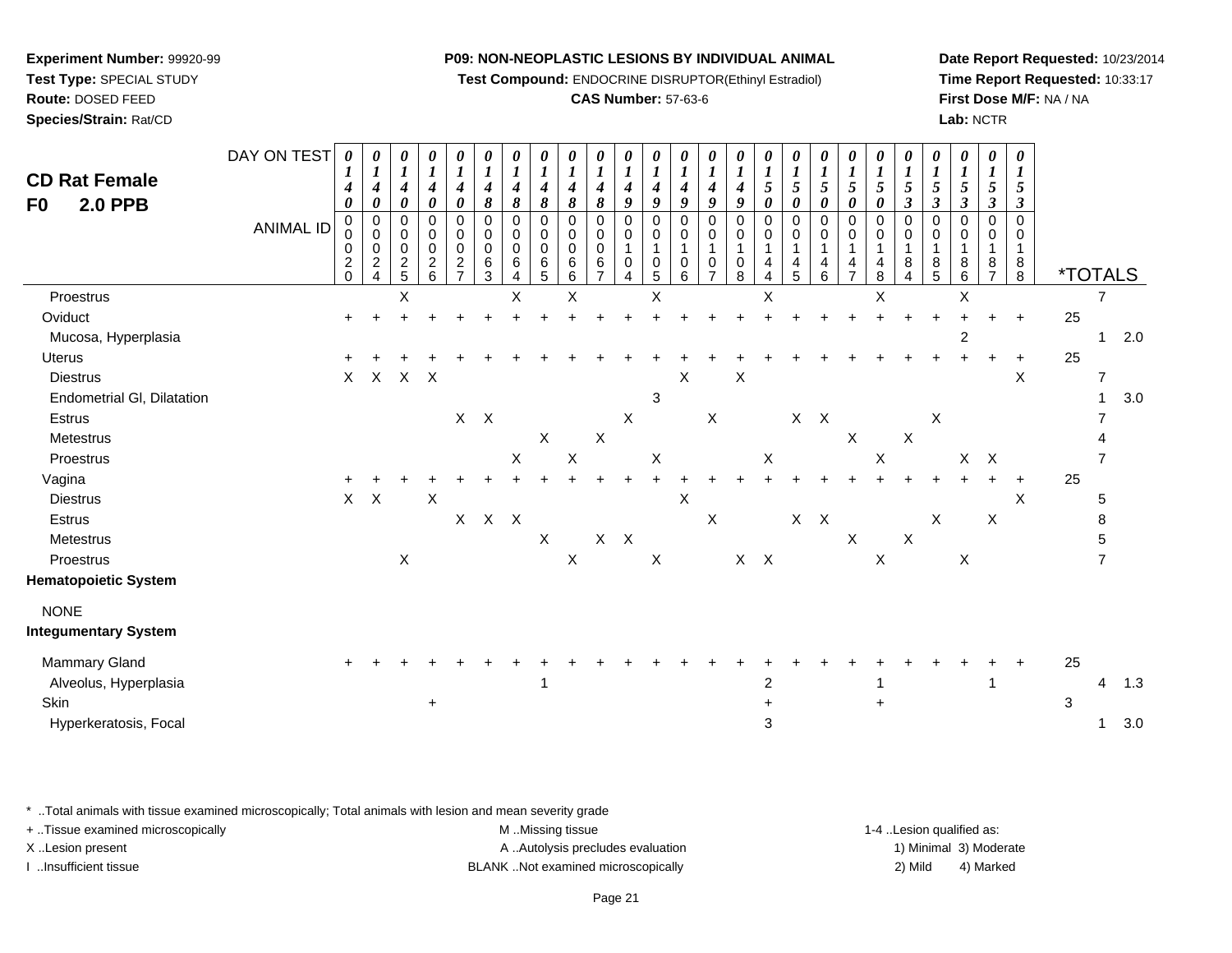**Test Compound:** ENDOCRINE DISRUPTOR(Ethinyl Estradiol)

# **CAS Number:** 57-63-6

**Date Report Requested:** 10/23/2014**Time Report Requested:** 10:33:17**First Dose M/F:** NA / NA**Lab:** NCTR

| <b>CD Rat Female</b><br>F0<br><b>2.0 PPB</b>                                                                                           | DAY ON TEST<br>ANIMAL ID | 0<br>4<br>0<br>$\mathbf 0$<br>0<br>$\boldsymbol{0}$<br>$\boldsymbol{2}$<br>$\Omega$ | 0<br>$\boldsymbol{4}$<br>0<br>0<br>0<br>0<br>$\overline{c}$ | 0<br>$\boldsymbol{l}$<br>$\boldsymbol{4}$<br>0<br>0<br>$\mathbf 0$<br>$\pmb{0}$<br>$\overline{c}$<br>5 | 0<br>$\boldsymbol{l}$<br>$\boldsymbol{4}$<br>0<br>0<br>$\pmb{0}$<br>$\pmb{0}$<br>$\boldsymbol{2}$<br>6 | 0<br>1<br>4<br>0<br>0<br>$\mathbf 0$<br>$\pmb{0}$<br>$\overline{2}$ | 0<br>$\boldsymbol{4}$<br>8<br>0<br>0<br>0<br>6<br>3 | 0<br>$\boldsymbol{l}$<br>$\boldsymbol{4}$<br>8<br>0<br>0<br>0<br>6 | 0<br>$\boldsymbol{l}$<br>4<br>8<br>$\Omega$<br>0<br>0<br>6<br>5 | 0<br>4<br>8<br>0<br>0<br>0<br>6<br>6 | 0<br>$\boldsymbol{l}$<br>$\boldsymbol{4}$<br>8<br>0<br>$\pmb{0}$<br>$\pmb{0}$<br>6 | 0<br>1<br>$\boldsymbol{4}$<br>9<br>0<br>0<br>1<br>0<br>4 | 0<br>$\boldsymbol{l}$<br>$\boldsymbol{4}$<br>9<br>$\Omega$<br>$\mathbf 0$<br>$\mathbf 1$<br>0<br>5 | 0<br>4<br>9<br>0<br>$\mathbf 0$<br>1<br>0<br>6 | 0<br>$\boldsymbol{l}$<br>$\boldsymbol{4}$<br>9<br>0<br>0<br>1<br>0 | 0<br>$\boldsymbol{l}$<br>$\boldsymbol{4}$<br>9<br>0<br>$\mathbf 0$<br>0<br>8 | $\boldsymbol{\theta}$<br>$\boldsymbol{l}$<br>$\mathfrak{s}$<br>$\boldsymbol{\theta}$<br>0<br>0<br>1<br>4 | 0<br>$\boldsymbol{l}$<br>5<br>$\pmb{\theta}$<br>0<br>$\mathbf 0$<br>4<br>5 | 0<br>$\boldsymbol{l}$<br>5<br>0<br>0<br>0<br>4<br>6 | 0<br>$\boldsymbol{l}$<br>5<br>0<br>0<br>0<br>4 | $\boldsymbol{\theta}$<br>$\boldsymbol{l}$<br>$\mathfrak{S}$<br>$\boldsymbol{\theta}$<br>0<br>$\pmb{0}$<br>$\mathbf{1}$<br>4<br>8 | 0<br>$\boldsymbol{l}$<br>5<br>$\boldsymbol{\beta}$<br>0<br>$\pmb{0}$<br>$\mathbf{1}$<br>8<br>4 | 0<br>$\boldsymbol{l}$<br>$\mathfrak{s}$<br>$\mathbf{3}$<br>0<br>0<br>$\mathbf{1}$<br>8<br>5 | 0<br>$\boldsymbol{l}$<br>5<br>$\boldsymbol{\beta}$<br>0<br>0<br>8<br>6 | 0<br>$\boldsymbol{l}$<br>5<br>$\boldsymbol{\beta}$<br>$\Omega$<br>0<br>8 | 0<br>$\boldsymbol{l}$<br>5<br>3<br>$\mathbf 0$<br>0<br>1<br>8<br>8 |    | <i><b>*TOTALS</b></i> |                   |
|----------------------------------------------------------------------------------------------------------------------------------------|--------------------------|-------------------------------------------------------------------------------------|-------------------------------------------------------------|--------------------------------------------------------------------------------------------------------|--------------------------------------------------------------------------------------------------------|---------------------------------------------------------------------|-----------------------------------------------------|--------------------------------------------------------------------|-----------------------------------------------------------------|--------------------------------------|------------------------------------------------------------------------------------|----------------------------------------------------------|----------------------------------------------------------------------------------------------------|------------------------------------------------|--------------------------------------------------------------------|------------------------------------------------------------------------------|----------------------------------------------------------------------------------------------------------|----------------------------------------------------------------------------|-----------------------------------------------------|------------------------------------------------|----------------------------------------------------------------------------------------------------------------------------------|------------------------------------------------------------------------------------------------|---------------------------------------------------------------------------------------------|------------------------------------------------------------------------|--------------------------------------------------------------------------|--------------------------------------------------------------------|----|-----------------------|-------------------|
| Musculoskeletal System                                                                                                                 |                          |                                                                                     |                                                             |                                                                                                        |                                                                                                        |                                                                     |                                                     |                                                                    |                                                                 |                                      |                                                                                    |                                                          |                                                                                                    |                                                |                                                                    |                                                                              |                                                                                                          |                                                                            |                                                     |                                                |                                                                                                                                  |                                                                                                |                                                                                             |                                                                        |                                                                          |                                                                    |    |                       |                   |
| <b>NONE</b><br>Nervous System                                                                                                          |                          |                                                                                     |                                                             |                                                                                                        |                                                                                                        |                                                                     |                                                     |                                                                    |                                                                 |                                      |                                                                                    |                                                          |                                                                                                    |                                                |                                                                    |                                                                              |                                                                                                          |                                                                            |                                                     |                                                |                                                                                                                                  |                                                                                                |                                                                                             |                                                                        |                                                                          |                                                                    |    |                       |                   |
| <b>NONE</b><br><b>Respiratory System</b>                                                                                               |                          |                                                                                     |                                                             |                                                                                                        |                                                                                                        |                                                                     |                                                     |                                                                    |                                                                 |                                      |                                                                                    |                                                          |                                                                                                    |                                                |                                                                    |                                                                              |                                                                                                          |                                                                            |                                                     |                                                |                                                                                                                                  |                                                                                                |                                                                                             |                                                                        |                                                                          |                                                                    |    |                       |                   |
| <b>NONE</b><br><b>Special Senses System</b>                                                                                            |                          |                                                                                     |                                                             |                                                                                                        |                                                                                                        |                                                                     |                                                     |                                                                    |                                                                 |                                      |                                                                                    |                                                          |                                                                                                    |                                                |                                                                    |                                                                              |                                                                                                          |                                                                            |                                                     |                                                |                                                                                                                                  |                                                                                                |                                                                                             |                                                                        |                                                                          |                                                                    |    |                       |                   |
| <b>NONE</b><br><b>Urinary System</b>                                                                                                   |                          |                                                                                     |                                                             |                                                                                                        |                                                                                                        |                                                                     |                                                     |                                                                    |                                                                 |                                      |                                                                                    |                                                          |                                                                                                    |                                                |                                                                    |                                                                              |                                                                                                          |                                                                            |                                                     |                                                |                                                                                                                                  |                                                                                                |                                                                                             |                                                                        |                                                                          |                                                                    |    |                       |                   |
| Kidney<br>Cortex, Cyst<br>Infarct<br>Inflammation, Chronic Active<br>Renal Tubule, Degeneration, Focal<br>Renal Tubule, Mineralization |                          | $+$<br>$\mathbf{1}$                                                                 |                                                             | Χ<br>1                                                                                                 | 1                                                                                                      | 3                                                                   |                                                     | 2                                                                  | $\boldsymbol{\mathsf{X}}$<br>4<br>-1                            |                                      | 2                                                                                  |                                                          |                                                                                                    |                                                |                                                                    |                                                                              |                                                                                                          |                                                                            | 1                                                   | X<br>3                                         | 2                                                                                                                                |                                                                                                |                                                                                             |                                                                        | X                                                                        | ÷<br>$\mathbf 1$<br>4                                              | 25 | 3<br>22               | 1.0<br>4.0<br>1.6 |
|                                                                                                                                        |                          |                                                                                     |                                                             |                                                                                                        |                                                                                                        |                                                                     |                                                     |                                                                    |                                                                 |                                      |                                                                                    |                                                          |                                                                                                    |                                                |                                                                    |                                                                              |                                                                                                          |                                                                            |                                                     |                                                |                                                                                                                                  |                                                                                                |                                                                                             |                                                                        |                                                                          |                                                                    |    |                       |                   |

\* ..Total animals with tissue examined microscopically; Total animals with lesion and mean severity grade

**Experiment Number:** 99920-99**Test Type:** SPECIAL STUDY**Route:** DOSED FEED**Species/Strain:** Rat/CD

+ ..Tissue examined microscopically examined microscopically examined as:  $M$  ..Missing tissue 1-4 ..Lesion qualified as: X..Lesion present **A ..Autolysis precludes evaluation** A ..Autolysis precludes evaluation 1) Minimal 3) Moderate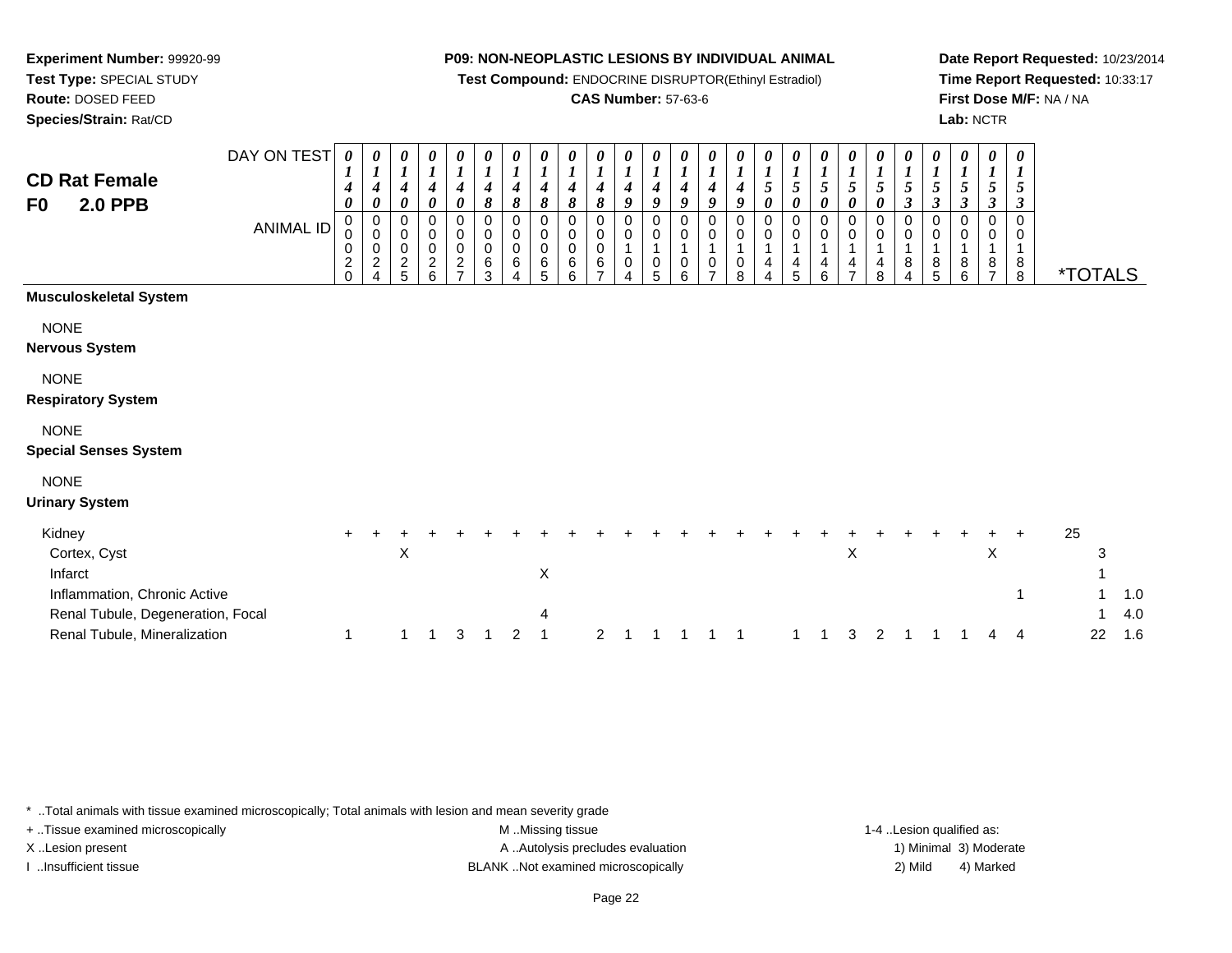**Test Compound:** ENDOCRINE DISRUPTOR(Ethinyl Estradiol)

# **CAS Number:** 57-63-6

**Date Report Requested:** 10/23/2014**Time Report Requested:** 10:33:17**First Dose M/F:** NA / NA**Lab:** NCTR

| <b>CD Rat Female</b><br><b>10 PPB</b><br>F <sub>0</sub>             | DAY ON TEST<br><b>ANIMAL ID</b> | 0<br>1<br>4<br>$\boldsymbol{\theta}$<br>0<br>0<br>0<br>$\frac{2}{8}$ | 0<br>$\boldsymbol{l}$<br>$\boldsymbol{4}$<br>$\pmb{\theta}$<br>$\pmb{0}$<br>$\mathbf 0$<br>0<br>$\frac{2}{9}$ | 0<br>$\boldsymbol{l}$<br>$\boldsymbol{4}$<br>$\pmb{\theta}$<br>$\mathbf 0$<br>$\mathbf 0$<br>0<br>3<br>$\Omega$ | $\boldsymbol{\theta}$<br>$\boldsymbol{l}$<br>$\frac{4}{\theta}$<br>$\overline{0}$<br>$\pmb{0}$<br>$\pmb{0}$<br>$\ensuremath{\mathsf{3}}$ | $\boldsymbol{\theta}$<br>$\boldsymbol{I}$<br>$\boldsymbol{4}$<br>$\boldsymbol{\theta}$<br>$\pmb{0}$<br>0<br>$\mathbf 0$<br>$\ensuremath{\mathsf{3}}$<br>$\overline{2}$ | 0<br>$\boldsymbol{l}$<br>$\frac{4}{8}$<br>$\pmb{0}$<br>$\pmb{0}$<br>$\pmb{0}$<br>6<br>8 | $\boldsymbol{\theta}$<br>$\boldsymbol{l}$<br>$\boldsymbol{4}$<br>8<br>$\mathbf 0$<br>$\mathbf 0$<br>$\mathbf 0$<br>6<br>9 | 0<br>$\boldsymbol{l}$<br>$\boldsymbol{4}$<br>$\pmb{8}$<br>$\mathbf 0$<br>$\pmb{0}$<br>$\pmb{0}$<br>$\boldsymbol{7}$<br>$\Omega$ | $\boldsymbol{\theta}$<br>$\boldsymbol{l}$<br>$\boldsymbol{4}$<br>$\boldsymbol{\delta}$<br>$\pmb{0}$<br>$\mathbf 0$<br>0<br>7 | 0<br>$\boldsymbol{l}$<br>$\boldsymbol{4}$<br>$\pmb{8}$<br>$\pmb{0}$<br>0<br>0<br>$\overline{7}$<br>2 | $\boldsymbol{\theta}$<br>$\boldsymbol{l}$<br>$\boldsymbol{4}$<br>$\boldsymbol{g}$<br>$\pmb{0}$<br>$\mathbf 0$<br>1<br>$\mathbf 0$<br>9 | 0<br>$\boldsymbol{l}$<br>$\boldsymbol{4}$<br>9<br>$\pmb{0}$<br>0<br>$\mathbf{1}$<br>1<br>$\Omega$ | 0<br>$\boldsymbol{l}$<br>$\boldsymbol{4}$<br>9<br>$\pmb{0}$<br>$\mathbf 0$<br>$\mathbf{1}$<br>$\mathbf{1}$ | 0<br>$\boldsymbol{l}$<br>$\boldsymbol{4}$<br>9<br>$\pmb{0}$<br>0<br>$\mathbf{1}$<br>1<br>2 | 0<br>$\boldsymbol{l}$<br>$\boldsymbol{4}$<br>9<br>$\pmb{0}$<br>$\mathbf 0$<br>$\mathbf{1}$<br>$\mathbf{1}$<br>3 | 0<br>$\boldsymbol{l}$<br>5<br>$\pmb{\theta}$<br>$\mathbf 0$<br>$\pmb{0}$<br>$\mathbf{1}$<br>$\overline{\mathbf{4}}$<br>9 | $\boldsymbol{\theta}$<br>$\boldsymbol{l}$<br>$5\overline{)}$<br>$\pmb{\theta}$<br>$\mathbf 0$<br>$\mathbf 0$<br>$\mathbf{1}$<br>$\,$ 5 $\,$<br>$\Omega$ | 0<br>$\boldsymbol{l}$<br>5<br>$\pmb{\theta}$<br>$\pmb{0}$<br>0<br>$\mathbf{1}$<br>$\,$ 5 $\,$ | 0<br>$\boldsymbol{l}$<br>$\overline{5}$<br>$\boldsymbol{\theta}$<br>$\mathbf 0$<br>$\mathbf 0$<br>$\mathbf{1}$<br>$\,$ 5 $\,$<br>$\mathfrak{p}$ | 0<br>$\boldsymbol{l}$<br>5<br>$\pmb{\theta}$<br>$\pmb{0}$<br>0<br>$\mathbf{1}$<br>$\frac{5}{3}$ | $\boldsymbol{\theta}$<br>$\frac{1}{5}$<br>$\boldsymbol{\beta}$<br>$\pmb{0}$<br>0<br>$\mathbf{1}$<br>8<br>9 | 0<br>$\frac{1}{5}$<br>$\boldsymbol{\beta}$<br>$\pmb{0}$<br>0<br>$\mathbf{1}$<br>9<br>$\Omega$ | 0<br>$\boldsymbol{l}$<br>$\sqrt{5}$<br>$\boldsymbol{\beta}$<br>$\pmb{0}$<br>$\mathbf 0$<br>$\mathbf{1}$<br>9<br>1 | 0<br>$\boldsymbol{l}$<br>$\mathfrak{s}$<br>$\boldsymbol{\beta}$<br>$\mathbf 0$<br>$\pmb{0}$<br>$\mathbf{1}$<br>$\frac{9}{2}$ | 0<br>$\boldsymbol{l}$<br>$\mathfrak{I}$<br>$\boldsymbol{\beta}$<br>$\overline{0}$<br>0<br>1<br>$\frac{9}{3}$ |                | <i><b>*TOTALS</b></i> |
|---------------------------------------------------------------------|---------------------------------|----------------------------------------------------------------------|---------------------------------------------------------------------------------------------------------------|-----------------------------------------------------------------------------------------------------------------|------------------------------------------------------------------------------------------------------------------------------------------|------------------------------------------------------------------------------------------------------------------------------------------------------------------------|-----------------------------------------------------------------------------------------|---------------------------------------------------------------------------------------------------------------------------|---------------------------------------------------------------------------------------------------------------------------------|------------------------------------------------------------------------------------------------------------------------------|------------------------------------------------------------------------------------------------------|----------------------------------------------------------------------------------------------------------------------------------------|---------------------------------------------------------------------------------------------------|------------------------------------------------------------------------------------------------------------|--------------------------------------------------------------------------------------------|-----------------------------------------------------------------------------------------------------------------|--------------------------------------------------------------------------------------------------------------------------|---------------------------------------------------------------------------------------------------------------------------------------------------------|-----------------------------------------------------------------------------------------------|-------------------------------------------------------------------------------------------------------------------------------------------------|-------------------------------------------------------------------------------------------------|------------------------------------------------------------------------------------------------------------|-----------------------------------------------------------------------------------------------|-------------------------------------------------------------------------------------------------------------------|------------------------------------------------------------------------------------------------------------------------------|--------------------------------------------------------------------------------------------------------------|----------------|-----------------------|
| <b>Alimentary System</b>                                            |                                 |                                                                      |                                                                                                               |                                                                                                                 |                                                                                                                                          |                                                                                                                                                                        |                                                                                         |                                                                                                                           |                                                                                                                                 |                                                                                                                              |                                                                                                      |                                                                                                                                        |                                                                                                   |                                                                                                            |                                                                                            |                                                                                                                 |                                                                                                                          |                                                                                                                                                         |                                                                                               |                                                                                                                                                 |                                                                                                 |                                                                                                            |                                                                                               |                                                                                                                   |                                                                                                                              |                                                                                                              |                |                       |
| Liver<br>Developmental Malformation<br><b>Cardiovascular System</b> |                                 |                                                                      |                                                                                                               |                                                                                                                 |                                                                                                                                          | $\ddot{}$<br>X                                                                                                                                                         |                                                                                         |                                                                                                                           |                                                                                                                                 |                                                                                                                              |                                                                                                      |                                                                                                                                        |                                                                                                   |                                                                                                            |                                                                                            |                                                                                                                 |                                                                                                                          |                                                                                                                                                         |                                                                                               |                                                                                                                                                 |                                                                                                 |                                                                                                            |                                                                                               | $\ddot{}$<br>$\boldsymbol{\mathsf{X}}$                                                                            |                                                                                                                              |                                                                                                              | $\overline{c}$ | $\overline{c}$        |
| <b>NONE</b><br><b>Endocrine System</b>                              |                                 |                                                                      |                                                                                                               |                                                                                                                 |                                                                                                                                          |                                                                                                                                                                        |                                                                                         |                                                                                                                           |                                                                                                                                 |                                                                                                                              |                                                                                                      |                                                                                                                                        |                                                                                                   |                                                                                                            |                                                                                            |                                                                                                                 |                                                                                                                          |                                                                                                                                                         |                                                                                               |                                                                                                                                                 |                                                                                                 |                                                                                                            |                                                                                               |                                                                                                                   |                                                                                                                              |                                                                                                              |                |                       |
| <b>NONE</b><br><b>General Body System</b>                           |                                 |                                                                      |                                                                                                               |                                                                                                                 |                                                                                                                                          |                                                                                                                                                                        |                                                                                         |                                                                                                                           |                                                                                                                                 |                                                                                                                              |                                                                                                      |                                                                                                                                        |                                                                                                   |                                                                                                            |                                                                                            |                                                                                                                 |                                                                                                                          |                                                                                                                                                         |                                                                                               |                                                                                                                                                 |                                                                                                 |                                                                                                            |                                                                                               |                                                                                                                   |                                                                                                                              |                                                                                                              |                |                       |
| <b>NONE</b><br><b>Genital System</b>                                |                                 |                                                                      |                                                                                                               |                                                                                                                 |                                                                                                                                          |                                                                                                                                                                        |                                                                                         |                                                                                                                           |                                                                                                                                 |                                                                                                                              |                                                                                                      |                                                                                                                                        |                                                                                                   |                                                                                                            |                                                                                            |                                                                                                                 |                                                                                                                          |                                                                                                                                                         |                                                                                               |                                                                                                                                                 |                                                                                                 |                                                                                                            |                                                                                               |                                                                                                                   |                                                                                                                              |                                                                                                              |                |                       |
| <b>Clitoral Gland</b>                                               |                                 |                                                                      |                                                                                                               |                                                                                                                 |                                                                                                                                          |                                                                                                                                                                        |                                                                                         |                                                                                                                           |                                                                                                                                 |                                                                                                                              |                                                                                                      |                                                                                                                                        |                                                                                                   |                                                                                                            |                                                                                            |                                                                                                                 |                                                                                                                          |                                                                                                                                                         |                                                                                               |                                                                                                                                                 |                                                                                                 | $\ddot{}$                                                                                                  |                                                                                               | $\ddot{}$                                                                                                         |                                                                                                                              |                                                                                                              | $\overline{2}$ |                       |
| Distended                                                           |                                 |                                                                      |                                                                                                               |                                                                                                                 |                                                                                                                                          |                                                                                                                                                                        |                                                                                         |                                                                                                                           |                                                                                                                                 |                                                                                                                              |                                                                                                      |                                                                                                                                        |                                                                                                   |                                                                                                            |                                                                                            |                                                                                                                 |                                                                                                                          |                                                                                                                                                         |                                                                                               |                                                                                                                                                 |                                                                                                 | $\mathsf X$                                                                                                |                                                                                               | $\mathsf X$                                                                                                       |                                                                                                                              |                                                                                                              |                | $\overline{c}$        |
| Ovary<br>Cyst                                                       |                                 |                                                                      |                                                                                                               |                                                                                                                 |                                                                                                                                          |                                                                                                                                                                        |                                                                                         |                                                                                                                           |                                                                                                                                 |                                                                                                                              |                                                                                                      |                                                                                                                                        |                                                                                                   |                                                                                                            |                                                                                            |                                                                                                                 |                                                                                                                          |                                                                                                                                                         |                                                                                               |                                                                                                                                                 |                                                                                                 |                                                                                                            |                                                                                               | X                                                                                                                 |                                                                                                                              | $\ddot{}$                                                                                                    | 25             |                       |
| <b>Diestrus</b>                                                     |                                 | $\mathsf{X}$                                                         | $\mathsf{X}$                                                                                                  |                                                                                                                 |                                                                                                                                          | X                                                                                                                                                                      |                                                                                         |                                                                                                                           |                                                                                                                                 |                                                                                                                              |                                                                                                      |                                                                                                                                        | X                                                                                                 |                                                                                                            |                                                                                            | $X$ $X$                                                                                                         |                                                                                                                          |                                                                                                                                                         |                                                                                               |                                                                                                                                                 |                                                                                                 |                                                                                                            | $\mathsf X$                                                                                   | $\boldsymbol{\mathsf{X}}$                                                                                         |                                                                                                                              |                                                                                                              |                | 8                     |
| Estrus                                                              |                                 |                                                                      |                                                                                                               |                                                                                                                 | $\boldsymbol{\mathsf{X}}$                                                                                                                |                                                                                                                                                                        |                                                                                         |                                                                                                                           |                                                                                                                                 |                                                                                                                              | X X X                                                                                                |                                                                                                                                        |                                                                                                   |                                                                                                            |                                                                                            |                                                                                                                 |                                                                                                                          |                                                                                                                                                         |                                                                                               |                                                                                                                                                 |                                                                                                 | $\mathsf X$                                                                                                |                                                                                               |                                                                                                                   |                                                                                                                              | $\mathsf X$                                                                                                  |                | 6<br>1                |
| Follicle, Cyst<br>Metestrus                                         |                                 |                                                                      |                                                                                                               |                                                                                                                 |                                                                                                                                          |                                                                                                                                                                        |                                                                                         | $X$ $X$                                                                                                                   |                                                                                                                                 |                                                                                                                              |                                                                                                      |                                                                                                                                        |                                                                                                   |                                                                                                            |                                                                                            |                                                                                                                 |                                                                                                                          |                                                                                                                                                         | Χ                                                                                             |                                                                                                                                                 |                                                                                                 | X                                                                                                          |                                                                                               |                                                                                                                   |                                                                                                                              |                                                                                                              |                | 3                     |
| Proestrus                                                           |                                 |                                                                      |                                                                                                               | $\boldsymbol{\mathsf{X}}$                                                                                       |                                                                                                                                          |                                                                                                                                                                        |                                                                                         |                                                                                                                           | Χ                                                                                                                               |                                                                                                                              |                                                                                                      |                                                                                                                                        |                                                                                                   | X                                                                                                          |                                                                                            |                                                                                                                 |                                                                                                                          | $X$ $X$                                                                                                                                                 |                                                                                               | $\mathsf X$                                                                                                                                     | $\mathsf{X}$                                                                                    |                                                                                                            |                                                                                               |                                                                                                                   | X                                                                                                                            |                                                                                                              |                | 8                     |
| Oviduct                                                             |                                 | $\ddot{}$                                                            |                                                                                                               |                                                                                                                 |                                                                                                                                          |                                                                                                                                                                        |                                                                                         |                                                                                                                           |                                                                                                                                 |                                                                                                                              |                                                                                                      |                                                                                                                                        |                                                                                                   |                                                                                                            |                                                                                            |                                                                                                                 |                                                                                                                          |                                                                                                                                                         |                                                                                               |                                                                                                                                                 |                                                                                                 |                                                                                                            |                                                                                               |                                                                                                                   |                                                                                                                              | $\ddot{}$                                                                                                    | 25             |                       |

\* ..Total animals with tissue examined microscopically; Total animals with lesion and mean severity grade

| + Tissue examined microscopically | M Missing tissue                   | 1-4 Lesion qualified as: |                        |
|-----------------------------------|------------------------------------|--------------------------|------------------------|
| X Lesion present                  | A Autolysis precludes evaluation   |                          | 1) Minimal 3) Moderate |
| Insufficient tissue               | BLANK Not examined microscopically | 2) Mild                  | 4) Marked              |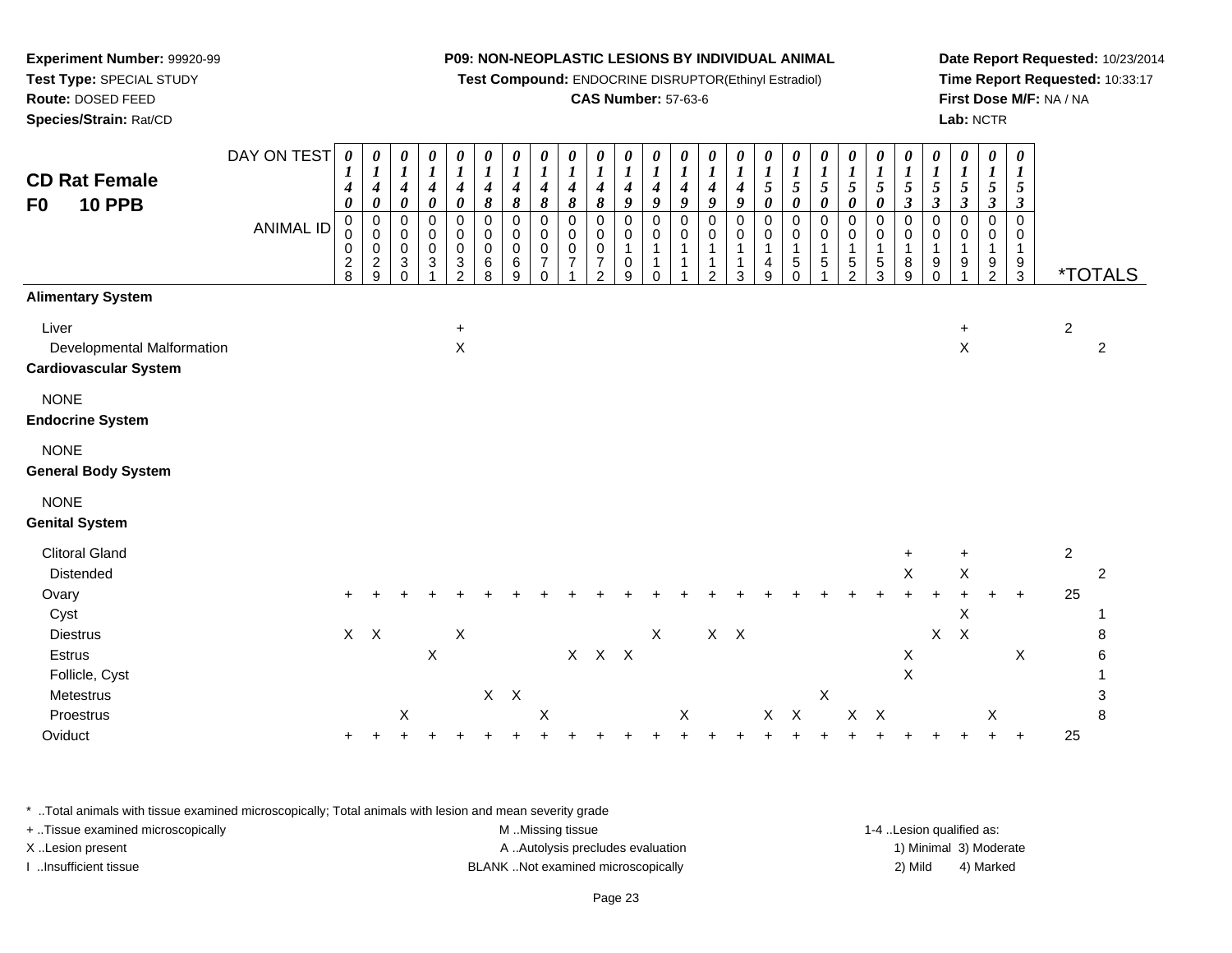**Test Compound:** ENDOCRINE DISRUPTOR(Ethinyl Estradiol)

# **CAS Number:** 57-63-6

**Date Report Requested:** 10/23/2014**Time Report Requested:** 10:33:18**First Dose M/F:** NA / NA**Lab:** NCTR

| <b>CD Rat Female</b><br><b>10 PPB</b><br>F <sub>0</sub>                                                                                                                              | DAY ON TEST<br><b>ANIMAL ID</b> | $\boldsymbol{\theta}$<br>1<br>4<br>$\boldsymbol{\theta}$<br>0<br>0<br>0<br>$_{8}^2$ | 0<br>$\boldsymbol{l}$<br>$\boldsymbol{4}$<br>$\boldsymbol{\theta}$<br>$\mathbf 0$<br>$\mathbf 0$<br>$\mathbf 0$<br>$\overline{c}$<br>9 | 0<br>$\boldsymbol{l}$<br>$\boldsymbol{4}$<br>$\boldsymbol{\theta}$<br>0<br>$\mathbf 0$<br>0<br>3<br>$\Omega$ | 0<br>$\boldsymbol{l}$<br>$\boldsymbol{4}$<br>$\pmb{\theta}$<br>$\pmb{0}$<br>0<br>$\pmb{0}$<br>$\mathbf{3}$ | 0<br>$\boldsymbol{l}$<br>$\boldsymbol{4}$<br>$\boldsymbol{\theta}$<br>$\pmb{0}$<br>$\boldsymbol{0}$<br>$\mathbf 0$<br>$\ensuremath{\mathsf{3}}$<br>2 | 0<br>$\boldsymbol{l}$<br>$\boldsymbol{4}$<br>8<br>$\pmb{0}$<br>$\pmb{0}$<br>$\mathbf 0$<br>6<br>8 | 0<br>$\boldsymbol{l}$<br>4<br>8<br>0<br>0<br>0<br>6<br>9 | 0<br>$\boldsymbol{l}$<br>$\boldsymbol{4}$<br>8<br>$\mathbf 0$<br>0<br>0<br>$\overline{7}$<br>$\Omega$ | $\boldsymbol{\theta}$<br>$\boldsymbol{l}$<br>4<br>8<br>$\overline{0}$<br>$\Omega$<br>0<br>$\overline{7}$ | 0<br>$\boldsymbol{l}$<br>$\boldsymbol{4}$<br>8<br>0<br>0<br>0<br>$\overline{7}$<br>$\mathcal{P}$ | 0<br>1<br>$\boldsymbol{4}$<br>9<br>0<br>0<br>1<br>0<br>9 | 0<br>$\boldsymbol{l}$<br>$\boldsymbol{4}$<br>9<br>$\mathbf 0$<br>$\mathbf 0$<br>$\mathbf{1}$<br>1<br>$\Omega$ | 0<br>$\boldsymbol{l}$<br>$\boldsymbol{4}$<br>9<br>$\pmb{0}$<br>$\mathbf 0$<br>1 | 0<br>$\boldsymbol{l}$<br>$\boldsymbol{4}$<br>9<br>0<br>0<br>1<br>1<br>$\overline{c}$ | 0<br>$\boldsymbol{l}$<br>$\boldsymbol{4}$<br>9<br>$\pmb{0}$<br>0<br>$\mathbf{1}$<br>1<br>$\mathbf{3}$ | $\boldsymbol{\theta}$<br>$\boldsymbol{l}$<br>$\mathfrak{s}$<br>$\boldsymbol{\theta}$<br>$\mathbf 0$<br>0<br>$\mathbf{1}$<br>4<br>9 | 0<br>$\boldsymbol{l}$<br>$\sqrt{5}$<br>0<br>$\pmb{0}$<br>0<br>$\mathbf{1}$<br>$\sqrt{5}$<br>$\Omega$ | 0<br>$\boldsymbol{l}$<br>$\sqrt{5}$<br>0<br>$\pmb{0}$<br>0<br>$\mathbf 1$<br>$\sqrt{5}$ | 0<br>$\boldsymbol{l}$<br>$\sqrt{5}$<br>$\boldsymbol{\theta}$<br>$\pmb{0}$<br>$\mathbf 0$<br>$\mathbf{1}$<br>$\,$ 5 $\,$<br>$\mathfrak{p}$ | 0<br>$\boldsymbol{l}$<br>$\sqrt{5}$<br>0<br>$\pmb{0}$<br>$\pmb{0}$<br>$\mathbf{1}$<br>$\,$ 5 $\,$<br>3 | 0<br>1<br>5<br>$\boldsymbol{\beta}$<br>$\mathbf 0$<br>0<br>1<br>8<br>9 | 0<br>$\boldsymbol{l}$<br>5<br>$\boldsymbol{\beta}$<br>$\mathbf 0$<br>0<br>1<br>9<br>0 | 0<br>$\boldsymbol{l}$<br>5<br>$\boldsymbol{\beta}$<br>$\mathbf 0$<br>0<br>$\mathbf{1}$<br>9 | 0<br>$\boldsymbol{l}$<br>5<br>$\boldsymbol{\beta}$<br>$\mathbf 0$<br>0<br>$\mathbf{1}$<br>9<br>$\overline{2}$ | 0<br>$\boldsymbol{l}$<br>$\mathfrak{s}$<br>$\boldsymbol{\beta}$<br>0<br>0<br>$\mathbf{1}$<br>9<br>3 |                    | <i><b>*TOTALS</b></i>                               |     |
|--------------------------------------------------------------------------------------------------------------------------------------------------------------------------------------|---------------------------------|-------------------------------------------------------------------------------------|----------------------------------------------------------------------------------------------------------------------------------------|--------------------------------------------------------------------------------------------------------------|------------------------------------------------------------------------------------------------------------|------------------------------------------------------------------------------------------------------------------------------------------------------|---------------------------------------------------------------------------------------------------|----------------------------------------------------------|-------------------------------------------------------------------------------------------------------|----------------------------------------------------------------------------------------------------------|--------------------------------------------------------------------------------------------------|----------------------------------------------------------|---------------------------------------------------------------------------------------------------------------|---------------------------------------------------------------------------------|--------------------------------------------------------------------------------------|-------------------------------------------------------------------------------------------------------|------------------------------------------------------------------------------------------------------------------------------------|------------------------------------------------------------------------------------------------------|-----------------------------------------------------------------------------------------|-------------------------------------------------------------------------------------------------------------------------------------------|--------------------------------------------------------------------------------------------------------|------------------------------------------------------------------------|---------------------------------------------------------------------------------------|---------------------------------------------------------------------------------------------|---------------------------------------------------------------------------------------------------------------|-----------------------------------------------------------------------------------------------------|--------------------|-----------------------------------------------------|-----|
| <b>Uterus</b><br><b>Diestrus</b><br>Endometrial GI, Hyperplasia<br>Estrus                                                                                                            |                                 | $+$<br>X                                                                            | $\times$                                                                                                                               |                                                                                                              | $\ddot{}$<br>$\mathsf X$                                                                                   | $\times$                                                                                                                                             |                                                                                                   |                                                          |                                                                                                       |                                                                                                          | $X$ $X$ $X$                                                                                      |                                                          | X                                                                                                             |                                                                                 | $\mathsf{X}$                                                                         | $\mathsf{X}$                                                                                          |                                                                                                                                    |                                                                                                      |                                                                                         | X                                                                                                                                         |                                                                                                        | $\ddot{}$<br>X                                                         | X<br>1                                                                                | $\boldsymbol{\mathsf{X}}$                                                                   | $\ddot{}$                                                                                                     | $+$<br>$\mathsf X$                                                                                  | 25                 | 9<br>$\mathbf{1}$<br>6                              | 1.0 |
| Metestrus<br>Proestrus<br>Vagina<br><b>Diestrus</b><br>Estrus<br>Metestrus<br>Proestrus<br><b>Hematopoietic System</b>                                                               |                                 | $+$<br>$\mathsf{X}^-$                                                               | X                                                                                                                                      | X<br>$\mathsf X$                                                                                             | $\pmb{\times}$                                                                                             | X                                                                                                                                                    | $X$ $X$<br>$X$ $X$                                                                                |                                                          | X<br>X                                                                                                |                                                                                                          | $\ddot{}$<br>$X$ $X$ $X$                                                                         |                                                          | X                                                                                                             | $\mathsf X$<br>$\mathsf X$                                                      | X                                                                                    | $\boldsymbol{\mathsf{X}}$                                                                             | $+$                                                                                                                                | $X$ $X$<br>$\ddot{}$<br>$\mathsf{X}-\mathsf{X}$                                                      | $\mathsf X$<br>$\mathsf X$                                                              | $X$ $X$                                                                                                                                   | X                                                                                                      | $\mathsf X$                                                            |                                                                                       | X X X                                                                                       | X                                                                                                             | $+$<br>X                                                                                            | 25                 | 3<br>$\overline{7}$<br>6<br>6<br>$\mathbf{3}$<br>10 |     |
| <b>NONE</b><br><b>Integumentary System</b><br>Mammary Gland<br>Alveolus, Hyperplasia<br>Skin<br><b>Musculoskeletal System</b><br><b>NONE</b><br><b>Nervous System</b><br><b>NONE</b> |                                 | $\ddot{}$                                                                           |                                                                                                                                        |                                                                                                              |                                                                                                            |                                                                                                                                                      |                                                                                                   |                                                          |                                                                                                       |                                                                                                          |                                                                                                  |                                                          | 1                                                                                                             | $\mathbf{1}$                                                                    |                                                                                      |                                                                                                       |                                                                                                                                    |                                                                                                      |                                                                                         |                                                                                                                                           |                                                                                                        |                                                                        |                                                                                       |                                                                                             |                                                                                                               | $\mathbf{1}$                                                                                        | 25<br>$\mathbf{1}$ | 3                                                   | 1.0 |

\* ..Total animals with tissue examined microscopically; Total animals with lesion and mean severity grade

**Experiment Number:** 99920-99**Test Type:** SPECIAL STUDY**Route:** DOSED FEED**Species/Strain:** Rat/CD

+ ..Tissue examined microscopically examined microscopically examined as:  $M$  ..Missing tissue 1-4 ..Lesion qualified as: X..Lesion present **A ..Autolysis precludes evaluation** A ..Autolysis precludes evaluation 1) Minimal 3) Moderate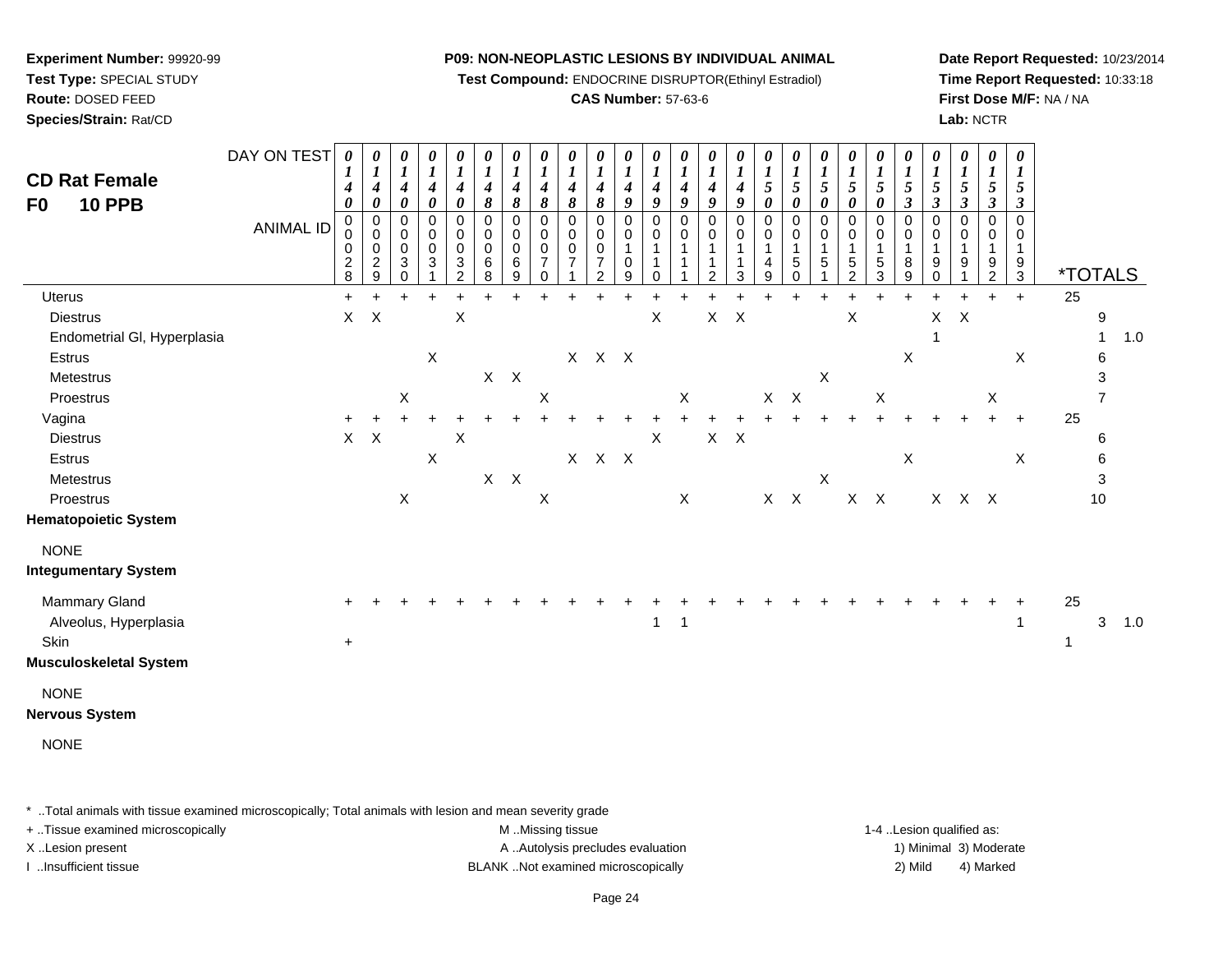**Test Compound:** ENDOCRINE DISRUPTOR(Ethinyl Estradiol)

# **CAS Number:** 57-63-6

**Date Report Requested:** 10/23/2014**Time Report Requested:** 10:33:18**First Dose M/F:** NA / NA**Lab:** NCTR

| <b>CD Rat Female</b><br><b>10 PPB</b><br>F <sub>0</sub> | DAY ON TEST<br>ANIMAL ID | 0<br>L<br>4<br>0<br>0<br>0<br>0<br>$\overline{\mathbf{c}}$ | L<br>0<br>$\pmb{0}$<br>0<br>$\overline{c}$ | U<br>4<br>0<br>0<br>0<br>$\pmb{0}$<br>3 | 0<br>$\boldsymbol{4}$<br>0<br>0<br>0<br>0<br>3 | 0<br>1<br>4<br>0<br>0<br>0<br>0<br>3 | $\boldsymbol{\theta}$<br>$\boldsymbol{l}$<br>$\boldsymbol{4}$<br>8<br>0<br>$\mathbf 0$<br>6 | 0<br>4<br>8<br>0<br>0<br>$\pmb{0}$<br>$\,6$ | $\boldsymbol{\theta}$<br>8<br>0<br>0<br>$\mathbf 0$<br>7 | 8<br>0<br>0 | U<br>4<br>8<br>0<br>0<br>$\overline{ }$<br>ົ | $\boldsymbol{\theta}$<br>$\mathbf{I}$<br>4<br>9<br>0<br>0<br>0 | $\boldsymbol{\theta}$<br>$\boldsymbol{l}$<br>4<br>9<br>0<br>0 | $\boldsymbol{\theta}$<br>$\boldsymbol{l}$<br>4<br>9<br>0 | 0<br>4<br>9<br>0<br>0<br>ົ | 0<br>4<br>9<br>0<br>0 | U<br>5<br>0<br>0<br>0<br>4 | Ć<br>0<br>5    | U<br>5<br>0<br>0<br>0<br>5 | $\boldsymbol{\theta}$<br>5<br>0<br>0<br>0<br>5 | $\theta$<br>$\overline{ }$<br>$5\phantom{.0}$<br>0<br>0<br>5 | $\boldsymbol{\theta}$<br>$\boldsymbol{l}$<br>$\sqrt{5}$<br>$\boldsymbol{\beta}$<br>0<br>$\pmb{0}$<br>1<br>8 | 0<br>$\mathfrak{H}$<br>3<br>0<br>0<br>9 | $\boldsymbol{\theta}$<br>5<br>3<br>0<br>0<br>9 | 9              | $\boldsymbol{\theta}$<br>$5\overline{)}$<br>3<br>0<br>0<br>9 |    |                       |     |
|---------------------------------------------------------|--------------------------|------------------------------------------------------------|--------------------------------------------|-----------------------------------------|------------------------------------------------|--------------------------------------|---------------------------------------------------------------------------------------------|---------------------------------------------|----------------------------------------------------------|-------------|----------------------------------------------|----------------------------------------------------------------|---------------------------------------------------------------|----------------------------------------------------------|----------------------------|-----------------------|----------------------------|----------------|----------------------------|------------------------------------------------|--------------------------------------------------------------|-------------------------------------------------------------------------------------------------------------|-----------------------------------------|------------------------------------------------|----------------|--------------------------------------------------------------|----|-----------------------|-----|
| <b>NONE</b>                                             |                          | 8                                                          | 9                                          |                                         |                                                | $\mathcal{P}$                        | 8                                                                                           | 9                                           |                                                          |             |                                              | 9                                                              |                                                               |                                                          |                            | 3                     | 9                          |                |                            | $\mathcal{D}$                                  | 3                                                            | 9                                                                                                           | n                                       |                                                | $\overline{2}$ | $\mathbf{3}$                                                 |    | <i><b>*TOTALS</b></i> |     |
| <b>Respiratory System</b>                               |                          |                                                            |                                            |                                         |                                                |                                      |                                                                                             |                                             |                                                          |             |                                              |                                                                |                                                               |                                                          |                            |                       |                            |                |                            |                                                |                                                              |                                                                                                             |                                         |                                                |                |                                                              |    |                       |     |
| <b>NONE</b>                                             |                          |                                                            |                                            |                                         |                                                |                                      |                                                                                             |                                             |                                                          |             |                                              |                                                                |                                                               |                                                          |                            |                       |                            |                |                            |                                                |                                                              |                                                                                                             |                                         |                                                |                |                                                              |    |                       |     |
| <b>Special Senses System</b>                            |                          |                                                            |                                            |                                         |                                                |                                      |                                                                                             |                                             |                                                          |             |                                              |                                                                |                                                               |                                                          |                            |                       |                            |                |                            |                                                |                                                              |                                                                                                             |                                         |                                                |                |                                                              |    |                       |     |
| <b>NONE</b>                                             |                          |                                                            |                                            |                                         |                                                |                                      |                                                                                             |                                             |                                                          |             |                                              |                                                                |                                                               |                                                          |                            |                       |                            |                |                            |                                                |                                                              |                                                                                                             |                                         |                                                |                |                                                              |    |                       |     |
| <b>Urinary System</b>                                   |                          |                                                            |                                            |                                         |                                                |                                      |                                                                                             |                                             |                                                          |             |                                              |                                                                |                                                               |                                                          |                            |                       |                            |                |                            |                                                |                                                              |                                                                                                             |                                         |                                                |                |                                                              |    |                       |     |
| Kidney                                                  |                          | $\ddot{}$                                                  |                                            |                                         |                                                |                                      |                                                                                             |                                             |                                                          |             |                                              |                                                                |                                                               |                                                          |                            |                       |                            |                |                            |                                                |                                                              |                                                                                                             |                                         |                                                |                | $\pm$                                                        | 25 |                       |     |
| Infarct                                                 |                          |                                                            |                                            |                                         |                                                |                                      |                                                                                             |                                             |                                                          |             |                                              |                                                                |                                                               |                                                          |                            |                       |                            |                | X                          |                                                |                                                              |                                                                                                             |                                         |                                                |                |                                                              |    |                       |     |
| Renal Tubule, Dilatation, Focal                         |                          |                                                            |                                            |                                         |                                                |                                      |                                                                                             |                                             |                                                          |             |                                              |                                                                | 2                                                             |                                                          |                            |                       |                            | $\overline{2}$ |                            |                                                |                                                              |                                                                                                             |                                         |                                                |                |                                                              |    | 2                     | 2.0 |
| Renal Tubule, Mineralization                            |                          |                                                            |                                            |                                         |                                                |                                      |                                                                                             |                                             |                                                          | 2           |                                              |                                                                |                                                               |                                                          |                            | 2                     |                            |                |                            |                                                |                                                              |                                                                                                             | 2                                       |                                                |                | 3                                                            |    | 24                    | 1.2 |

\* ..Total animals with tissue examined microscopically; Total animals with lesion and mean severity grade

**Experiment Number:** 99920-99**Test Type:** SPECIAL STUDY**Route:** DOSED FEED**Species/Strain:** Rat/CD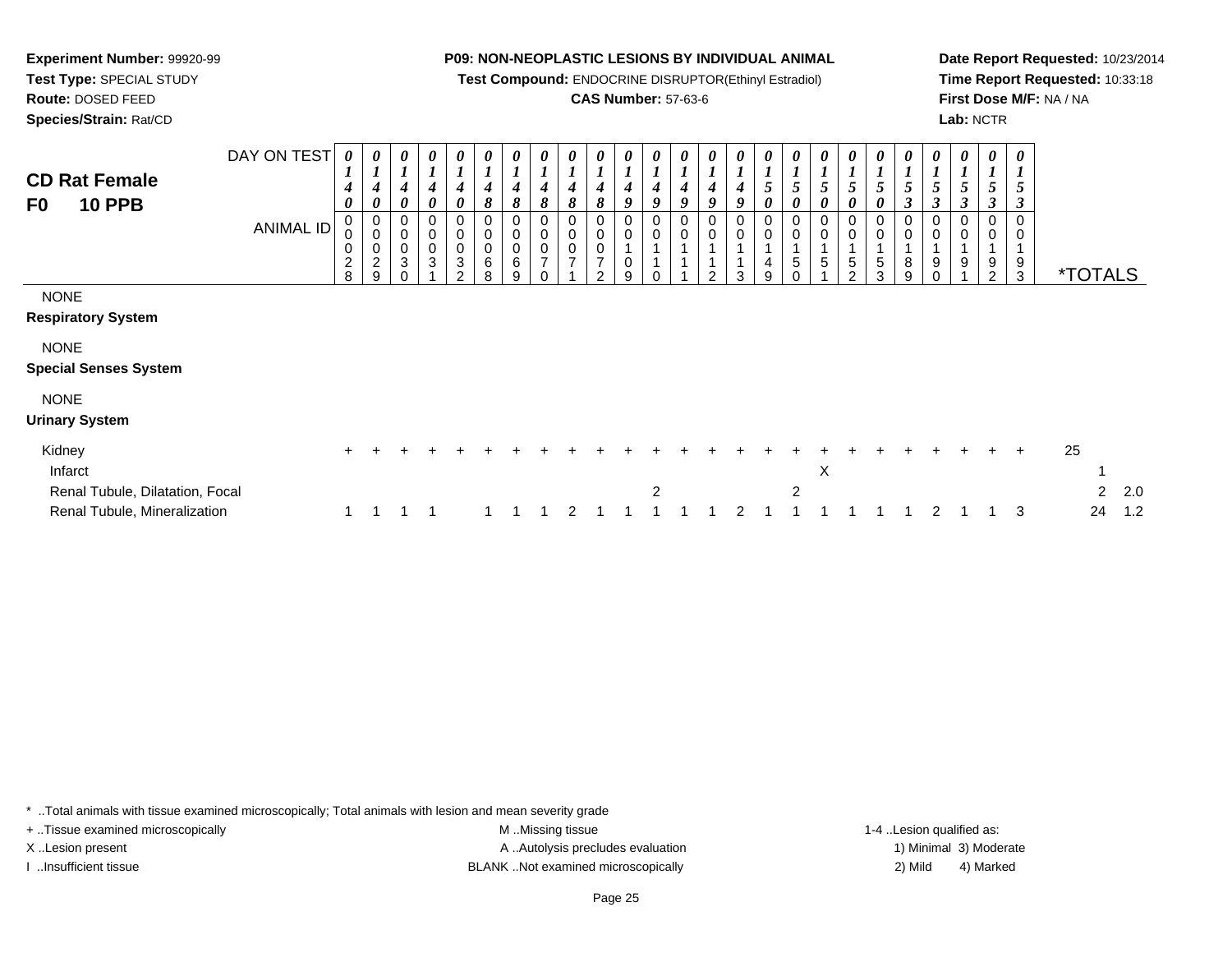**Test Compound:** ENDOCRINE DISRUPTOR(Ethinyl Estradiol)

# **CAS Number:** 57-63-6

**Date Report Requested:** 10/23/2014**Time Report Requested:** 10:33:18**First Dose M/F:** NA / NA**Lab:** NCTR

| <b>CD Rat Female</b><br><b>50 PPB</b><br>F <sub>0</sub>                   | DAY ON TEST<br><b>ANIMAL ID</b> | 0<br>$\boldsymbol{l}$<br>4<br>0<br>0<br>0<br>$\pmb{0}$<br>$_3^3$ | 0<br>$\boldsymbol{l}$<br>$\boldsymbol{4}$<br>$\boldsymbol{\theta}$<br>$\pmb{0}$<br>$\mathbf 0$<br>$\mathbf 0$<br>$\sqrt{3}$ | 0<br>$\boldsymbol{l}$<br>$\boldsymbol{4}$<br>$\boldsymbol{\theta}$<br>$\pmb{0}$<br>$\pmb{0}$<br>$\mathsf 0$<br>$\ensuremath{\mathsf{3}}$<br>5 | 0<br>$\boldsymbol{l}$<br>$\boldsymbol{4}$<br>$\pmb{\theta}$<br>0<br>$\mathbf 0$<br>$\mathsf 0$<br>$\ensuremath{\mathsf{3}}$<br>6 | 0<br>$\boldsymbol{l}$<br>$\boldsymbol{4}$<br>$\boldsymbol{\theta}$<br>0<br>$\pmb{0}$<br>$\mathsf 0$<br>$\sqrt{3}$<br>$\overline{7}$ | 0<br>$\boldsymbol{l}$<br>$\boldsymbol{4}$<br>8<br>$\,0\,$<br>$\pmb{0}$<br>$\pmb{0}$<br>$\boldsymbol{7}$<br>3 | 0<br>$\boldsymbol{l}$<br>$\boldsymbol{4}$<br>8<br>$\pmb{0}$<br>$\pmb{0}$<br>$\pmb{0}$<br>$\overline{7}$<br>4 | 0<br>$\boldsymbol{l}$<br>$\boldsymbol{4}$<br>8<br>0<br>0<br>$\mathbf 0$<br>$\overline{7}$<br>5 | 0<br>$\boldsymbol{l}$<br>4<br>8<br>0<br>0<br>$\mathbf 0$<br>$\overline{7}$<br>6 | $\boldsymbol{\theta}$<br>$\boldsymbol{l}$<br>4<br>8<br>$\mathbf 0$<br>$\mathbf 0$<br>$\mathbf 0$<br>$\overline{7}$ | 0<br>$\boldsymbol{l}$<br>$\boldsymbol{4}$<br>9<br>0<br>0<br>$\overline{1}$ | 0<br>$\boldsymbol{l}$<br>$\boldsymbol{4}$<br>9<br>0<br>$\mathbf 0$<br>1<br>5 | 0<br>$\boldsymbol{l}$<br>4<br>9<br>$\mathbf 0$<br>0<br>$\mathbf{1}$<br>$\mathbf{1}$<br>6 | 0<br>$\boldsymbol{l}$<br>$\boldsymbol{4}$<br>9<br>0<br>$\pmb{0}$<br>$\mathbf{1}$<br>$\mathbf{1}$ | 0<br>$\boldsymbol{I}$<br>$\boldsymbol{4}$<br>9<br>0<br>$\boldsymbol{0}$<br>$\mathbf{1}$<br>$\mathbf{1}$<br>8 | 0<br>$\boldsymbol{l}$<br>$\sqrt{5}$<br>$\boldsymbol{\theta}$<br>0<br>$\pmb{0}$<br>$\mathbf{1}$<br>$\sqrt{5}$<br>4 | $\boldsymbol{\theta}$<br>$\boldsymbol{l}$<br>$\overline{5}$<br>0<br>$\mathbf 0$<br>$\boldsymbol{0}$<br>$\overline{1}$<br>$\,$ 5 $\,$<br>5 | 0<br>$\boldsymbol{l}$<br>$\sqrt{5}$<br>0<br>$\mathbf 0$<br>$\pmb{0}$<br>$\mathbf{1}$<br>$\sqrt{5}$<br>6 | 0<br>$\boldsymbol{l}$<br>5<br>0<br>0<br>0<br>1<br>5 | 0<br>$\boldsymbol{l}$<br>5<br>0<br>0<br>$\pmb{0}$<br>$\mathbf{1}$<br>$\,$ 5 $\,$<br>8 | 0<br>$\boldsymbol{l}$<br>$\sqrt{5}$<br>$\mathfrak{z}$<br>$\pmb{0}$<br>$\pmb{0}$<br>$\mathbf{1}$<br>9<br>4 | 0<br>$\boldsymbol{l}$<br>$\sqrt{5}$<br>$\mathfrak{z}$<br>0<br>$\pmb{0}$<br>$\mathbf{1}$<br>$\begin{array}{c} 9 \\ 5 \end{array}$ | 0<br>$\boldsymbol{l}$<br>$\mathfrak{S}$<br>$\boldsymbol{\beta}$<br>0<br>0<br>$\mathbf{1}$<br>9<br>6 | 0<br>$\boldsymbol{l}$<br>$\mathfrak{s}$<br>$\boldsymbol{\beta}$<br>0<br>0<br>1<br>9<br>$\overline{7}$ | 0<br>$\boldsymbol{l}$<br>$\sqrt{5}$<br>$\boldsymbol{\beta}$<br>$\mathbf 0$<br>$\mathbf 0$<br>$\mathbf{1}$<br>$\boldsymbol{9}$<br>$\bf8$ |          | <i><b>*TOTALS</b></i> |     |
|---------------------------------------------------------------------------|---------------------------------|------------------------------------------------------------------|-----------------------------------------------------------------------------------------------------------------------------|-----------------------------------------------------------------------------------------------------------------------------------------------|----------------------------------------------------------------------------------------------------------------------------------|-------------------------------------------------------------------------------------------------------------------------------------|--------------------------------------------------------------------------------------------------------------|--------------------------------------------------------------------------------------------------------------|------------------------------------------------------------------------------------------------|---------------------------------------------------------------------------------|--------------------------------------------------------------------------------------------------------------------|----------------------------------------------------------------------------|------------------------------------------------------------------------------|------------------------------------------------------------------------------------------|--------------------------------------------------------------------------------------------------|--------------------------------------------------------------------------------------------------------------|-------------------------------------------------------------------------------------------------------------------|-------------------------------------------------------------------------------------------------------------------------------------------|---------------------------------------------------------------------------------------------------------|-----------------------------------------------------|---------------------------------------------------------------------------------------|-----------------------------------------------------------------------------------------------------------|----------------------------------------------------------------------------------------------------------------------------------|-----------------------------------------------------------------------------------------------------|-------------------------------------------------------------------------------------------------------|-----------------------------------------------------------------------------------------------------------------------------------------|----------|-----------------------|-----|
| <b>Alimentary System</b>                                                  |                                 |                                                                  |                                                                                                                             |                                                                                                                                               |                                                                                                                                  |                                                                                                                                     |                                                                                                              |                                                                                                              |                                                                                                |                                                                                 |                                                                                                                    |                                                                            |                                                                              |                                                                                          |                                                                                                  |                                                                                                              |                                                                                                                   |                                                                                                                                           |                                                                                                         |                                                     |                                                                                       |                                                                                                           |                                                                                                                                  |                                                                                                     |                                                                                                       |                                                                                                                                         |          |                       |     |
| Liver<br>Inflammation, Chronic Active<br><b>Cardiovascular System</b>     |                                 |                                                                  |                                                                                                                             |                                                                                                                                               |                                                                                                                                  |                                                                                                                                     |                                                                                                              |                                                                                                              |                                                                                                |                                                                                 | 1                                                                                                                  |                                                                            |                                                                              |                                                                                          |                                                                                                  |                                                                                                              |                                                                                                                   |                                                                                                                                           |                                                                                                         |                                                     |                                                                                       | 1                                                                                                         |                                                                                                                                  |                                                                                                     |                                                                                                       |                                                                                                                                         | 25       | 3                     | 1.0 |
| <b>NONE</b><br><b>Endocrine System</b>                                    |                                 |                                                                  |                                                                                                                             |                                                                                                                                               |                                                                                                                                  |                                                                                                                                     |                                                                                                              |                                                                                                              |                                                                                                |                                                                                 |                                                                                                                    |                                                                            |                                                                              |                                                                                          |                                                                                                  |                                                                                                              |                                                                                                                   |                                                                                                                                           |                                                                                                         |                                                     |                                                                                       |                                                                                                           |                                                                                                                                  |                                                                                                     |                                                                                                       |                                                                                                                                         |          |                       |     |
| <b>Adrenal Cortex</b><br>Unilateral, Accessory Adrenal Cortical<br>Nodule |                                 |                                                                  | $\boldsymbol{\mathsf{X}}$                                                                                                   |                                                                                                                                               |                                                                                                                                  |                                                                                                                                     |                                                                                                              |                                                                                                              |                                                                                                |                                                                                 |                                                                                                                    |                                                                            |                                                                              |                                                                                          |                                                                                                  |                                                                                                              |                                                                                                                   |                                                                                                                                           |                                                                                                         |                                                     |                                                                                       |                                                                                                           |                                                                                                                                  |                                                                                                     |                                                                                                       |                                                                                                                                         | 25       | -1                    |     |
| Adrenal Medulla<br><b>Pituitary Gland</b>                                 |                                 |                                                                  |                                                                                                                             |                                                                                                                                               |                                                                                                                                  |                                                                                                                                     |                                                                                                              |                                                                                                              |                                                                                                |                                                                                 |                                                                                                                    |                                                                            |                                                                              |                                                                                          |                                                                                                  |                                                                                                              |                                                                                                                   |                                                                                                                                           |                                                                                                         |                                                     |                                                                                       |                                                                                                           |                                                                                                                                  |                                                                                                     |                                                                                                       |                                                                                                                                         | 25<br>25 |                       |     |
| <b>Thyroid Gland</b><br><b>General Body System</b>                        |                                 |                                                                  |                                                                                                                             |                                                                                                                                               |                                                                                                                                  |                                                                                                                                     |                                                                                                              |                                                                                                              |                                                                                                |                                                                                 |                                                                                                                    |                                                                            |                                                                              |                                                                                          |                                                                                                  |                                                                                                              |                                                                                                                   |                                                                                                                                           |                                                                                                         |                                                     |                                                                                       |                                                                                                           |                                                                                                                                  |                                                                                                     |                                                                                                       |                                                                                                                                         | 25       |                       |     |
| <b>NONE</b><br><b>Genital System</b>                                      |                                 |                                                                  |                                                                                                                             |                                                                                                                                               |                                                                                                                                  |                                                                                                                                     |                                                                                                              |                                                                                                              |                                                                                                |                                                                                 |                                                                                                                    |                                                                            |                                                                              |                                                                                          |                                                                                                  |                                                                                                              |                                                                                                                   |                                                                                                                                           |                                                                                                         |                                                     |                                                                                       |                                                                                                           |                                                                                                                                  |                                                                                                     |                                                                                                       |                                                                                                                                         |          |                       |     |
| Ovary<br>Corpus Luteum, Depletion<br><b>Diestrus</b>                      |                                 | $\pm$                                                            |                                                                                                                             | $\mathbf{3}$                                                                                                                                  |                                                                                                                                  |                                                                                                                                     |                                                                                                              | $X$ $X$                                                                                                      |                                                                                                |                                                                                 |                                                                                                                    | X X X X                                                                    |                                                                              |                                                                                          |                                                                                                  |                                                                                                              |                                                                                                                   |                                                                                                                                           |                                                                                                         |                                                     |                                                                                       |                                                                                                           |                                                                                                                                  |                                                                                                     |                                                                                                       |                                                                                                                                         | 25       | $\overline{1}$<br>6   | 3.0 |
| <b>Estrus</b><br>Follicle, Cyst, Multiple                                 |                                 |                                                                  | $X$ $X$                                                                                                                     | X                                                                                                                                             |                                                                                                                                  | $X$ $X$                                                                                                                             |                                                                                                              |                                                                                                              |                                                                                                | $X$ $X$                                                                         |                                                                                                                    |                                                                            |                                                                              |                                                                                          |                                                                                                  |                                                                                                              |                                                                                                                   |                                                                                                                                           | X                                                                                                       |                                                     |                                                                                       |                                                                                                           | X X X                                                                                                                            |                                                                                                     |                                                                                                       | X                                                                                                                                       |          | 11<br>$\mathbf 1$     |     |

\* ..Total animals with tissue examined microscopically; Total animals with lesion and mean severity grade

| + Tissue examined microscopically | M Missing tissue                   | 1-4 Lesion qualified as: |                        |
|-----------------------------------|------------------------------------|--------------------------|------------------------|
| X Lesion present                  | A Autolysis precludes evaluation   |                          | 1) Minimal 3) Moderate |
| Insufficient tissue               | BLANK Not examined microscopically | 2) Mild                  | 4) Marked              |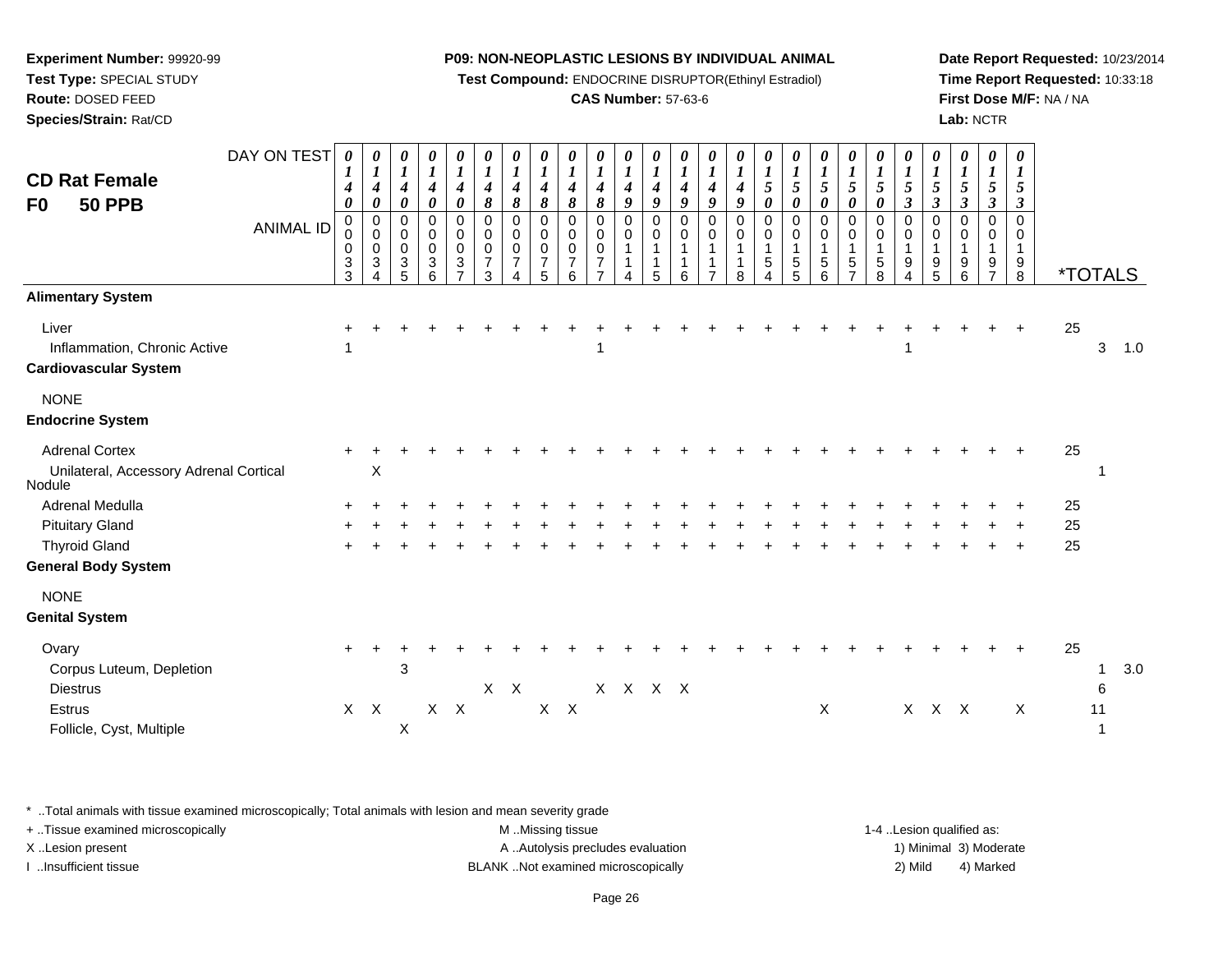**Test Compound:** ENDOCRINE DISRUPTOR(Ethinyl Estradiol)

# **CAS Number:** 57-63-6

**Date Report Requested:** 10/23/2014**Time Report Requested:** 10:33:18**First Dose M/F:** NA / NA**Lab:** NCTR

| <b>CD Rat Female</b><br><b>50 PPB</b><br>F <sub>0</sub> | DAY ON TEST<br><b>ANIMAL ID</b> | $\boldsymbol{\theta}$<br>1<br>4<br>$\boldsymbol{\theta}$<br>$\pmb{0}$<br>0<br>$\pmb{0}$<br>$\mathsf 3$<br>3 | 0<br>$\boldsymbol{l}$<br>4<br>$\boldsymbol{\theta}$<br>$\pmb{0}$<br>0<br>$\pmb{0}$<br>3<br>4 | 0<br>$\boldsymbol{l}$<br>$\boldsymbol{4}$<br>0<br>$\mathsf 0$<br>0<br>$\pmb{0}$<br>$\ensuremath{\mathsf{3}}$<br>5 | 0<br>$\boldsymbol{l}$<br>$\boldsymbol{4}$<br>0<br>0<br>0<br>$\mathbf 0$<br>$\mathbf{3}$<br>6 | 0<br>$\boldsymbol{l}$<br>$\boldsymbol{4}$<br>0<br>$\pmb{0}$<br>0<br>$\pmb{0}$<br>3<br>$\overline{ }$ | $\boldsymbol{\theta}$<br>$\boldsymbol{l}$<br>4<br>8<br>$\pmb{0}$<br>0<br>$\pmb{0}$<br>$\overline{7}$<br>3 | 0<br>$\boldsymbol{l}$<br>4<br>8<br>$\mathbf 0$<br>0<br>$\mathsf{O}\xspace$<br>$\overline{7}$ | 0<br>$\boldsymbol{l}$<br>4<br>8<br>$\mathbf 0$<br>0<br>$\pmb{0}$<br>$\overline{7}$<br>5 | 0<br>$\boldsymbol{l}$<br>$\boldsymbol{4}$<br>8<br>$\mathbf 0$<br>0<br>$\mathbf 0$<br>$\overline{7}$<br>6 | 0<br>$\boldsymbol{l}$<br>4<br>$\pmb{8}$<br>$\pmb{0}$<br>0<br>$\pmb{0}$<br>$\overline{7}$ | 0<br>$\boldsymbol{l}$<br>$\boldsymbol{4}$<br>9<br>$\mathbf 0$<br>0<br>$\mathbf{1}$<br>4 | 0<br>$\boldsymbol{l}$<br>$\boldsymbol{4}$<br>9<br>0<br>0<br>$\mathbf{1}$<br>-1<br>5 | 0<br>$\boldsymbol{l}$<br>4<br>9<br>0<br>0<br>$\mathbf{1}$<br>1<br>6 | 0<br>$\boldsymbol{l}$<br>4<br>9<br>$\mathbf 0$<br>0<br>$\mathbf{1}$<br>1<br>$\overline{7}$ | 0<br>$\boldsymbol{l}$<br>$\boldsymbol{4}$<br>9<br>$\pmb{0}$<br>0<br>$\mathbf{1}$<br>$\mathbf{1}$<br>8 | 0<br>$\boldsymbol{l}$<br>5<br>0<br>$\boldsymbol{0}$<br>$\mathbf 0$<br>$\mathbf{1}$<br>$\mathbf 5$<br>4 | 0<br>$\boldsymbol{l}$<br>5<br>0<br>$\mathbf 0$<br>$\pmb{0}$<br>$\mathbf{1}$<br>$\frac{5}{5}$ | $\pmb{\theta}$<br>$\boldsymbol{l}$<br>$\mathfrak{s}$<br>0<br>0<br>0<br>$\mathbf{1}$<br>$\begin{array}{c} 5 \\ 6 \end{array}$ | 0<br>$\boldsymbol{l}$<br>$\mathfrak{s}$<br>0<br>0<br>0<br>$\mathbf{1}$<br>$\frac{5}{7}$ | $\pmb{\theta}$<br>$\boldsymbol{l}$<br>$\sqrt{5}$<br>0<br>$\pmb{0}$<br>0<br>$\mathbf{1}$<br>$\sqrt{5}$<br>8 | 0<br>$\boldsymbol{l}$<br>5<br>$\mathbf{3}$<br>$\mathbf 0$<br>0<br>$\mathbf{1}$<br>9<br>4 | 0<br>$\boldsymbol{l}$<br>$\sqrt{5}$<br>$\boldsymbol{\beta}$<br>$\mathbf 0$<br>$\mathbf 0$<br>$\mathbf{1}$<br>$\begin{array}{c} 9 \\ 5 \end{array}$ | 0<br>$\boldsymbol{l}$<br>$\mathfrak{s}$<br>$\mathbf{3}$<br>$\mathbf 0$<br>0<br>$\mathbf{1}$<br>9<br>6 | 0<br>$\boldsymbol{l}$<br>$\sqrt{5}$<br>$\boldsymbol{\beta}$<br>$\mathbf 0$<br>0<br>1<br>9<br>$\overline{7}$ | $\boldsymbol{\theta}$<br>$\bm{l}$<br>$\mathfrak{s}$<br>$\boldsymbol{\beta}$<br>$\Omega$<br>0<br>$\mathbf{1}$<br>$\frac{9}{8}$ |    | <i><b>*TOTALS</b></i> |     |
|---------------------------------------------------------|---------------------------------|-------------------------------------------------------------------------------------------------------------|----------------------------------------------------------------------------------------------|-------------------------------------------------------------------------------------------------------------------|----------------------------------------------------------------------------------------------|------------------------------------------------------------------------------------------------------|-----------------------------------------------------------------------------------------------------------|----------------------------------------------------------------------------------------------|-----------------------------------------------------------------------------------------|----------------------------------------------------------------------------------------------------------|------------------------------------------------------------------------------------------|-----------------------------------------------------------------------------------------|-------------------------------------------------------------------------------------|---------------------------------------------------------------------|--------------------------------------------------------------------------------------------|-------------------------------------------------------------------------------------------------------|--------------------------------------------------------------------------------------------------------|----------------------------------------------------------------------------------------------|------------------------------------------------------------------------------------------------------------------------------|-----------------------------------------------------------------------------------------|------------------------------------------------------------------------------------------------------------|------------------------------------------------------------------------------------------|----------------------------------------------------------------------------------------------------------------------------------------------------|-------------------------------------------------------------------------------------------------------|-------------------------------------------------------------------------------------------------------------|-------------------------------------------------------------------------------------------------------------------------------|----|-----------------------|-----|
| Metestrus                                               |                                 |                                                                                                             |                                                                                              |                                                                                                                   |                                                                                              |                                                                                                      |                                                                                                           |                                                                                              |                                                                                         |                                                                                                          |                                                                                          |                                                                                         |                                                                                     |                                                                     |                                                                                            |                                                                                                       | X                                                                                                      |                                                                                              |                                                                                                                              |                                                                                         |                                                                                                            |                                                                                          |                                                                                                                                                    |                                                                                                       |                                                                                                             |                                                                                                                               |    |                       |     |
| Proestrus                                               |                                 |                                                                                                             |                                                                                              |                                                                                                                   |                                                                                              |                                                                                                      |                                                                                                           |                                                                                              |                                                                                         |                                                                                                          |                                                                                          |                                                                                         |                                                                                     |                                                                     | X                                                                                          | $\mathsf{X}$                                                                                          |                                                                                                        | X                                                                                            |                                                                                                                              | X                                                                                       | $\mathsf{X}$                                                                                               |                                                                                          |                                                                                                                                                    |                                                                                                       | X                                                                                                           |                                                                                                                               |    | 6                     |     |
| Oviduct                                                 |                                 |                                                                                                             |                                                                                              |                                                                                                                   |                                                                                              |                                                                                                      |                                                                                                           |                                                                                              |                                                                                         |                                                                                                          |                                                                                          |                                                                                         |                                                                                     |                                                                     |                                                                                            |                                                                                                       |                                                                                                        |                                                                                              |                                                                                                                              |                                                                                         |                                                                                                            |                                                                                          |                                                                                                                                                    |                                                                                                       |                                                                                                             |                                                                                                                               | 25 |                       |     |
| Uterus                                                  |                                 |                                                                                                             |                                                                                              |                                                                                                                   |                                                                                              |                                                                                                      |                                                                                                           |                                                                                              |                                                                                         |                                                                                                          |                                                                                          |                                                                                         |                                                                                     |                                                                     |                                                                                            |                                                                                                       |                                                                                                        |                                                                                              |                                                                                                                              |                                                                                         |                                                                                                            |                                                                                          |                                                                                                                                                    |                                                                                                       |                                                                                                             | $\ddot{+}$                                                                                                                    | 25 |                       |     |
| <b>Diestrus</b>                                         |                                 |                                                                                                             |                                                                                              |                                                                                                                   |                                                                                              |                                                                                                      |                                                                                                           | $\pmb{\times}$                                                                               |                                                                                         |                                                                                                          | X                                                                                        | $\mathsf X$                                                                             | $X$ $X$                                                                             |                                                                     |                                                                                            |                                                                                                       |                                                                                                        |                                                                                              |                                                                                                                              |                                                                                         |                                                                                                            |                                                                                          |                                                                                                                                                    |                                                                                                       |                                                                                                             |                                                                                                                               |    | 5                     |     |
| Estrus                                                  |                                 |                                                                                                             | X X X X X                                                                                    |                                                                                                                   |                                                                                              |                                                                                                      |                                                                                                           |                                                                                              |                                                                                         | $X$ $X$                                                                                                  |                                                                                          |                                                                                         |                                                                                     |                                                                     |                                                                                            |                                                                                                       |                                                                                                        |                                                                                              | $\mathsf{X}$                                                                                                                 |                                                                                         |                                                                                                            |                                                                                          | X X X                                                                                                                                              |                                                                                                       |                                                                                                             | X                                                                                                                             |    | 12                    |     |
| Metestrus                                               |                                 |                                                                                                             |                                                                                              |                                                                                                                   |                                                                                              |                                                                                                      |                                                                                                           |                                                                                              |                                                                                         |                                                                                                          |                                                                                          |                                                                                         |                                                                                     |                                                                     |                                                                                            |                                                                                                       | $\boldsymbol{\mathsf{X}}$                                                                              |                                                                                              |                                                                                                                              |                                                                                         |                                                                                                            |                                                                                          |                                                                                                                                                    |                                                                                                       |                                                                                                             |                                                                                                                               |    |                       |     |
| Proestrus                                               |                                 |                                                                                                             |                                                                                              |                                                                                                                   |                                                                                              |                                                                                                      | X                                                                                                         |                                                                                              |                                                                                         |                                                                                                          |                                                                                          |                                                                                         |                                                                                     |                                                                     | X                                                                                          | $\mathsf{X}$                                                                                          |                                                                                                        | $\mathsf X$                                                                                  |                                                                                                                              | X X                                                                                     |                                                                                                            |                                                                                          |                                                                                                                                                    |                                                                                                       | Χ                                                                                                           |                                                                                                                               |    |                       |     |
| Vagina                                                  |                                 | $\ddot{+}$                                                                                                  |                                                                                              |                                                                                                                   |                                                                                              |                                                                                                      |                                                                                                           |                                                                                              |                                                                                         |                                                                                                          |                                                                                          |                                                                                         |                                                                                     |                                                                     |                                                                                            |                                                                                                       |                                                                                                        |                                                                                              |                                                                                                                              |                                                                                         |                                                                                                            |                                                                                          |                                                                                                                                                    |                                                                                                       |                                                                                                             | $+$                                                                                                                           | 25 |                       |     |
| <b>Diestrus</b>                                         |                                 |                                                                                                             |                                                                                              |                                                                                                                   |                                                                                              |                                                                                                      | $\mathsf{X}$                                                                                              | $\mathsf{X}$                                                                                 |                                                                                         |                                                                                                          | X                                                                                        |                                                                                         | X X X                                                                               |                                                                     |                                                                                            |                                                                                                       |                                                                                                        |                                                                                              |                                                                                                                              |                                                                                         |                                                                                                            |                                                                                          |                                                                                                                                                    |                                                                                                       |                                                                                                             |                                                                                                                               |    | 6                     |     |
| Epithelium, Hyperplasia                                 |                                 |                                                                                                             |                                                                                              | $\overline{2}$                                                                                                    |                                                                                              |                                                                                                      |                                                                                                           |                                                                                              |                                                                                         |                                                                                                          |                                                                                          |                                                                                         |                                                                                     |                                                                     |                                                                                            |                                                                                                       |                                                                                                        |                                                                                              |                                                                                                                              |                                                                                         |                                                                                                            |                                                                                          |                                                                                                                                                    |                                                                                                       |                                                                                                             |                                                                                                                               |    | 1                     | 2.0 |
| <b>Estrus</b>                                           |                                 | $\mathsf{X}$                                                                                                | $\boldsymbol{X}$                                                                             |                                                                                                                   |                                                                                              | $X$ $X$                                                                                              |                                                                                                           |                                                                                              |                                                                                         | $X$ $X$                                                                                                  |                                                                                          |                                                                                         |                                                                                     |                                                                     |                                                                                            |                                                                                                       |                                                                                                        | $\mathsf X$                                                                                  |                                                                                                                              |                                                                                         | $\mathsf X$                                                                                                |                                                                                          |                                                                                                                                                    | $\boldsymbol{\mathsf{X}}$                                                                             |                                                                                                             |                                                                                                                               |    | 9                     |     |
| Metestrus                                               |                                 |                                                                                                             |                                                                                              |                                                                                                                   |                                                                                              |                                                                                                      |                                                                                                           |                                                                                              |                                                                                         |                                                                                                          |                                                                                          |                                                                                         |                                                                                     |                                                                     |                                                                                            |                                                                                                       | $\sf X$                                                                                                |                                                                                              |                                                                                                                              |                                                                                         |                                                                                                            |                                                                                          | $X$ $X$                                                                                                                                            |                                                                                                       |                                                                                                             | X                                                                                                                             |    | 4                     |     |
| Proestrus                                               |                                 |                                                                                                             |                                                                                              |                                                                                                                   |                                                                                              |                                                                                                      |                                                                                                           |                                                                                              |                                                                                         |                                                                                                          |                                                                                          |                                                                                         |                                                                                     |                                                                     |                                                                                            | $X$ $X$                                                                                               |                                                                                                        |                                                                                              |                                                                                                                              | $X$ $X$                                                                                 |                                                                                                            |                                                                                          |                                                                                                                                                    |                                                                                                       | $\mathsf X$                                                                                                 |                                                                                                                               |    | 5                     |     |
| <b>Hematopoietic System</b>                             |                                 |                                                                                                             |                                                                                              |                                                                                                                   |                                                                                              |                                                                                                      |                                                                                                           |                                                                                              |                                                                                         |                                                                                                          |                                                                                          |                                                                                         |                                                                                     |                                                                     |                                                                                            |                                                                                                       |                                                                                                        |                                                                                              |                                                                                                                              |                                                                                         |                                                                                                            |                                                                                          |                                                                                                                                                    |                                                                                                       |                                                                                                             |                                                                                                                               |    |                       |     |
| <b>Bone Marrow</b>                                      |                                 |                                                                                                             |                                                                                              |                                                                                                                   |                                                                                              |                                                                                                      |                                                                                                           |                                                                                              |                                                                                         |                                                                                                          |                                                                                          |                                                                                         |                                                                                     |                                                                     |                                                                                            |                                                                                                       |                                                                                                        |                                                                                              |                                                                                                                              |                                                                                         |                                                                                                            |                                                                                          |                                                                                                                                                    |                                                                                                       |                                                                                                             |                                                                                                                               | 25 |                       |     |
| Spleen                                                  |                                 |                                                                                                             |                                                                                              |                                                                                                                   |                                                                                              |                                                                                                      |                                                                                                           |                                                                                              |                                                                                         |                                                                                                          |                                                                                          |                                                                                         |                                                                                     |                                                                     |                                                                                            |                                                                                                       |                                                                                                        |                                                                                              |                                                                                                                              |                                                                                         |                                                                                                            |                                                                                          |                                                                                                                                                    |                                                                                                       |                                                                                                             |                                                                                                                               | 25 |                       |     |
| Pigmentation                                            |                                 |                                                                                                             | 2                                                                                            |                                                                                                                   |                                                                                              |                                                                                                      | $\overline{2}$                                                                                            |                                                                                              |                                                                                         |                                                                                                          |                                                                                          |                                                                                         | $\overline{c}$                                                                      |                                                                     |                                                                                            | -1                                                                                                    |                                                                                                        |                                                                                              |                                                                                                                              |                                                                                         |                                                                                                            |                                                                                          |                                                                                                                                                    |                                                                                                       | $\mathbf 1$                                                                                                 |                                                                                                                               |    | 6                     | 1.5 |
| Thymus                                                  |                                 | $\ddot{}$                                                                                                   |                                                                                              |                                                                                                                   |                                                                                              |                                                                                                      |                                                                                                           |                                                                                              |                                                                                         |                                                                                                          |                                                                                          |                                                                                         |                                                                                     |                                                                     |                                                                                            |                                                                                                       |                                                                                                        |                                                                                              |                                                                                                                              |                                                                                         |                                                                                                            |                                                                                          |                                                                                                                                                    |                                                                                                       |                                                                                                             | $\ddot{}$                                                                                                                     | 25 |                       |     |
| <b>Integumentary System</b>                             |                                 |                                                                                                             |                                                                                              |                                                                                                                   |                                                                                              |                                                                                                      |                                                                                                           |                                                                                              |                                                                                         |                                                                                                          |                                                                                          |                                                                                         |                                                                                     |                                                                     |                                                                                            |                                                                                                       |                                                                                                        |                                                                                              |                                                                                                                              |                                                                                         |                                                                                                            |                                                                                          |                                                                                                                                                    |                                                                                                       |                                                                                                             |                                                                                                                               |    |                       |     |
| Mammary Gland                                           |                                 |                                                                                                             |                                                                                              |                                                                                                                   |                                                                                              |                                                                                                      |                                                                                                           |                                                                                              |                                                                                         |                                                                                                          |                                                                                          |                                                                                         |                                                                                     |                                                                     |                                                                                            |                                                                                                       |                                                                                                        |                                                                                              |                                                                                                                              |                                                                                         |                                                                                                            |                                                                                          |                                                                                                                                                    |                                                                                                       |                                                                                                             |                                                                                                                               | 25 |                       |     |
| Alveolus, Hyperplasia                                   |                                 |                                                                                                             |                                                                                              |                                                                                                                   |                                                                                              |                                                                                                      |                                                                                                           | 1                                                                                            |                                                                                         | 1                                                                                                        |                                                                                          |                                                                                         | $\mathbf 1$                                                                         |                                                                     |                                                                                            |                                                                                                       | 1                                                                                                      |                                                                                              |                                                                                                                              |                                                                                         |                                                                                                            |                                                                                          |                                                                                                                                                    |                                                                                                       |                                                                                                             |                                                                                                                               |    | 4                     | 1.0 |

\* ..Total animals with tissue examined microscopically; Total animals with lesion and mean severity grade

| + . Tissue examined microscopically | M Missing tissue                   | 1-4 Lesion qualified as: |                        |
|-------------------------------------|------------------------------------|--------------------------|------------------------|
| X Lesion present                    | A Autolysis precludes evaluation   |                          | 1) Minimal 3) Moderate |
| lnsufficient tissue                 | BLANK Not examined microscopically | 2) Mild                  | 4) Marked              |